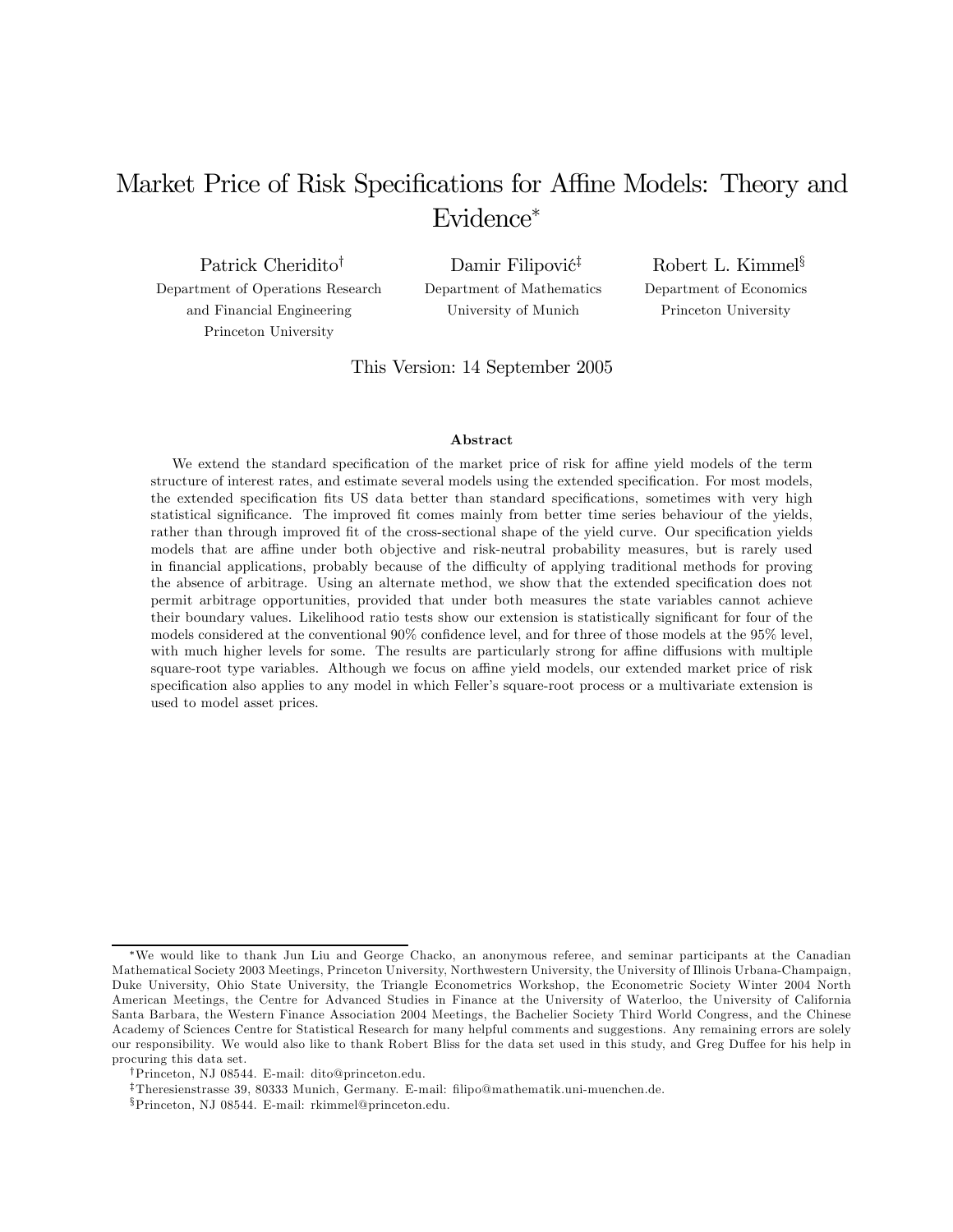### 1 Introduction

The square-root process of Feller (1951) has been used widely in financial economics, appearing in term structure models such as Cox, Ingersoll, and Ross (1985) and stochastic volatility models of equity prices such as Heston (1993). The widespread use of this process is undoubtedly due at least in part to its relatively straightforward analytical properties. In the square-root process, a state variable follows a diffusion in which both the drift and the diffusion coefficients are affine functions of the state variable itself. Multivariate extensions of the square-root process have appeared in the term structure literature; see, for example, Duffie and Kan (1996), Dai and Singleton (2000), and Duffee (2002). Of course, a model for asset prices must specify not only the stochastic process followed by a set of underlying factors, but also the attitude of investors towards the risk of those factors; since the pioneering work of Harrison and Kreps (1979) and Harrison and Pliska (1981), this task is often accomplished by specifying the behavior of the state variable(s) under both an objective probability measure and an equivalent martingale measure. A common practice is to have the state variables follow a Feller square-root process under both probability measures, but with different governing parameters.

This latter objective is normally met by assigning to each state variable a market price of risk process that is proportional to the square root of that state variable. Since the instantaneous volatility of each state variable is also proportional to its square root, the product of the market price of risk and volatility is proportional to the state variable itself. Subtraction of this product from the drift under the objective probability measure thus results in a drift under the equivalent martingale measure that is also affine. If a process is within the Feller square-root class under the objective probability measure, this market price of risk specification ensures that it is within the same class under the equivalent martingale measure as well. A market price of risk that is inversely proportional to the square root of the state variable would also retain the affinity of the drift under both measures, but such a market price of risk specification is rarely used in financial modeling.<sup>1</sup> Cox, Ingersoll, and Ross (1985) discuss this possibility, and point out that it leads to arbitrage opportunities if the boundary value of the process can be achieved. The instantaneous volatility of the state variable is zero at the boundary; however, if the market price of risk is inversely proportional to the square root of the state variable, the risk premium associated with that state variable does not go to zero as the volatility approaches zero. Ingersoll (1987) imposes the condition that the risk premium goes to zero as volatility goes to zero in a similar setting. Bates (1996), in a stochastic volatility model, also imposes this condition; Chernov and Ghysels (2000), working in a similar setting, discuss the type of market price specification we propose, but leave unresolved the issue of whether it precludes arbitrage opportunities. In a recent term structure application, Duffee (2002) specifically avoids this market price of risk specification. However, whether or not a Feller

<sup>&</sup>lt;sup>1</sup>In a model for stochastic volatility of equity prices, Eraker, Johannes, and Polson (2003) consider a jump-diffusion model in which, if the jump part of the model is ignored, the market price of risk is of this form. They specify a constant drift for the logarithm of the stock price under the objective probability measure. Since the drift of the logarithmic stock price under risk-neutral probabilities has a slope term on the stochastic volatility variable, a constant drift under the ob jective probabilities implies a market price of risk which is inversely proportional to the the stochastic volatility variable, and these authors specify a Feller square-root process for this variable. However, the implied market price of risk is not explicitly identified and the absence of arbitrage is not formally demonstrated.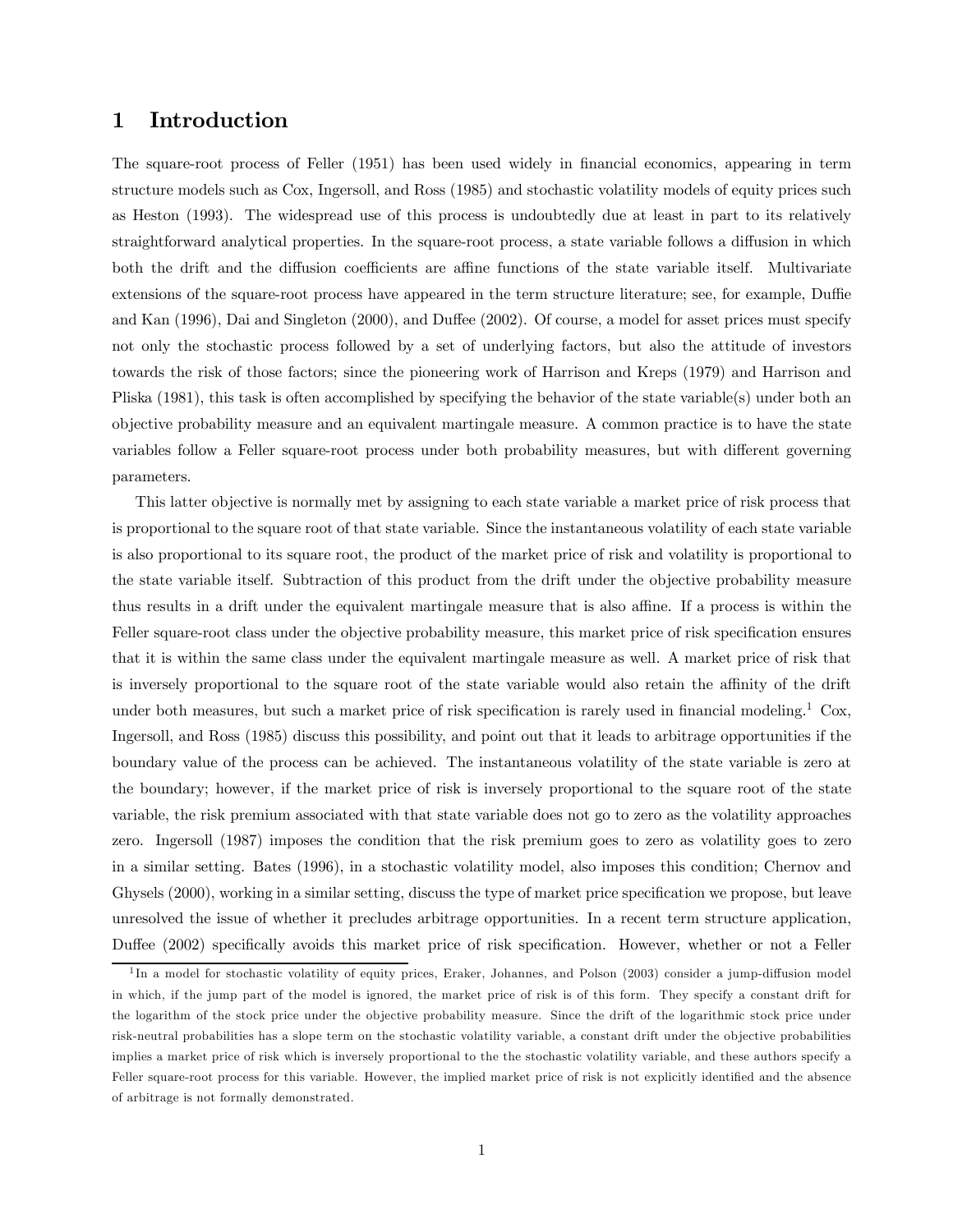square-root process can achieve the boundary value depends on the values of the governing parameters. For some parameter values, the instantaneous volatility of the state variable can approach zero arbitrarily closely but never actually achieve this value. The market price of risk can then be arbitrarily large when the state variable takes values near zero, but is always finite. It is not immediately clear whether arbitrage opportunities exist in this case; we show that they do not.

Although the reason for the avoidance of this market price of risk specification in the literature is not clear, it may be related to the difficulty of proving that it does not offer arbitrage opportunities. It is quite difficult to determine whether this specification satisfies conventional criteria, e.g., those of Novikov or Kazamaki; however, these criteria are sufficient but not necessary to prove that the Girsanov ratio is a martingale. Using the approach of Cheridito, Filipović, and Yor (2005), we show that this market price of risk specification does not offer arbitrage opportunities, provided certain parameter restrictions are observed. Using the extended market price of risk specification, we estimate several affine term structure models (specifically, all nine canonical families of affine models with one, two, or three factors, as described in Dai and Singleton (2000)), and compare the results to those obtained using more traditional market price of risk specifications. Although there are nine distinct canonical families, our extension is degenerate (i.e., is the same as the specification of Duffee (2002)) for three of the families. For the remaining six families, we find that, the extended specification usually results in a statistically significant improvement in the fit of affine yield models to data on US Treasury securities. The improvement is particularly strong for the three models with multiple semi-bounded state variables. To determine the cause of the statistical improvement, we explore both the fit of the cross-sectional shape of the yield curve (i.e., the difference between the shape of the yield curve predicted by an estimated model with the shape of the yield curve observed in the data) and the accuracy of the predicted time series behavior. Our extended market price of risk specification appears to offer little improvement in the cross-sectional fit of the yield curve, and actually results in a slight degradation for some models. However, the time series behavior predicted by models using the extended market price of risk specification is often substantially more accurate than that predicted by more traditional specifications. This improvement almost always manifests itself in reduced bias of yield forecasts, but for some models, the volatility of yield changes is also modelled much more accurately. Among three factor models, some authors (e.g., Dai and Singleton (2000), who also introduce the model classification scheme and notation used here) have found one particular model, the  $A_1$  (3) model, captures many features of term structure behavior more accurately than other three factor models. With the introduction of our market price of risk, the fit of the  $A_1$  (3) model improves, but the fit of two other three factor models, the  $A_2$  (3) and  $A_3$  (3) models, improves substantially more. The relatively larger improvement in these latter two models could possibly reverse the preference ordering of three factor models once the market price of risk is generalized.

The rest of this paper is organized as follows. In Section 2, we describe a class of multivariate term structure models driven by square-root processes, and define the admissible change of measure using our extended market price of risk specification. In Section 3, we show that this specification precludes arbitrage opportunities. In Section 4, we describe the data and estimation procedure used to estimate and test our specification. In Section 5, we present the results and show that the extended market price of risk specification offers significantly better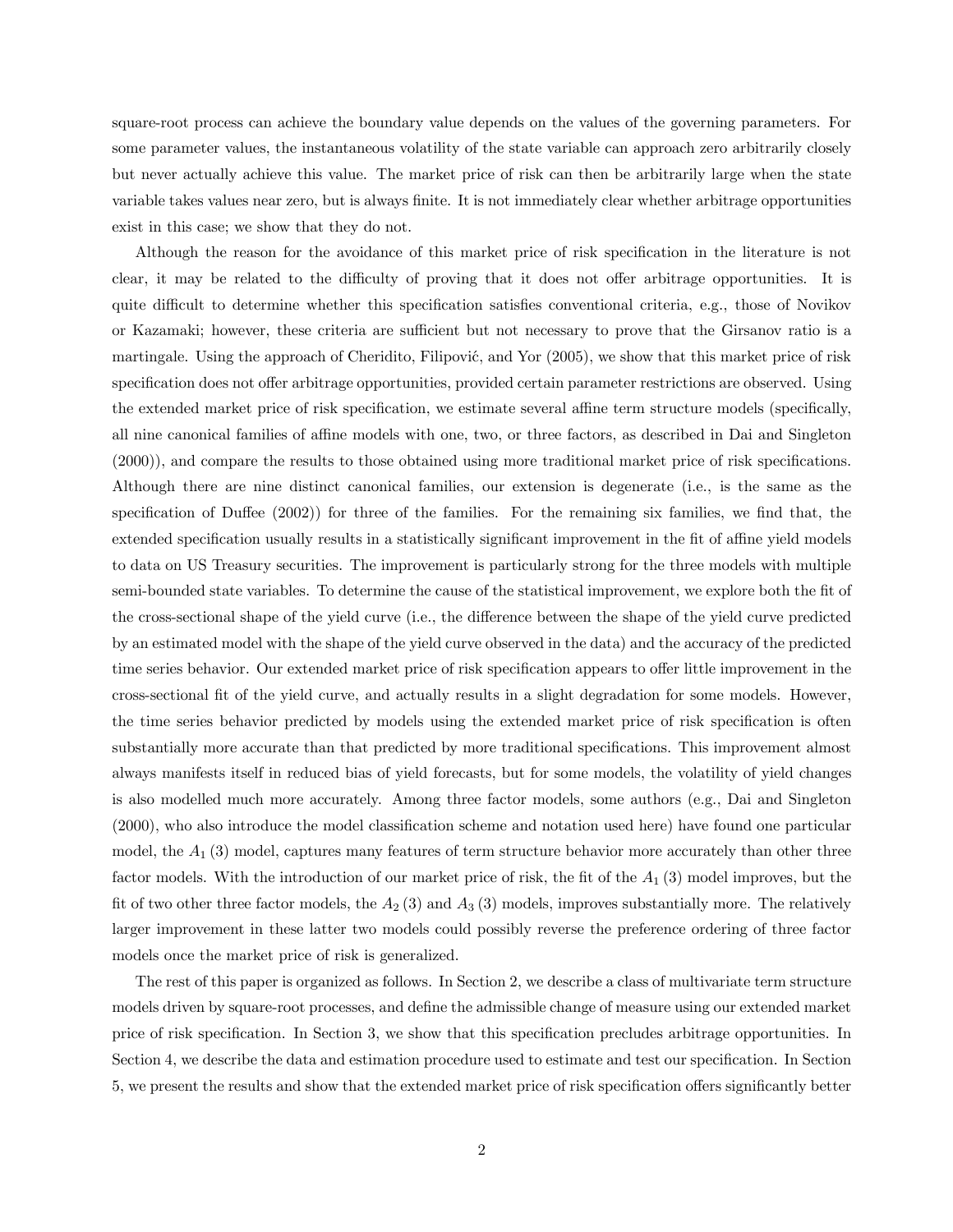fit to the data than standard specifications for most models, especially those with two or more square-root type state variables. Finally, Section 6 concludes.

### 2 Models

Throughout, our concern is with affine yield models of the term structure of interest rates, defined as follows.

Definition 1. An affine yield model of the term structure of interest rates is a specification of interest rate and bond price processes such that:

1. The instantaneous interest rate  $r_t$  is an affine function of an N-vector of state variables denoted by  $Y_t$ :

$$
r_t = d_0 + d^T Y_t \tag{2.1}
$$

where  $d_0$  is a constant and  $d$  is an N-vector. We sometimes refer to individual elements of the vector  $Y_t$ , using the notation  $Y_t(k)$  for  $1 \leq k \leq N$ .

2. The state variables  $Y_t$  follow a diffusion process:

$$
dY_t = \mu^P(Y_t) dt + \sigma(Y_t) dW_t^P \qquad (2.2)
$$

where  $\mu^P(Y_t)$  is an N-vector,  $\sigma(Y_t)$  is an  $N \times N$  matrix, and  $W_t^P$  is an N-dimensional standard Brownian motion under the objective probability measure P.

3. The instantaneous drift (under the measure P) of each state variable is an affine function of  $Y_t$ :

$$
\mu^P \left( Y_t \right) = a^P + b^P Y_t \tag{2.3}
$$

for some N-vector  $a^P$  and some  $N \times N$  matrix  $b^P$ .

4. The instantaneous covariance between any pair of state variables is an affine function of  $Y_t$ :

$$
\left[\sigma\left(Y_t\right)\sigma^T\left(Y_t\right)\right]_{i,j} = \alpha_{ij} + \beta_{ij}^T Y_t \tag{2.4}
$$

where  $[\sigma(Y_t) \sigma^T(Y_t)]_{i,j}$  denotes the element in row i and column j of the product  $\sigma(Y_t) \sigma^T(Y_t)$ , and where  $\alpha_{ij}$  is a constant and  $\beta_{ij}^T$  is an N-vector for each  $1 \le i, j \le N$ .

5. There exists a probability measure  $Q$ , equivalent to P, such that  $Y_t$  is a diffusion under  $Q$ :

$$
dY_t = \mu^Q(Y_t) dt + \sigma(Y_t) dW_t^Q \qquad (2.5)
$$

where  $\mu^{Q}(Y_t)$  is an N-vector,  $W_t^Q$  is an N-dimensional standard Brownian motion under Q, and such that the drift of each state variable is an affine function of the state vector:

$$
\mu^Q(Y_t) = a^Q + b^Q Y_t \tag{2.6}
$$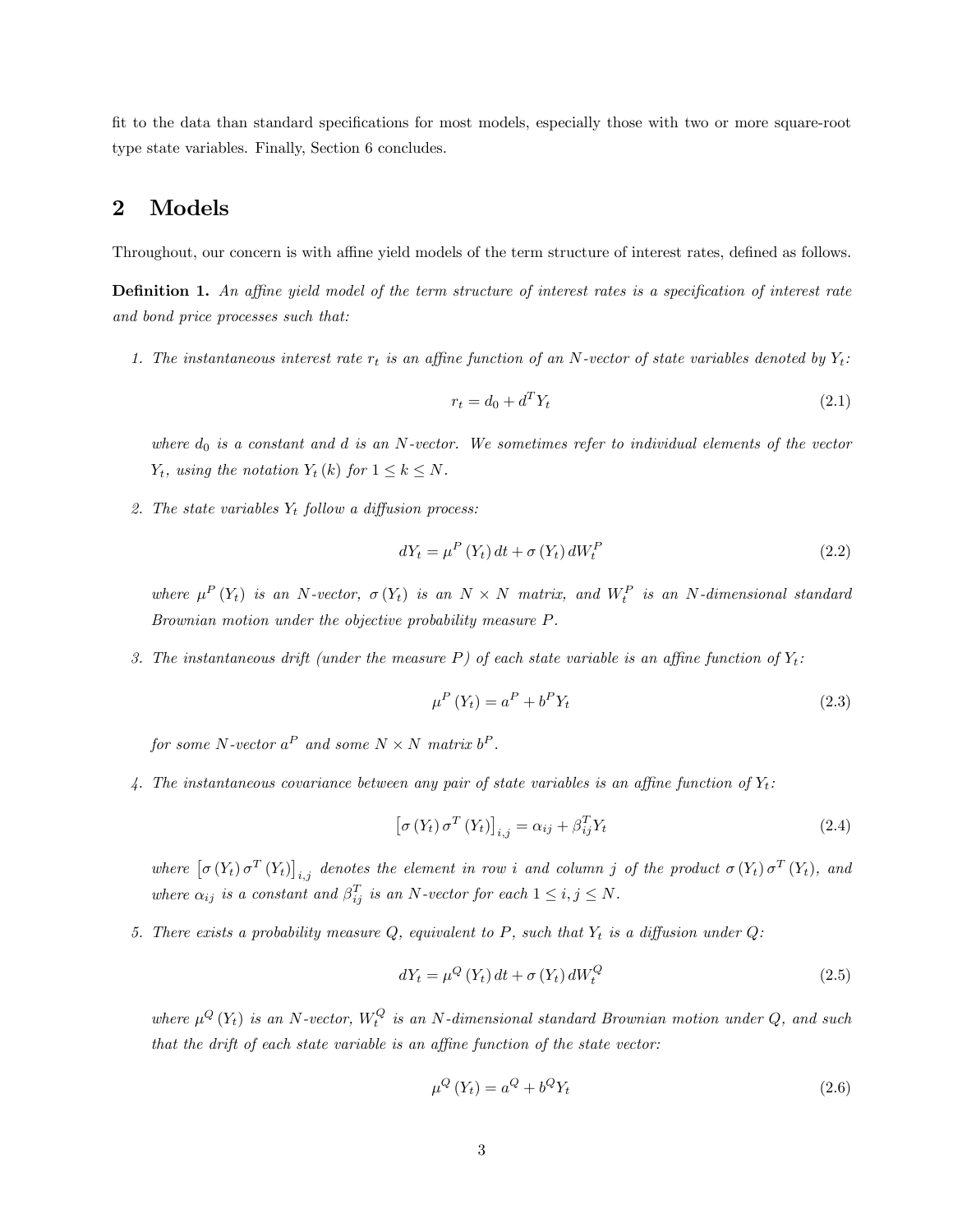for some N-vector  $a^{Q}$  and some  $N \times N$  matrix  $b^{Q}$ .

6. Prices of zero-coupon bonds are conditional expectations of the discounted payoffs under the measure Q:

$$
B\left(t,T\right) = E_t^Q \left[e^{-\int_t^T r_u du}\right] \tag{2.7}
$$

Existence of a process satisfying the second, third, and fourth conditions is treated in a univariate setting in Feller (1951), and in a multivariate setting in Duffie and Kan (1996). Duffie, Filipović, and Schachermayer (2003) provide a general mathematical characterization of affine processes, including those with jumps; the diffusions we consider here are special cases. Existence can essentially be characterized as a requirement that the state vector  $Y_t$  remain within a region where  $\sigma(Y_t) \sigma^T(Y_t)$  is positive semidefinite. More formally, it suffices that there exist constants  $g_1, ..., g_M$  and non-trivial N-vectors  $h_1, ..., h_M$  such that  $\sigma(Y_t) \sigma^T(Y_t)$  is positive definite<sup>2</sup> if and only if:

$$
g_i + h_i^T Y_t > 0 \tag{2.8}
$$

for each value of  $1 \leq i \leq M$ . We denote the region where this condition is satisfied (for all i) by D, and the closure of D by  $\overline{D}$ . Note that  $\sigma(Y_t) \sigma^T(Y_t)$  is positive definite in D, positive semidefinite in  $\overline{D}$ , and not positive semidefinite outside  $\overline{D}$ . Certain conditions must hold on the boundaries of D, to ensure that the state vector cannot leave the region  $\overline{D}$ . For each value of  $Y_t \in \overline{D}$ , we must have:

$$
\left(g_i + h_i^T Y_t = 0\right) \Rightarrow \left(h_i^T \mu^P \left(Y_t\right) \ge 0\right) \tag{2.9}
$$

$$
(g_i + h_i^T Y_t = 0) \Rightarrow (h_i^T \sigma (Y_t) \sigma^T (Y_t) h_i = 0)
$$
\n(2.10)

for each value of i. Intuitively, these two requirements are  $(1)$  the drift must not pull the state vector  $Y_t$  out of the region  $\overline{D}$ , since  $\sigma(Y_t)$   $\sigma^T(Y_t)$  then fails to be positive semidefinite, and (2) the volatility must not allow  $Y_t$  to move stochastically out of  $\overline{D}$ . Of course, we must also have  $Y_0 \in \overline{D}$ . It is also possible that  $m = 0$ , i.e., that D is the entire space  $\mathbb{R}^N$ , in which case the restrictions of Equations 2.9 and 2.10 are entirely vacuous. There are no separate uniqueness criteria; if a solution to Equation 2.2 exists, it is unique.<sup>3</sup>

In addition to existence and uniqueness, achievement of boundary values is of particular importance when analyzing our market price of risk specification. Intuitively, within the region  $D$ , the drift of the state vector must not only satisfy the existence condition of Equation 2.9, but must also pull the state vector back toward the interior of  $D$  with sufficient strength to ensure that the boundary cannot be achieved. The univariate case is treated by Feller (1951) and Ikeda and Watanabe (1981); the multivariate case is more complex, and is treated in Duffie and Kan (1996). However, possibly after changing the coordinate system, all the models considered in this paper are such that the region D is of the form  $(0, \infty)^M \times \mathbb{R}^{N-M}$ ,  $M = 0, \ldots, N$ , in which case it is easy to derive sufficient boundary non-attainment conditions from the one-dimensional case. We

<sup>&</sup>lt;sup>2</sup>We assume here a non-degeneracy condition, that the instantaneous covariance matrix of the state variables is full-rank for at least some value of the state vector.

<sup>3</sup>Throughout, "existence" should be interpreted as the existence of a weak solution, and "uniqueness" refers to uniqueness in distribution.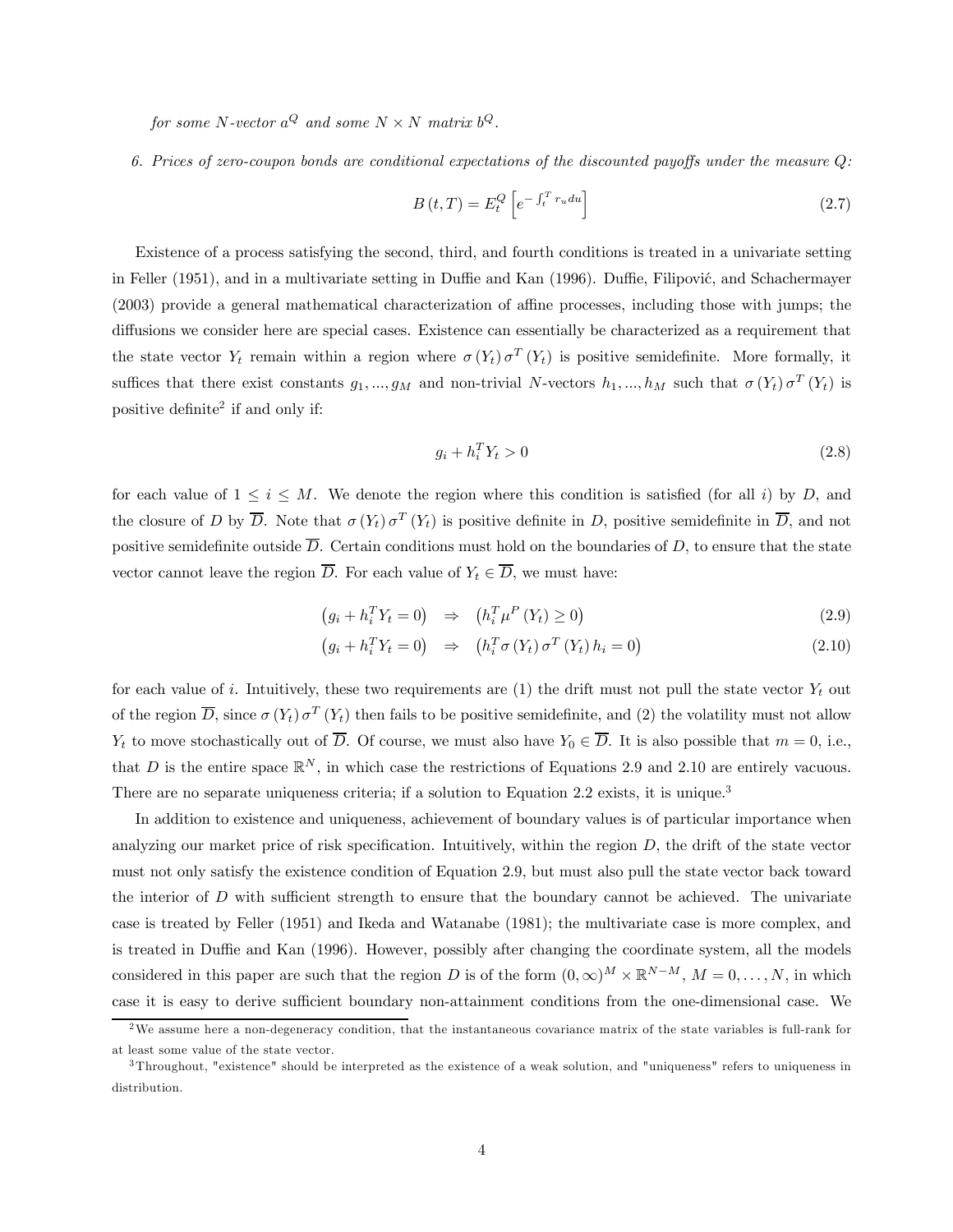always impose boundary non-attainment conditions, and we call the first M state variables restricted and the last  $N - M$  unrestricted.

As for possible changes of the coordinate system, note that any transformation

$$
X_t = A + BY_t \tag{2.11}
$$

for some N-vector A and some regular  $N \times N$  matrix B, of a given affine yield model with state variables  $Y_t$ , constitutes another affine yield model that can produce exactly the same short rate processes  $r_t$  as the original model. To ensure identification of parameters in estimation, we will impose additional restrictions; for example, we require that  $\sigma(Y_t)$  be diagonal.<sup>4</sup>

Although in Equation 2.7, we characterize bond prices as conditional expectations (under the Q measure), in practice, bond prices are usually calculated as solutions to a partial differential equation, which, for the affine models we consider here, is equivalent to a system of Riccati-type ordinary differential equations (see Duffie, Filipović, and Schachermayer (2003)). The Feynman-Kac theorem, establishing the equivalence of the probabilistic problem and the partial differential equation problem, is well-known and frequently applied to affine term structure models, but its applicability to bond prices under some families of affine models was formally justified only recently; see Levendorskii (2004a) for the affine diffusion case, and Levendorskii (2004b) for the case of affine processes with jumps. Although for general payoff functions, the applicability of the Feynman-Kac theorem remains an open issue, but for bond prices, Levendorskii (2004a) establishes sufficient conditions for the applicability of the Feynman-Kac theorem for all models we consider. Necessary and sufficient conditions for the existence of closed-form solutions to the partial differential equation (which, as stated above, is equivalent to a system of Riccati-type ordinary differential equations) for affine yield models are established in Grasselli and Tebaldi (2004).

Given a specification of  $\mu^P(Y_t)$  and  $\sigma(Y_t)$  such that a solution to Equation 2.2 exists, we may define an equivalent probability measure:

$$
Q = \exp\left(-\int_0^T \lambda^T \left(Y_u\right) dW_u^P - \frac{1}{2} \int_0^T \lambda^T \left(Y_u\right) \lambda \left(Y_u\right) du\right) P \tag{2.12}
$$

by specifying a market price of risk process  $\lambda(Y_t)$  that satisfies the condition:

$$
E^{P}\left[\exp\left(-\int_{0}^{T} \lambda^{T}\left(Y_{u}\right) dW_{u}^{P} - \frac{1}{2} \int_{0}^{T} \lambda^{T}\left(Y_{u}\right) \lambda\left(Y_{u}\right) du\right)\right] = 1.
$$
\n(2.13)

It follows from Girsanov's theorem that the process  $W_t^Q = W_t^P + \int_0^t \lambda(Y_s) ds$  is an N-dimensional Brownian

<sup>4</sup>This normalization is one of several used in Dai and Singleton (2000). The question of which affine processes can be represented with a diagonal diffusion matrix by change of variables is addressed by Cheridito, Filipović, and Kimmel (2005), who find that any affine diffusion defined on a state space  $(0, \infty)^M \times \mathbb{R}^{N-M}$  (after affine transformation of the state variables) with  $M \leq 1$  or  $M \geq N - 1$  can be diagonalized, with the transformed process taking values on the same state space. They also give examples of diffusions with  $M = 2$  and  $N = 4$  whose diffusion matrices cannot be diagonalized by affine transformation. However, we consider only  $N \leq 3$ , and at least one of the conditions  $M \leq 1$  or  $M \geq N-1$  is always satisfied in this case. So our assumption of a diagonal diffusion matrix does not result in loss of generality.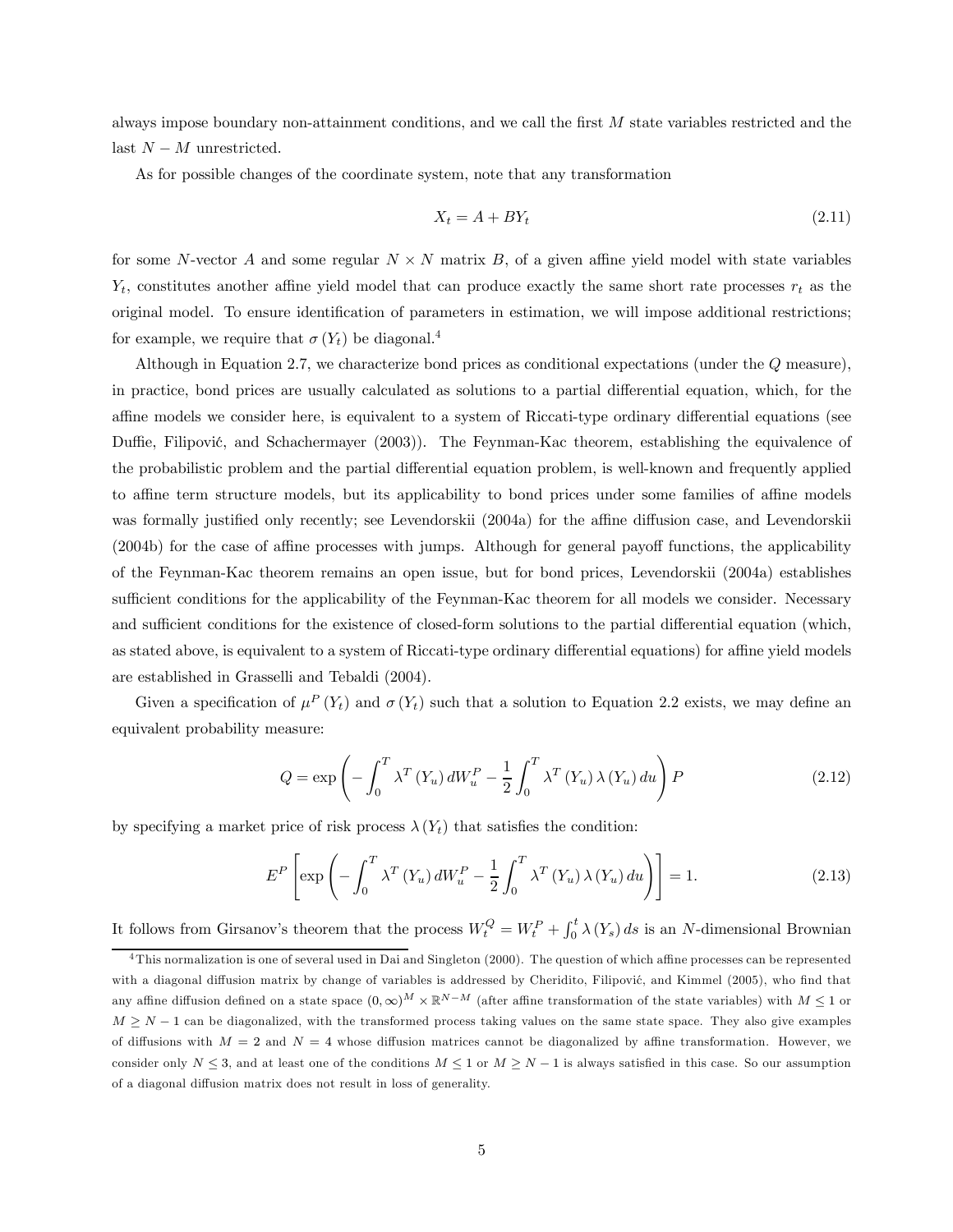motion under Q, and:

$$
dY_t = \mu^Q(Y_t) dt + \sigma(Y_t) dW_t^Q \tag{2.14}
$$

where  $\mu^{Q}(Y_{t})$  is given by:

$$
\mu^{Q}\left(Y_{t}\right) = \mu^{P}\left(Y_{t}\right) - \sigma\left(Y_{t}\right)\lambda\left(Y_{t}\right). \tag{2.15}
$$

Numerous sufficient criteria, such as those of Novikov and Kazamaki (see, for example, Revuz and Yor (1994)) have been developed to show that a given stochastic exponential satisfies Equation 2.13. Dai and Singleton (2000) consider a simple market price of risk specification:

$$
\lambda \left( Y_t \right) = \sigma^T \left( Y_t \right) \lambda \tag{2.16}
$$

where  $\lambda$  is a vector of constants. By construction, this specification ensures that  $\mu^Q(Y_t)$  is an affine function of  $Y_t$ . When  $\sigma^T(Y_t)$  does not depend on  $Y_t$ , this market price of risk specification satisfies the Novikov criterion for any time interval [s, t]. The Novikov criterion may also be satisfied for any time interval even when  $\sigma^T(Y_t)$ does depend on  $Y_t$ , depending on the values of the model parameters. However, in general, the Dai and Singleton (2000) market price of risk specification only satisfies the Novikov criterion on [s, t] when  $t < s + \varepsilon$ for some positive  $\varepsilon$ . The value of  $\varepsilon$  depends on the model parameters, but not on s or  $Y_s$ . This form of local satisfaction of the Novikov criterion, however, is sufficient for satisfaction of Equation 2.13 (see, for example, Corollary 5.14 in Karatzas and Shreve (1991)).

Duffee (2002) refers to models with the market price of risk specification of Dai and Singleton (2000) as completely affine, and introduces the more general class of essentially affine models. The only constraint on the market price of risk specification in essentially affine models can be characterized as follows: if a linear combination of state variables is restricted, then the market price of risk of that linear combination must coincide with the completely affine specification. A linear combination of state variables that is unrestricted, by contrast, can have any market price of risk consistent with affine dynamics under both measures. For example, in the univariate model:

$$
dY_t = \left(a^P + b^P Y_t\right) dt + \sigma dW_t^P \tag{2.17}
$$

the single state variable is unrestricted, so  $\lambda(Y_t)$  can be any affine function of  $Y_t$ . By contrast, in the univariate model:

$$
dY_t = \left(a^P + b^P Y_t\right) dt + \sigma \sqrt{Y_t} dW_t^P \tag{2.18}
$$

the single state variable is restricted. Consequently, the essentially affine market price of risk for this model is  $\lambda(Y_t) = \lambda \sqrt{Y_t}$  for some constant  $\lambda$  (with  $\lambda = 0$  possible). In other words,  $\lambda(Y_t)$  is restricted to ensure that, if the volatility of any linear combination of state variables approaches zero, the risk premium of that linear combination also approaches zero. As with the completely affine market price of risk specification, the essentially affine specification satisfies the Novikov criterion for some finite positive time interval (the size of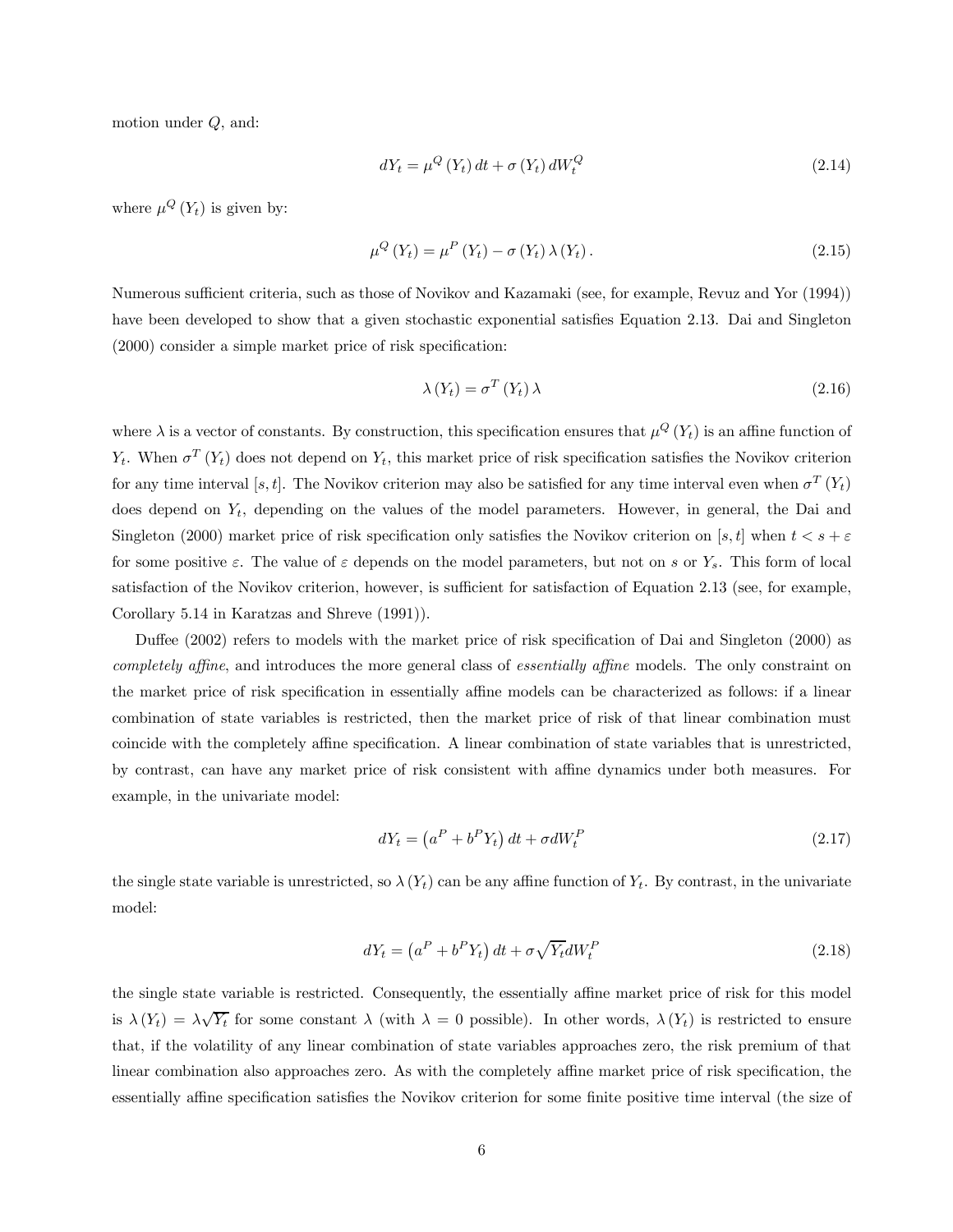which depends on the model parameters, but not on the initial state vector), thereby ensuring satisfaction of Equation 2.13.

Our market price of risk specification, by contrast, imposes only those restrictions necessary to ensure that the boundary non-attainment conditions are satisfied under both the  $P$  and  $Q$  measures. In Section 3, we show that this requirement is sufficient to ensure that the market price of risk specification satisfies Equation 2.13. Note that the essentially affine specification nests the completely affine market price of risk, and our specification, which we refer to as the *extended affine* market price of risk, always nests both the completely affine and essentially affine specifications. The completely and essentially affine specifications coincide for some models, as do the the essentially and extended affine specifications. However, the extended affine specification is always more general than the completely affine specification.

Affine yield models are treated in a systematic way by Duffie and Kan (1996), although many other models appearing in the literature, such as Vasicek (1977), Cox, Ingersoll, and Ross (1985), Balduzzi, Das, Foresi, and Sundaram (1996), and Chen (1996), can be viewed as special cases of the general affine model. Dai and Singleton (2000) note that for each integer  $N \geq 1$ , there exist  $N + 1$  non-nested families of N-factor affine yield models, and develop a classification scheme, which we use below. Each affine yield model can be placed into a family, designated  $A_M(N)$ , where N is the number of state variables, and M is the number of linearly independent  $\beta_{ij}$ ,  $1 \le i, j \le N$ . M necessarily takes on values from 0 to N. The  $A_M(N)$  model contains M state variables that are restricted. Each of these state variables follows a process similar to the Feller square-root process, except that the drift of one restricted state variable may depend on the value of another restricted state variable. The remaining  $M - N$  state variables are unrestricted. The unrestricted state variables jointly follow a process similar to a multivariate Ornstein-Uhlenbeck process, but with two modifications: both the drift and the variance of an unrestricted state variable may depend on the values of the restricted state variables.

For now, we take as given that our market price of risk specification is free from arbitrage, and examine in detail each of the single-factor, two-factor, and three-factor affine yield models to be estimated. In addition to specifying the dynamics of the state variables under both the  $P$  and  $Q$  measures and the definition of the interest rate process, we specify any parameter restrictions needed to ensure existence of the specified process, and also restrictions needed to ensure restricted state variables do not achieve their boundary values. We also identify any restrictions needed to make sure that a model has a unique representation.

#### 2.1 Single Factor Models

In a single factor affine yield model, the interest rate process is specified as:

$$
r_t = d_0 + d_1 Y_t (1) \tag{2.19}
$$

for some constants  $d_0$  and  $d_1$ . However, the state variable  $Y_t(1)$  can follow one of two distinct types of diffusions, the  $A_0(1)$  and  $A_1(1)$  models (as per Dai and Singleton (2000)). In the  $A_0(1)$  model,  $Y_t(1)$  follows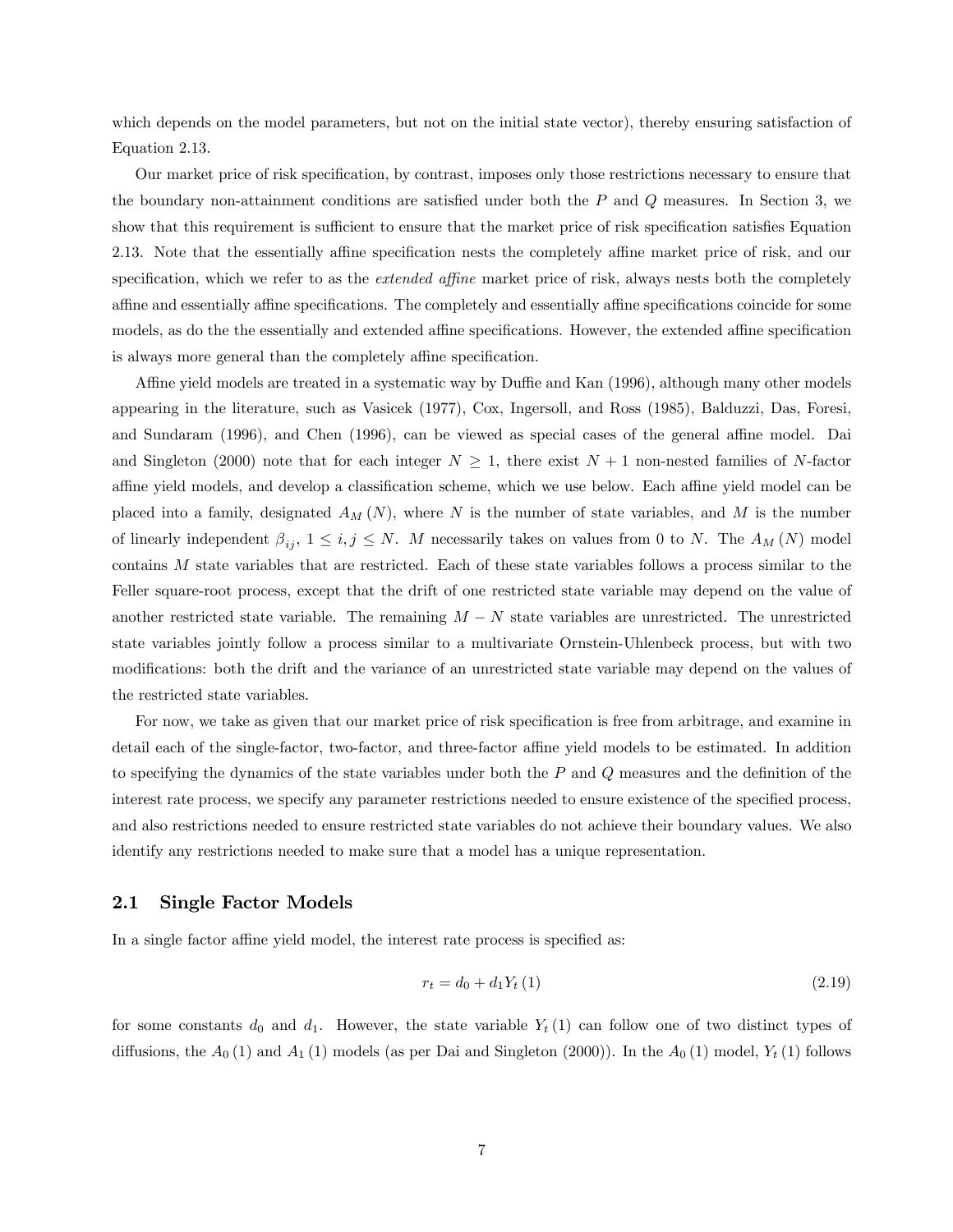a process:

$$
dY_{t}(1) = \left[ b_{11}^{P} Y_{t}(1) \right] dt + dW_{t}^{P}(1)
$$
\n(2.20)

where  $W_t^P(1)$  is a standard Brownian motion under the objective measure P, and  $b_{11}^P$  is an arbitrary constant. Note that this process has no constant term in the drift, and the diffusion coefficient has been normalized to one. These restrictions are not a loss of generality, but rather a normalization that ensures a unique representation of the model. Any process with an affine drift and constant diffusion can be transformed into a process of this type by an affine transformation of the state variable. An observationally equivalent interest rate model results by making an appropriate change to the  $d_0$  and  $d_1$  coefficients. Under the measure  $Q$ , the process  $Y_t(1)$  can be written as:

$$
dY_t(1) = \left[a_1^Q + b_{11}^Q Y_t(1)\right]dt + dW_t^Q(1)
$$
\n(2.21)

where  $W_t^Q(1)$  is a standard Brownian motion under Q. The process exists for any value of  $b_{11}^P$ ; furthermore, there is no finite boundary value (i.e., the process  $Y_t(1)$  can take on any real value), and the boundaries at infinity are unattainable in finite time, regardless of the parameter values. The market price of risk process is defined by:

$$
\Lambda_t = [\sigma(Y_t)]^{-1} [\mu^P(Y_t) - \mu^Q(Y_t)] = -a_1^Q + (b_{11}^P - b_{11}^Q) Y_t (1) \equiv \lambda_{10} + \lambda_{11} Y_t (1)
$$
\n(2.22)

In the completely affine models of Dai and Singleton (2000), the  $\lambda_{11}$  parameter is restricted to be zero. By contrast, in the essentially affine models of Duffee (2002), the  $\lambda_{10}$  and  $\lambda_{11}$  parameters can take any values. Existence of the measure Q with either the completely affine or essentially affine market price of risk specification follows from satisfaction of the Novikov criterion for a finite positive time interval, as discussed above. For the  $A_0$  (1) model, our market price of risk specification coincides with the essentially affine specification, offering no further generality.

The  $A_1$  (1) model is based on the square-root process of Feller (1951). Under this specification, the process  $Y_t(1)$  can be expressed as:

$$
dY_{t}(1) = \left[a_{1}^{P} + b_{11}^{P} Y_{t}(1)\right] dt + \sqrt{Y_{t}(1)} dW_{t}^{P}(1)
$$
\n(2.23)

where  $W_t^P(1)$  is a standard Brownian motion under the objective measure P. Note that the diffusion term may be taken to be  $Y_t$  itself, rather than some affine function of  $Y_t$ , by an appropriate change of variables, as described above. Existence of such a process requires only that  $a_1^P \geq 0$ .  $Y_t(1)$  is bounded below by zero; this state variable cannot achieve its boundary value if  $2a_1^P \geq 1$ . Under the measure Q, the process  $Y_t(1)$  can be written as:

$$
dY_t(1) = \left[a_1^Q + b_{11}^Q Y_t(1)\right]dt + \sqrt{Y_t(1)}dW_t^Q(1)
$$
\n(2.24)

where  $W_t^Q(1)$  is a standard Brownian motion under the measure Q. The market price of risk process is defined as: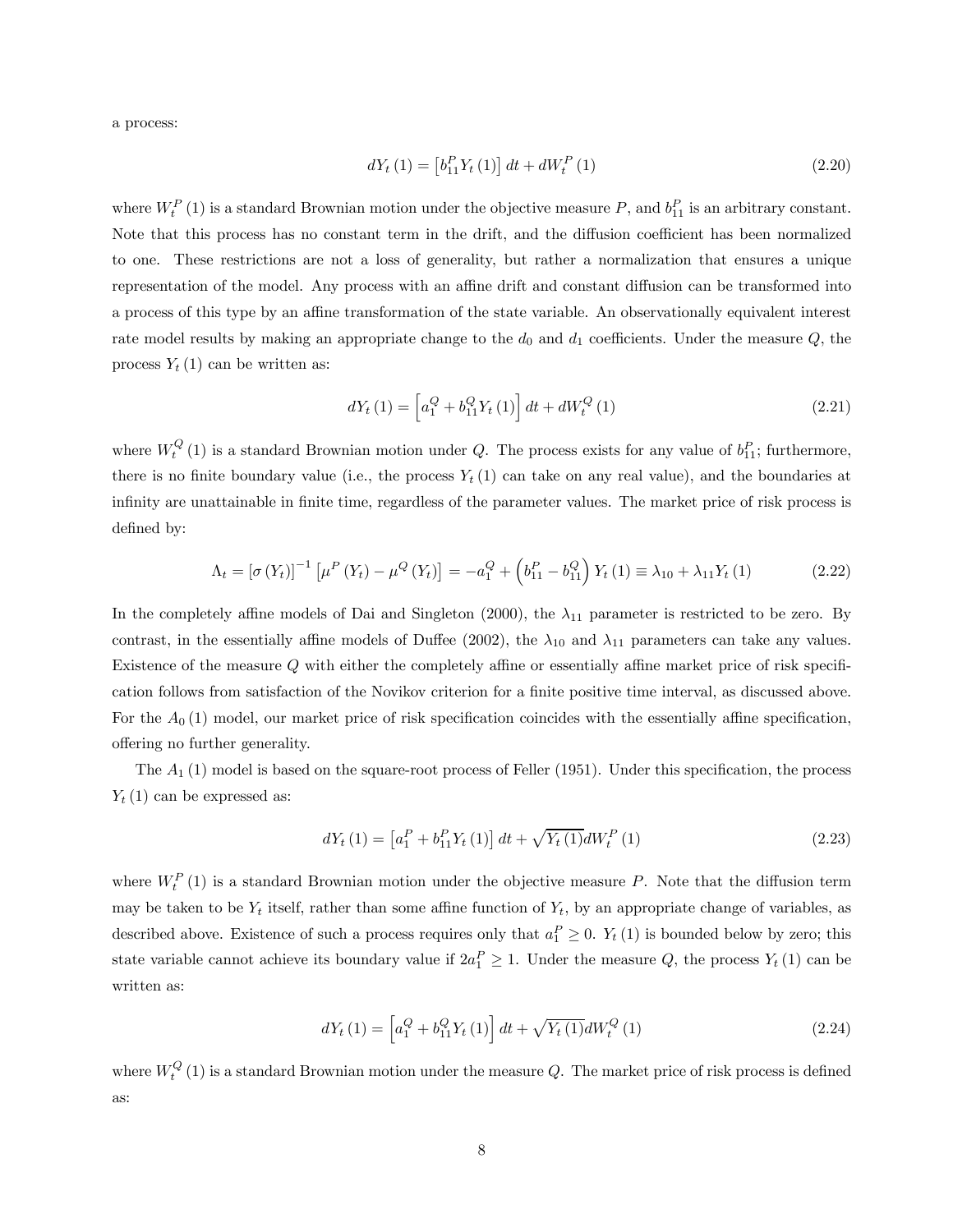$$
\Lambda_t = \left[\sigma\left(Y_t\right)\right]^{-1} \left[\mu^P\left(Y_t\right) - \mu^Q\left(Y_t\right)\right] = \frac{a_1^P - a_1^Q}{\sqrt{Y_t\left(1\right)}} + \left(b_{11}^P - b_{11}^Q\right)\sqrt{Y_t\left(1\right)} \equiv \frac{\lambda_{10}}{\sqrt{Y_t\left(1\right)}} + \lambda_{11}\sqrt{Y_t\left(1\right)} \tag{2.25}
$$

The completely affine and essentially affine specifications coincide for the  $A_1(1)$  model; in both, the  $\lambda_{11}$ parameter can take any arbitrary value, but the  $\lambda_{10}$  parameter is restricted to be zero. For each value of  $\lambda_{11}$ , the Novikov criterion is satisfied for some finite positive time horizon. We permit  $\lambda_{10}$  to take on any value such that boundary non-attainment conditions are satisfied under  $Q$  as well as  $P$ . This requirement can be expressed as:

$$
\lambda_{10} \le a_1^P - \frac{1}{2} \tag{2.26}
$$

It is unclear whether this specification satisfies the traditional Novikov and Kazamaki criteria; in Section 3, we use another method to show that it satisfies Equation 2.13.

#### 2.2 Two Factor Models

Two-factor affine yield models have an interest rate process given by:

$$
r_t = d_0 + d_1 Y_t (1) + d_2 Y_t (2)
$$
\n(2.27)

where the process followed by  $Y_t(1)$  and  $Y_t(2)$  falls into one of three categories: the  $A_0(2)$ ,  $A_1(2)$ , or  $A_2(2)$ family. The P-measure dynamics for the  $A_0(2)$  model are:

$$
d\begin{bmatrix} Y_t(1) \\ Y_t(2) \end{bmatrix} = \begin{bmatrix} b_{11}^P & b_{12}^P \\ b_{21}^P & b_{22}^P \end{bmatrix} \begin{bmatrix} Y_t(1) \\ Y_t(2) \end{bmatrix} dt + d \begin{bmatrix} W_t^P(1) \\ W_t^P(2) \end{bmatrix}
$$
(2.28)

These dynamics reflect any change of variables necessary to ensure that the matrix  $\sigma(Y_t)$  is identity, and the constant terms in the drifts of the state variables are zero. Even with these normalizations, however, the  $A_0$  (2) representation is not unique, as a new set of state variables can be formed by taking any orthogonal rotation of the old state variables. Dai and Singleton (2000) choose the identification restriction  $b_{12}^P = 0$ , which guarantees a unique representation whenever the two components of  $Y_t$  are not independent, i.e., when the normalization does not also cause the  $b_{21}^P$  parameter to be zero. If the normalization causes both  $b_{12}^P$  and  $b_{12}^P$ to be zero, then a reordering of the state variable indices is also possible. This method of normalization also precludes b matrices with eigenvalues that are complex conjugate pairs.<sup>5</sup> Under the measure  $Q$ , the process followed by  $Y_t$  is given by:

$$
d\left[\begin{array}{c} Y_t(1) \\ Y_t(2) \end{array}\right] = \left(\left[\begin{array}{c} a_1^Q \\ a_2^Q \end{array}\right] + \left[\begin{array}{cc} b_{11}^Q & b_{12}^Q \\ b_{21}^Q & b_{22}^Q \end{array}\right] \left[\begin{array}{c} Y_t(1) \\ Y_t(2) \end{array}\right]\right) dt + d\left[\begin{array}{c} W_t^Q(1) \\ W_t^Q(2) \end{array}\right] \tag{2.29}
$$

<sup>&</sup>lt;sup>5</sup>Depending on the number and the maturities of the bond yields observed, there may be identification issues when some of the eigenvalues of the slope matrix in the drift are complex. See Beaglehole and Tenney (1991).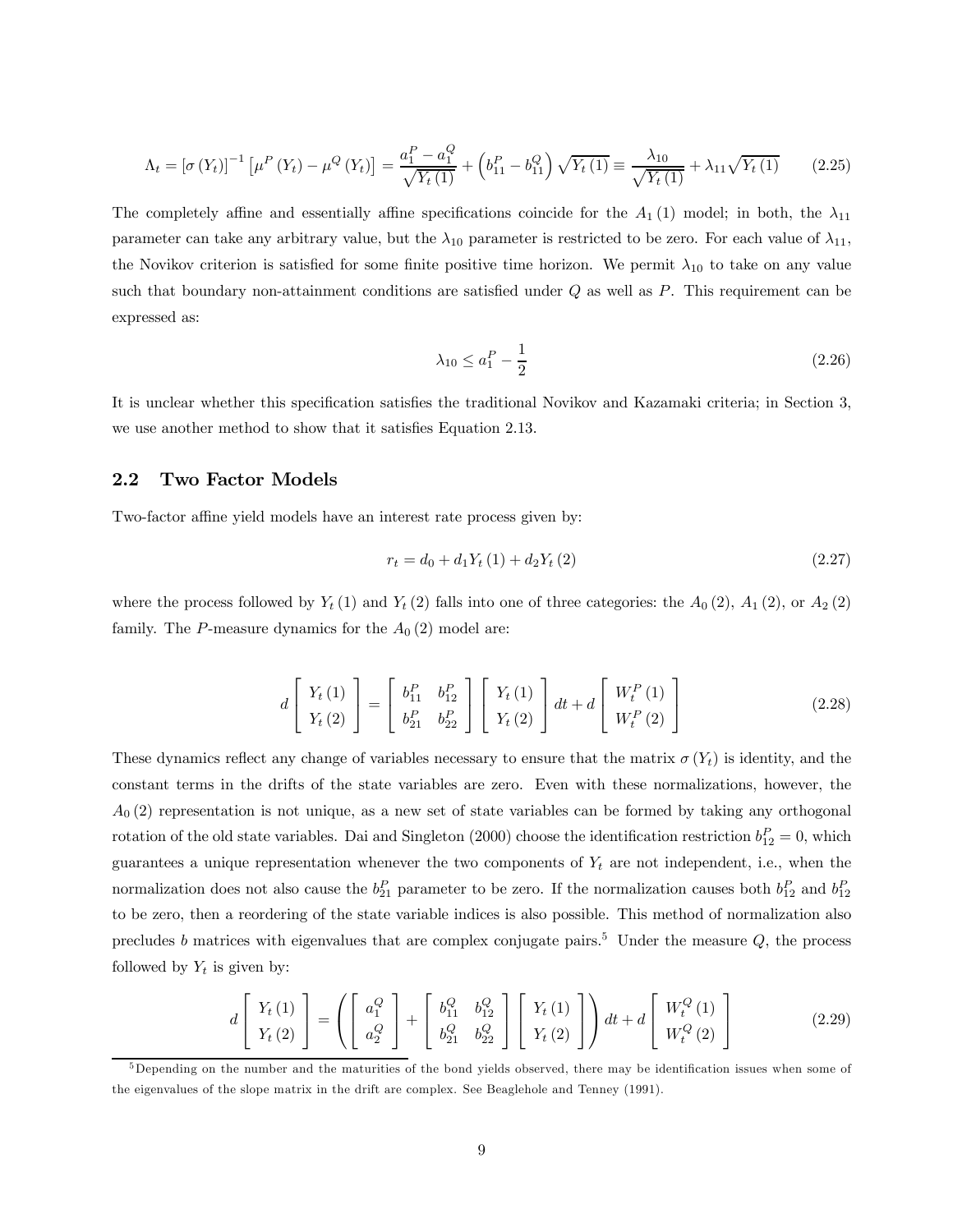No parameter restrictions are needed to ensure the existence of the process, or of the Q measure. Furthermore, there are no finite boundaries, and no additional boundary non-attainment conditions. The market price of risk specification is:

$$
\Lambda_t = \left[ \sigma \left( Y_t \right) \right]^{-1} \left[ \mu^P \left( Y_t \right) - \mu^Q \left( Y_t \right) \right] \tag{2.30}
$$
\n
$$
\left( \begin{array}{cc} \left[ \begin{array}{cc} \circ \\ \circ \end{array} \right] & \left[ \begin{array}{cc} P & \circ \\ \circ \end{array} \right] & \left[ \begin{array}{cc} P & \circ \\ \circ \end{array} \right] & \left[ \begin{array}{cc} \circ \\ \circ \end{array} \right] & \left[ \begin{array}{cc} \circ \\ \circ \end{array} \right] & \left[ \begin{array}{cc} \circ \\ \circ \end{array} \right] & \left[ \begin{array}{cc} \circ \\ \circ \end{array} \right] & \left[ \begin{array}{cc} \circ \\ \circ \end{array} \right] & \left[ \begin{array}{cc} \circ \\ \circ \end{array} \right] & \left[ \begin{array}{cc} \circ \\ \circ \end{array} \right] & \left[ \begin{array}{cc} \circ \\ \circ \end{array} \right] & \left[ \begin{array}{cc} \circ \\ \circ \end{array} \right] & \left[ \begin{array}{cc} \circ \\ \circ \end{array} \right] & \left[ \begin{array}{cc} \circ \\ \circ \end{array} \right] & \left[ \begin{array}{cc} \circ \\ \circ \end{array} \right] & \left[ \begin{array}{cc} \circ \\ \circ \end{array} \right] & \left[ \begin{array}{cc} \circ \\ \circ \end{array} \right] & \left[ \begin{array}{cc} \circ \\ \circ \end{array} \right] & \left[ \begin{array}{cc} \circ \\ \circ \end{array} \right] & \left[ \begin{array}{cc} \circ \\ \circ \end{array} \right] & \left[ \begin{array}{cc} \circ \\ \circ \end{array} \right] & \left[ \begin{array}{cc} \circ \\ \circ \end{array} \right] & \left[ \begin{array}{cc} \circ \\ \circ \end{array} \right] & \left[ \begin{array}{cc} \circ \\ \circ \end{array} \right] & \left[ \begin{array}{cc} \circ \\ \circ \end{array} \right] & \left[ \begin{array}{cc} \circ \\ \circ \end{array} \right] & \left[ \begin{array}{cc} \circ \\ \circ \end{array} \right] & \left[ \begin{array}{cc} \circ \\ \circ \end{array} \right] & \left[ \
$$

$$
= \left(-\begin{bmatrix} a_1^Q \\ a_2^Q \end{bmatrix} + \begin{bmatrix} b_{11}^P - b_{11}^Q & b_{12}^P - b_{12}^Q \\ b_{21}^P - b_{21}^Q & b_{22}^P - b_{22}^Q \end{bmatrix} \begin{bmatrix} Y_t(1) \\ Y_t(2) \end{bmatrix}\right) \tag{2.31}
$$

$$
\equiv \begin{bmatrix} \lambda_{10} \\ \lambda_{20} \end{bmatrix} + \begin{bmatrix} \lambda_{11} & \lambda_{12} \\ \lambda_{21} & \lambda_{22} \end{bmatrix} \begin{bmatrix} Y_t(1) \\ Y_t(2) \end{bmatrix}
$$
(2.32)

The completely affine market price of risk specifications restricts  $\lambda_{11}$ ,  $\lambda_{12}$ ,  $\lambda_{21}$ , and  $\lambda_{22}$  to be zero. The essentially affine specification relaxes these restrictions, and allows all six market price of risk parameters to take on arbitrary values. Both of these specifications satisfy the Novikov criterion for a finite positive time interval, thereby ensuring that the specified Q measure exists and is equivalent to P. For the  $A_0(2)$  model, our specification coincides with the essentially affine market price of risk, offering no further flexibility.

The P measure dynamics of the  $A_1(2)$  model are given by:

$$
d\begin{bmatrix} Y_t(1) \\ Y_t(2) \end{bmatrix} = \begin{pmatrix} a_1^P \\ 0 \end{pmatrix} + \begin{bmatrix} b_{11}^P & 0 \\ b_{21}^P & b_{22}^P \end{bmatrix} \begin{bmatrix} Y_t(1) \\ Y_t(2) \end{bmatrix} dt + \begin{bmatrix} \sqrt{Y_t(1)} & 0 \\ 0 & \sqrt{\alpha_2 + \beta_{21} Y_t(1)} \end{bmatrix} d \begin{bmatrix} W_t^P(1) \\ W_t^P(2) \end{bmatrix}
$$
(2.33)

where  $\alpha_2 \in \{0, 1\}$ . Existence of this process requires that  $a_1^P \ge 0$  and  $\beta_{21} \ge 0$ . The process  $Y_t(1)$  is bounded below by zero; the additional restriction  $2a_1^P \ge 1$  is needed to ensure that  $Y_t(1)$  does not achieve the boundary value. The dynamics under the measure  $Q$  for the  $A_1(2)$  model are given by:

$$
d\begin{bmatrix} Y_t(1) \\ Y_t(2) \end{bmatrix} = \begin{bmatrix} a_1^Q \\ a_2^Q \end{bmatrix} + \begin{bmatrix} b_{11}^Q & 0 \\ b_{21}^Q & b_{22}^Q \end{bmatrix} \begin{bmatrix} Y_t(1) \\ Y_t(2) \end{bmatrix} dt + \begin{bmatrix} \sqrt{Y_t(1)} & 0 \\ 0 & \sqrt{\alpha_2 + \beta_{21} Y_t(1)} \end{bmatrix} d \begin{bmatrix} W_t^Q(1) \\ W_t^Q(2) \end{bmatrix}
$$
(2.34)

Note that both  $b_{12}^P$  and  $b_{12}^Q$  are constrained to be zero. In the  $A_0(2)$  model, the constraint on  $b_{12}^P$  is to ensure identification, and for the essentially affine market price of risk specifications, there is no corresponding restriction under the Q measure. By contrast, the restriction here is for existence of the process under the P measure, and for the existence of the Q measure. Intuitively, the drift of  $Y_t(1)$  cannot depend on  $Y_t(2)$ , since  $Y_t(2)$  can take on any value, positive or negative, whereas  $Y_t(1)$  must remain nonnegative for the diffusion matrix to remain positive semidefinite. A non-zero value for  $b_{12}^P$  would give the drift of  $Y_t(1)$  the wrong sign sometimes, allowing the  $Y_t(1)$  process to have a drift in the wrong direction when it is at the boundary. This restriction must therefore be imposed under both measures.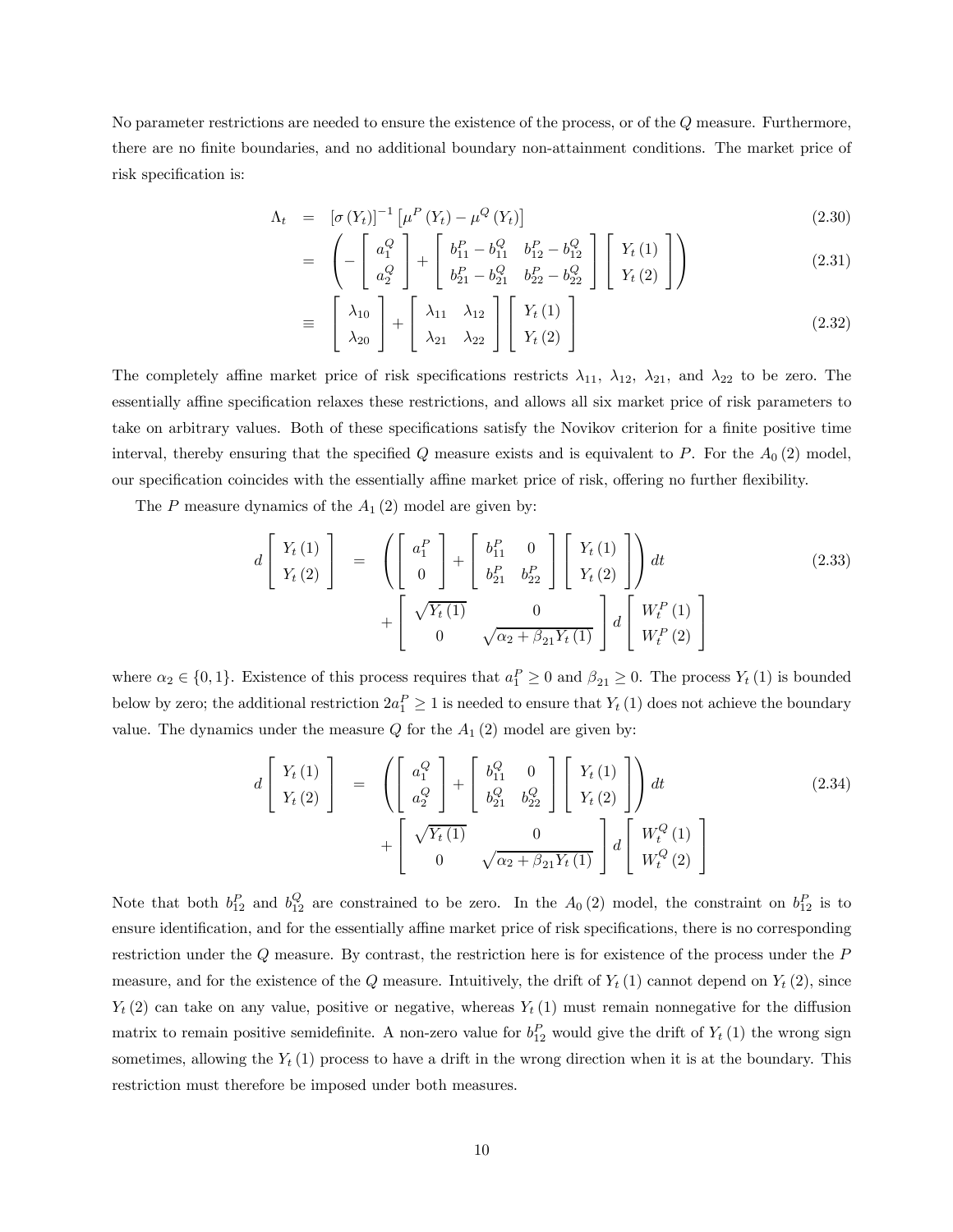The market price of risk process is given by:

$$
\Lambda_t = \left[ \sigma \left( Y_t \right) \right]^{-1} \left[ \mu^P \left( Y_t \right) - \mu^Q \left( Y_t \right) \right] \tag{2.35}
$$
\n
$$
\left[ \begin{array}{cc} \left( a_1^P - a_1^Q \right) & \left( I P - I Q \right) & \sqrt{Y - I \lambda} \\ \end{array} \right]
$$

$$
= \left[ \frac{\frac{\left(a_1^P - a_1^Q\right)}{\sqrt{Y_t(1)}} + \left(b_{11}^P - b_{11}^Q\right)\sqrt{Y_t(1)}}{\frac{\left(-a_2^Q\right) + \left(b_{21}^P - b_{21}^Q\right)Y_t(1) + \left(b_{22}^P - b_{22}^Q\right)Y_t(2)}{\sqrt{\alpha_2 + \beta_{21}Y_t(1)}}} \right]
$$
(2.36)

$$
\equiv \left[ \frac{\frac{\lambda_{10}}{\sqrt{Y_t(1)}} + \lambda_{11}\sqrt{Y_t(1)}}{\frac{\lambda_{20} + \lambda_{21}Y_t(1) + \lambda_{22}Y_t(2)}{\sqrt{\alpha_2 + \beta_{21}Y_t(1)}}} \right]
$$
(2.37)

Previous studies of affine yield models have imposed some restrictions on the market price of risk parameters of the  $A_1$  (2) model. The completely affine market price of risk allows  $\lambda_{11}$ ,  $\lambda_{20}$  and  $\lambda_{21}$  to be non-zero, but requires  $\lambda_{20}$  and  $\lambda_{21}$  to satisfy  $\beta_{21}\lambda_{20} = \lambda_{21}\alpha_2$ , so only two parameters can be chosen independently. In essentially affine models, all parameters except  $\lambda_{10}$  can be non-zero.<sup>6</sup> Both of these specifications satisfy the Novikov criterion at least for some finite positive time interval. We permit all parameters to be non-zero, requiring only that boundary non-attainment conditions for  $Y_t$  are satisfied under the measure  $Q$ . This holds if:

$$
\lambda_{10} \le a_1^P - \frac{1}{2} \tag{2.38}
$$

When  $\lambda_{10}$  is non-zero, it is unclear whether this specification satisfies the Novikov or the Kazamaki criterion.

The dynamics under the measure  $P$  of the  $A_2(2)$  model are given by:

$$
d\begin{bmatrix} Y_t(1) \\ Y_t(2) \end{bmatrix} = \left( \begin{bmatrix} a_1^P \\ a_2^P \end{bmatrix} + \begin{bmatrix} b_{11}^P & b_{12}^P \\ b_{21}^P & b_{22}^P \end{bmatrix} \begin{bmatrix} Y_t(1) \\ Y_t(2) \end{bmatrix} \right) dt + \begin{bmatrix} \sqrt{Y_t(1)} & 0 \\ 0 & \sqrt{Y_t(2)} \end{bmatrix} d \begin{bmatrix} W_t^P(1) \\ W_t^P(2) \end{bmatrix}
$$
(2.39)

with existence constraints  $a_1^P \geq 0$ ,  $a_2^P \geq 0$ ,  $b_{12}^P \geq 0$ , and  $b_{21}^P \geq 0$ . Both state variables are bounded below by zero; boundary non-attainment conditions are  $2a_1^P \ge 1$  and  $2a_2^P \ge 1$ . The diagonal form of the diffusion matrix is a result of the normalization procedure; apart from a reordering of indices, each  $A_2$  (2) model has a unique representation. Dynamics under the measure  $Q$  are given by:

$$
d\begin{bmatrix} Y_t(1) \\ Y_t(2) \end{bmatrix} = \left( \begin{bmatrix} a_1^Q \\ a_2^Q \end{bmatrix} + \begin{bmatrix} b_{11}^Q & b_{12}^Q \\ b_{21}^Q & b_{22}^Q \end{bmatrix} \begin{bmatrix} Y_t(1) \\ Y_t(2) \end{bmatrix} \right) dt + \begin{bmatrix} \sqrt{Y_t(1)} & 0 \\ 0 & \sqrt{Y_t(2)} \end{bmatrix} d\begin{bmatrix} W_t^Q(1) \\ W_t^Q(2) \end{bmatrix}
$$
(2.40)

<sup>6</sup>It should be noted that neither Dai and Singleton (2000) nor Duffee (2002) permit  $\alpha_2 = 0$ . However, the requirement that  $\alpha_2 = 1$  appears to be of little consequence, since a diffusion with a very small value of  $\alpha_2$  can be converted to one with  $\alpha_2 = 1$ by an affine change of the state vector. Therefore, models with  $\alpha_2 = 0$  are precluded by these authors, but models in which the  $\alpha_2$  parameter is effectively arbitrarily close to zero are not.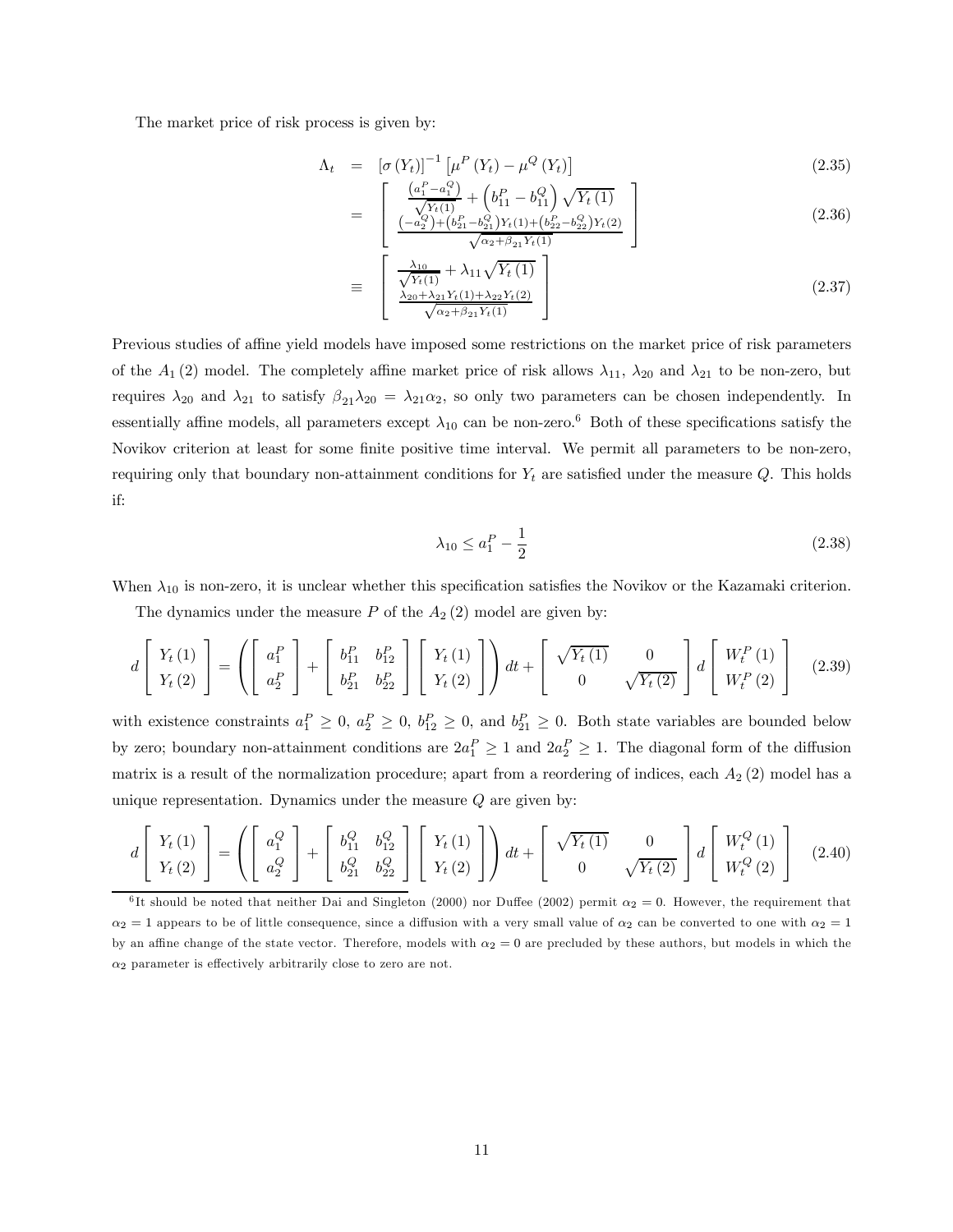The market price of risk process is defined as:

$$
\Lambda_t = \left[ \sigma \left( Y_t \right) \right]^{-1} \left[ \mu^P \left( Y_t \right) - \mu^Q \left( Y_t \right) \right]
$$
\n
$$
\left[ \begin{array}{cc} \left( a_1^P - a_1^Q \right) + \left( b_{11}^P - b_{11}^Q \right) Y_t(1) + \left( b_{12}^P - b_{12}^Q \right) Y_t(2) \end{array} \right] \tag{2.41}
$$

$$
= \left[\begin{array}{cc} \frac{\sqrt{Y_t(1)}}{\sqrt{Y_t(1)}} & \frac{\sqrt{Y_t(1)}}{\sqrt{Y_t(1)}}\\ \frac{(a_2^P - a_2^Q) + (b_{21}^P - b_{21}^Q)Y_t(1) + (b_{22}^P - b_{22}^Q)Y_t(2)}{\sqrt{Y_t(2)}} \end{array}\right]
$$
(2.42)

$$
\equiv \begin{bmatrix} \frac{\lambda_{10} + \lambda_{11} Y_t(1) + \lambda_{12} Y_t(2)}{\sqrt{Y_t(1)}}\\ \frac{\lambda_{20} + \lambda_{21} Y_t(1) + \lambda_{22} Y_t(2)}{\sqrt{Y_t(2)}} \end{bmatrix}
$$
 (2.43)

Completely affine and essentially affine market price of risk specifications coincide for the  $A_2$  (2) model. In both, only the  $\lambda_{11}$  and  $\lambda_{22}$  parameters can be non-zero. This specification satisfies the Novikov criterion for a finite positive time interval (which depends on the model parameters). By contrast, our specification permits all six parameters to be non-zero, with only the boundary non-attainment conditions under the measure Q restricting their values. These conditions are more complex than in the  $A_1$  (2) model:

$$
\lambda_{10} \leq a_1^P - \frac{1}{2} \tag{2.44}
$$

$$
\lambda_{20} \leq a_2^P - \frac{1}{2} \tag{2.45}
$$

$$
\lambda_{12} \leq b_{12}^P \tag{2.46}
$$

$$
\lambda_{21} \leq b_{21}^P \tag{2.47}
$$

This specification cannot easily be shown to satisfy either the Novikov and Kazamaki criteria for any finite positive time interval.

#### 2.3 Three Factor Models

There are four distinct families of three factor models, specifically, the  $A_0$  (3),  $A_1$  (3),  $A_2$  (3), and  $A_3$  (3) models. Although many of the properties of these models are analogous to those of one and two factor models, the existence of three factors allows for a much richer interplay of the factors; for example, cross-terms in the drift between restricted state variables and dependence of the diffusion of unrestricted state variables on the value of restricted state variables can occur in the same model. Relative to the essentially affine specification, our extended affine market price of risk specification introduces no new parameters for the  $A_0$  (3) model, one new parameter for the  $A_1$  (3) model, four new parameters for the  $A_2$  (3) model, and nine new parameters for the  $A_3$  (3) model. Relative to the completely affine specification, the extended specification adds nine parameters for the  $A_0(3)$  and  $A_3(3)$  models, and seven new parameters for the  $A_1(3)$  and  $A_2(3)$  models. Due to the complexity of three factor models, a full characterization is included in Appendix 7.2 rather than here.

#### 2.4 General Comments

At this point, some general comments on the market price of risk parameter are appropriate. Both the completely and essentially affine market price of risk specifications permit only the speed of mean reversion for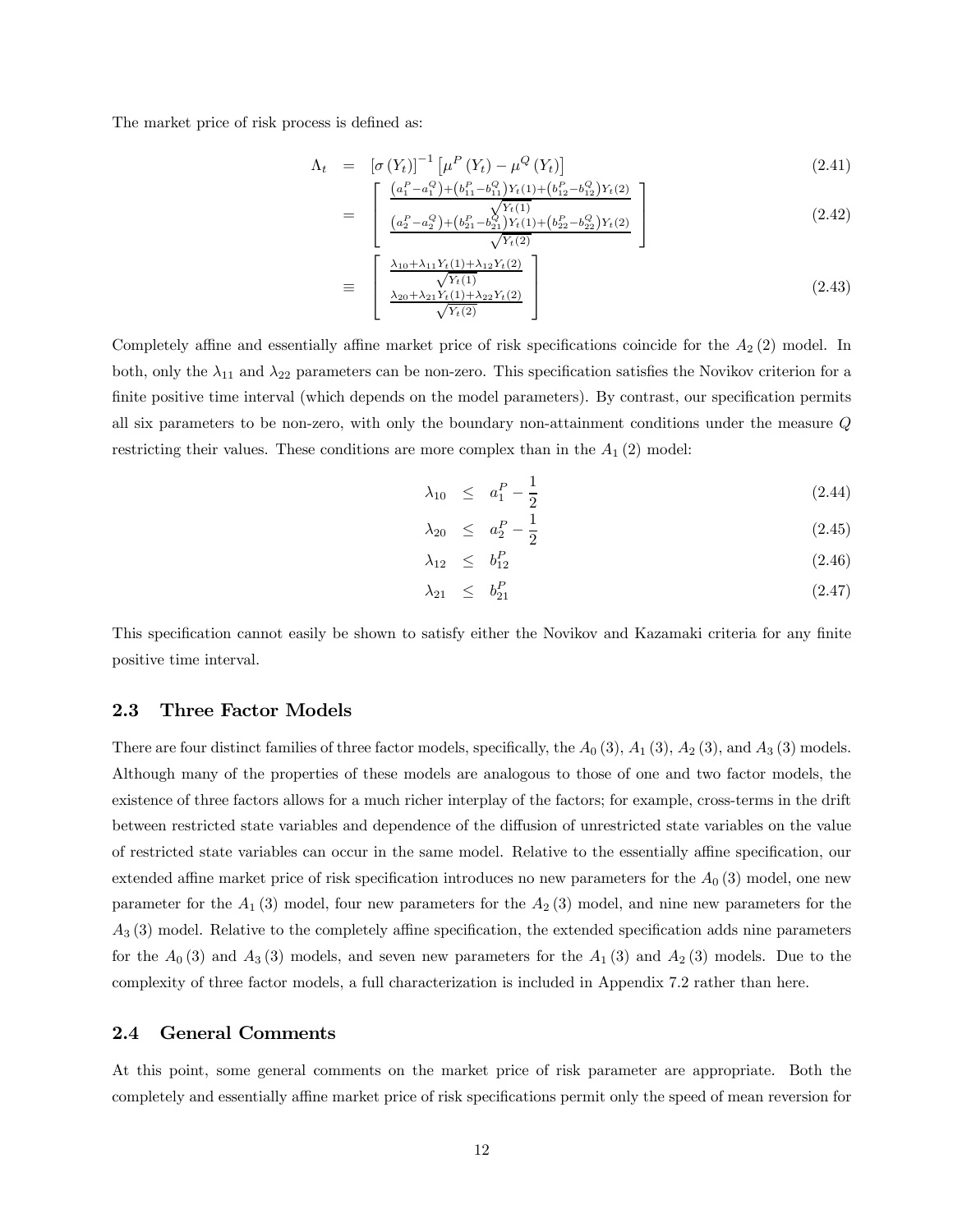restricted state variables to differ between the P and Q measures; the constant term in the drift, as well as the slope terms on other restricted state variables, remain the same. For example, if the drift of  $Y_t(2)$  (assumed to be restricted) is given by  $a_2^P + b_{21}^P Y_t(1) + b_{22}^P Y_t(2)$ , only the  $b_{22}^Q$  parameter may differ from its P-measure counterpart. Thus, the risk premium associated with a restricted state variable is not only constrained to depend on its own current level, it must also depend on its level in a very particular way, so that the constant term in the drift does not change with the measure change. The extended affine market price of risk allows the constant term to change as well, so that the unconditional mean of the process can change independently of the speed of mean reversion. However, the extended affine specification is more general; it allows the risk premium of a restricted state variable to depend on other restricted state variables as well. A number of interesting possibilities can therefore occur, which are impossible with the more traditional market price of risk specification. For example, consider a two-factor model with at least one restricted state variable  $Y_t(1)$ . If the interest rate does not depend on the second state variable (i.e., if  $d_2$  is equal to zero), and that second state variable is unrestricted, then it can have no effect on either the shape of the yield curve or the time series behavior of yield. The unrestricted state variable  $Y_t(2)$  does not affect the interest rate directly, and it cannot affect it indirectly either, because the dynamics of a restricted state variable cannot depend on an unrestricted state variable. If  $Y_t(2)$  is restricted, then it can affect (and also be affected by)  $Y_t(1)$  through the cross-terms in the drift slope matrix  $(b_{12} \text{ and } b_{21})$ . But with traditional market prices of risk, these parameters must be the same under both measures. With the extended affine market price of risk, these parameters can be zero under the Q-measure, but non-zero under the P-measure. Then the second state variable has no effect on the shape of the yield curve, because it does not affect the interest rate directly, and under the Q-measure, it does not affect  $Y_t(1)$  either. However, the second state variable could affect the time series properties of the yield curve through its presence in the P-measure drift of the first state variable. We therefore have the possibility of a non-degenerate  $A_2$  (2) model in which the value of one of the state variables cannot be determined from only the shape of the term structure. This situation cannot occur with the traditional market price of risk. Many other such situations can be contemplated, owing to the rich interplay between state variables not only under the Q-measure, but also in the risk premium, that becomes possible with the extended affine specification.

### 3 Absence of Arbitrage

The relation between absence of arbitrage and existence of an equivalent martingale measure is well-known. The foundational work of Harrison and Kreps (1979) and Harrison and Pliska (1981) has been extended by many, such as Delbaen and Schachermayer (1994) and Delbaen and Schachermayer (1998). However, the standard techniques used to demonstrate the existence of an equivalent probability measure do not work well with our extended market price of risk specification. For example, it is not clear whether the Novikov and Kazamaki criteria are satisfied. As a restricted state variable approaches its boundary value, the extended affine specification allows the market price of risk of that state variable to grow (positively or negatively) without bound. Simply being unbounded is not necessarily a problem; for example, the standard market price of risk specification in the model of Cox, Ingersoll, and Ross (1985) grows without bound as the interest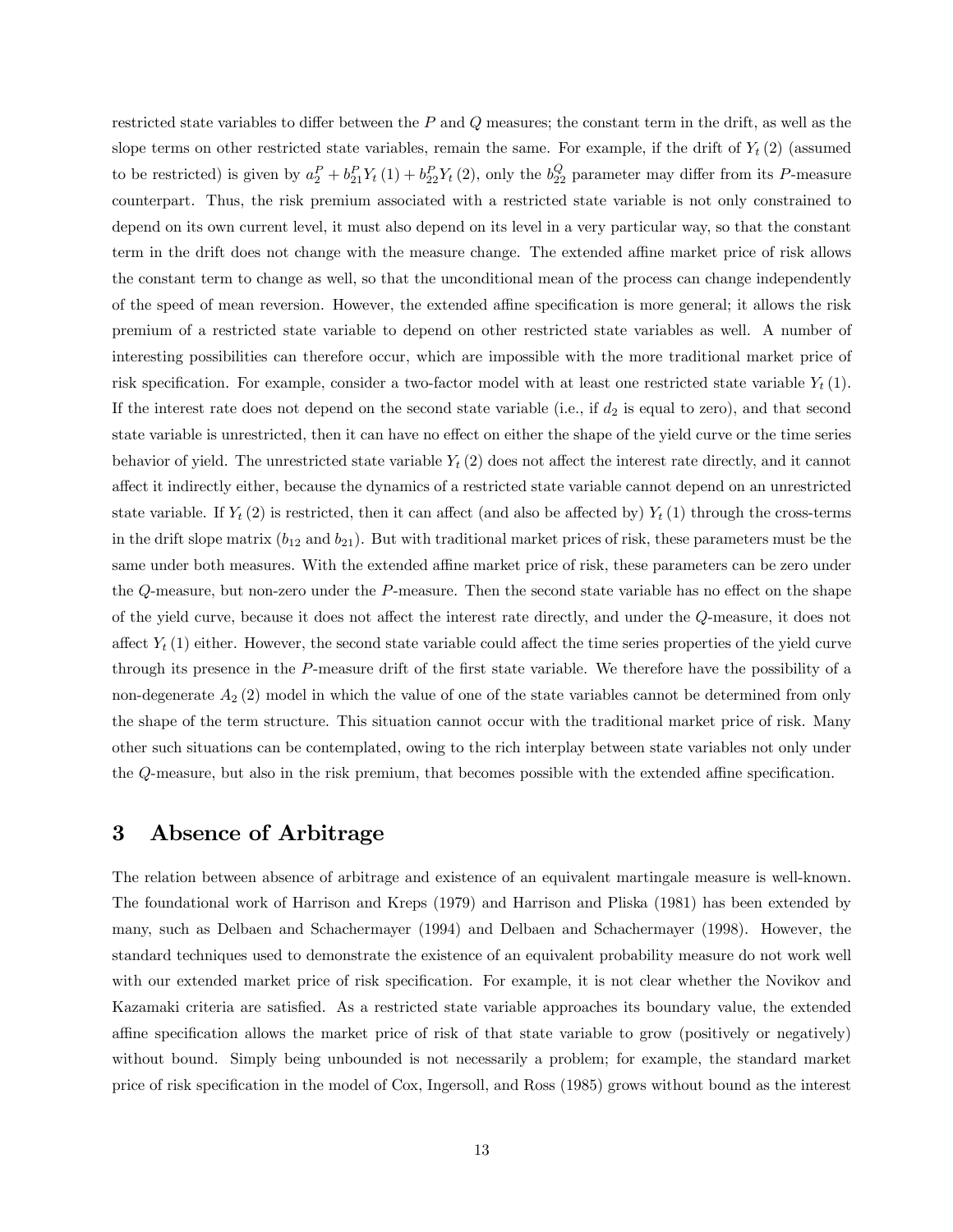rate becomes very large. However, the market price of risk in this model, although unbounded, grows slowly enough with increasing interest rates to allow application of the Novikov and Kazamaki criteria. The extended affine market price of risk grows more quickly near the zero boundary than traditional specifications do near the infinity boundary. We must therefore take another approach, for instance, that of Cheridito, Filipović, and Yor (2005), to demonstrate that our specification precludes arbitrage opportunities.

**Theorem 1.** Let  $\mu^P(\cdot)$ ,  $\mu^Q(\cdot)$ , and  $\sigma(\cdot)$  be functions of the form specified in Equations 2.3, 2.6, and 2.4, respectively, such that both pairs  $(\mu^P, \sigma)$  and  $(\mu^Q, \sigma)$  satisfy the existence conditions 2.8 through 2.10 and boundary non-attainment conditions. Then the following three statements hold:

(a) There exists a probability space  $(\Omega, \mathcal{F}, P)$  supporting a Brownian motion  $(W_t^P)_{t\geq 0}$  such that for each  $Y_0 \in D$ , there exists a stochastic process  $(Y_t)_{t\geq 0}$  on  $(\Omega, \mathcal{F}, P)$  satisfying:

$$
Y_t = Y_0 + \int_0^t \mu^P(Y_s)ds + \int_0^t \sigma(Y_s)dW_s^P, \quad t \ge 0
$$
\n(3.1)

- (b) The distribution of  $(Y_t)_{t>0}$  under P is unique.
- (c) For each  $T > 0$ , there exists a measure Q equivalent to P such that:

$$
Y_{t} = Y_{0} + \int_{0}^{t} \mu^{Q} \left( Y_{s} \right) ds + \int_{0}^{t} \sigma \left( Y_{s} \right) dW_{s}^{Q}, \quad t \in [0, T]
$$
\n(3.2)

where  $(W_t^Q)_{t \in [0,T]}$  is a Brownian motion under Q.

Proof: See Appendix.

The term structure literature, from the first use of the square-root process in Cox, Ingersoll, and Ross (1985) until recent work by Duffee (2002), quite explicitly avoids market price of risk specifications that do not go to zero as the volatility of the corresponding state variable goes to zero. Theorem 1 demonstrates that this restriction can be relaxed, provided the parameters of the model do not permit attainment of the boundary under either probability measure. In this case, the market price of risk can become arbitrarily large; however, since the boundary is not achieved, it always remains finite. If the boundary non-attainment conditions are satisfied under one of the  $P$  or the  $Q$  measures, but not the other, then the two measures clearly cannot be equivalent. In this case, the measure under which the boundary cannot be achieved is absolutely continuous with respect to the measure under which the boundary can be achieved. However, absolute continuity is not sufficient to preclude arbitrage opportunities.

From Theorem 1, we can construct arbitrage-free models simply by ensuring that the existence and boundary non-attainment conditions are satisfied under both measures. This result allows considerable flexibility, especially when there are several square-root type state variables in a model. The dynamics of a square-root type variable (we drop the superscript notation indicating the measure for purposes of this example) in a canonical affine diffusion are given by:

$$
dY_t = (a_1 + b_{11}Y_t) dt + \sqrt{Y_t} dW_t
$$
\n(3.3)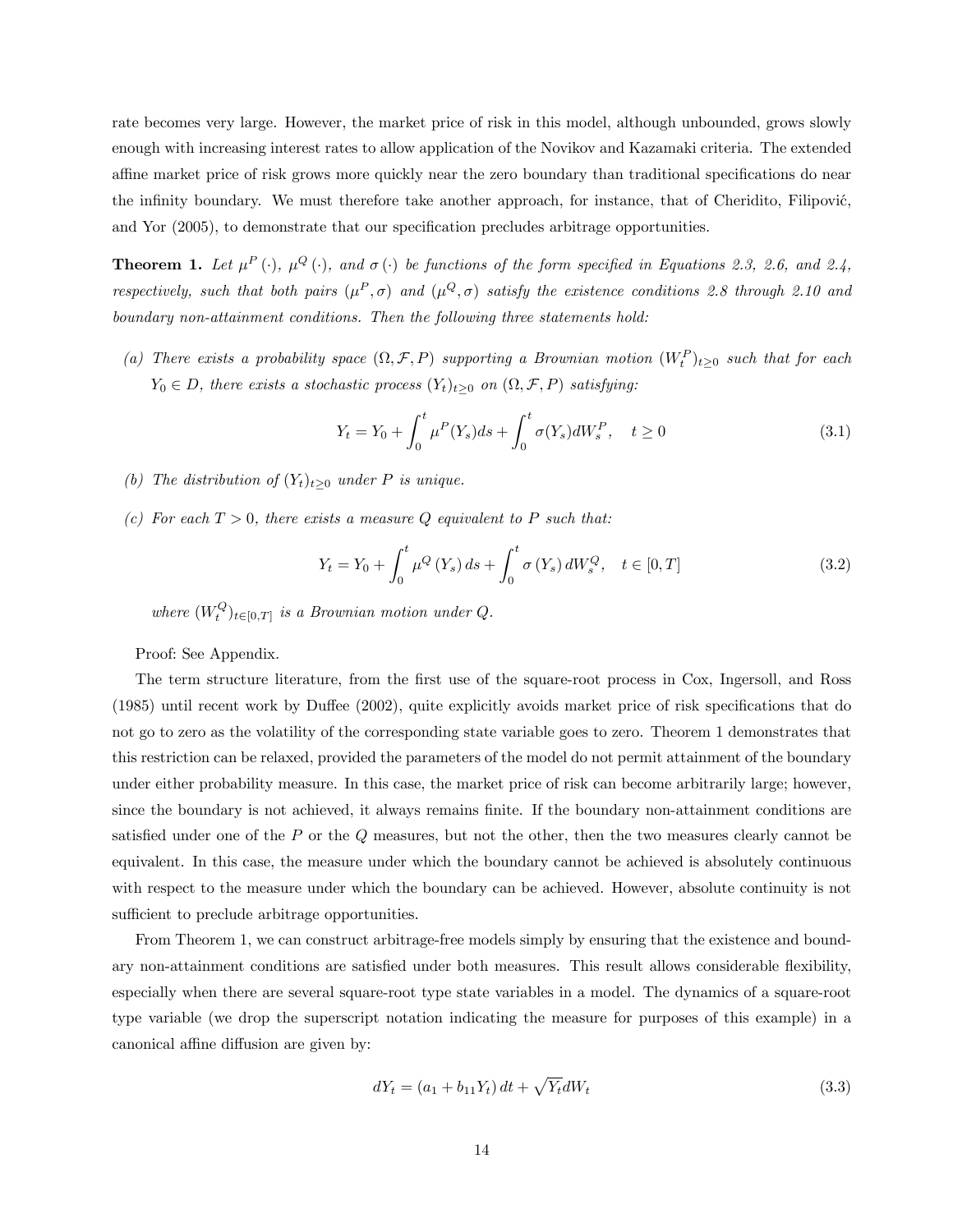Traditional market price of risk specifications permit only the slope coefficient,  $b_{11}$ , to differ under the two probability measures. Our specification allows both the slope and constant terms,  $a_1$  and  $b_{11}$ , to differ, provided  $2a_1 \geq 1$  under both measures. With two square-root type variables, the dynamics are:

$$
dY_t = \left( \begin{bmatrix} a_1 \\ a_2 \end{bmatrix} + \begin{bmatrix} b_{11} & b_{12} \\ b_{21} & b_{22} \end{bmatrix} Y_t \right) dt + \begin{bmatrix} \sqrt{Y_t(1)} & 0 \\ 0 & \sqrt{Y_t(2)} \end{bmatrix} d \begin{bmatrix} W_t(1) \\ W_t(2) \end{bmatrix}
$$
(3.4)

Traditional market price of risk specifications permit only  $b_{11}$  and  $b_{22}$  to change under the two measures; our specification permits all six drift parameters to change, provided  $b_{12} \geq 0$  and  $b_{21} \geq 0$  (for existence), and  $2a_1 \geq 1$  and  $2a_2 \geq 1$  (for boundary non-attainment). The extended affine market price of risk specification therefore provides one additional degree of freedom with one square-root type variable, four additional degrees of freedom with two, nine additional degrees of freedom with three, etc.

# 4 Estimation Procedure

To determine whether our extended market price of risk specification results in a better fit to US data, we estimate the parameters of nine affine yield models (all Dai and Singleton (2000) canonical families of affine yield models with three or fewer state variables) using three different market price of risk specifications: the completely affine specification of Dai and Singleton (2000), the essentially affine specification of Duffee (2002), and our extended affine specification. Although our specification always nests the corresponding essentially affine models, and essentially affine models always nest completely affine models, two of the three specifications sometimes coincide. For any  $A_0(N)$  affine yield model, our specification and the essentially affine specification coincide, and for any  $A_N(N)$  affine yield model, the essentially affine and completely affine models are the same. Therefore, although there are nine different families of models with three market price of risk specifications for each family, there are only twenty one distinct combinations to be estimated.

For data, we use zero-coupon yields extracted from US Treasury security prices by the method of McCulloch (1975). The original data set has subsequently been extended by McCulloch and Kwon (1993), and this method of constructing a yield curve is evaluated by Bliss (1997), who also periodically produces updates to the data set. The data set we use has monthly observations of zero-coupon yields for a 31 year period, from January 1972 until December 2002.7 The method of McCulloch (1975) is a commonly used procedure for construction of a yield curve, and is used, for example, by Duffee (2002). This method has a number of desirable features; for example, it smooths over the effect of idiosyncratic prices for a single maturity, and it controls for tax effects that influence the prices of bonds trading at a large discount or premium. The use of a smoothing technique thus avoids some of the problems that would be likely to occur by other methods of constructing a zero-coupon yield curve; for example, STRIPS, although zero-coupon bonds, may suffer from liquidity issues, resulting in a lumpy zero-coupon yield curve. Nonetheless, it is possible that this smoothing technique does not fully correct for liquidity issues or tax effects, so our results could differ from those obtained using other

<sup>&</sup>lt;sup>7</sup>The data set produced by Robert Bliss includes observations from January 1970, but for the first two years, there is insufficient information to construct reliably zero-coupon yields for the longer maturities used in this study.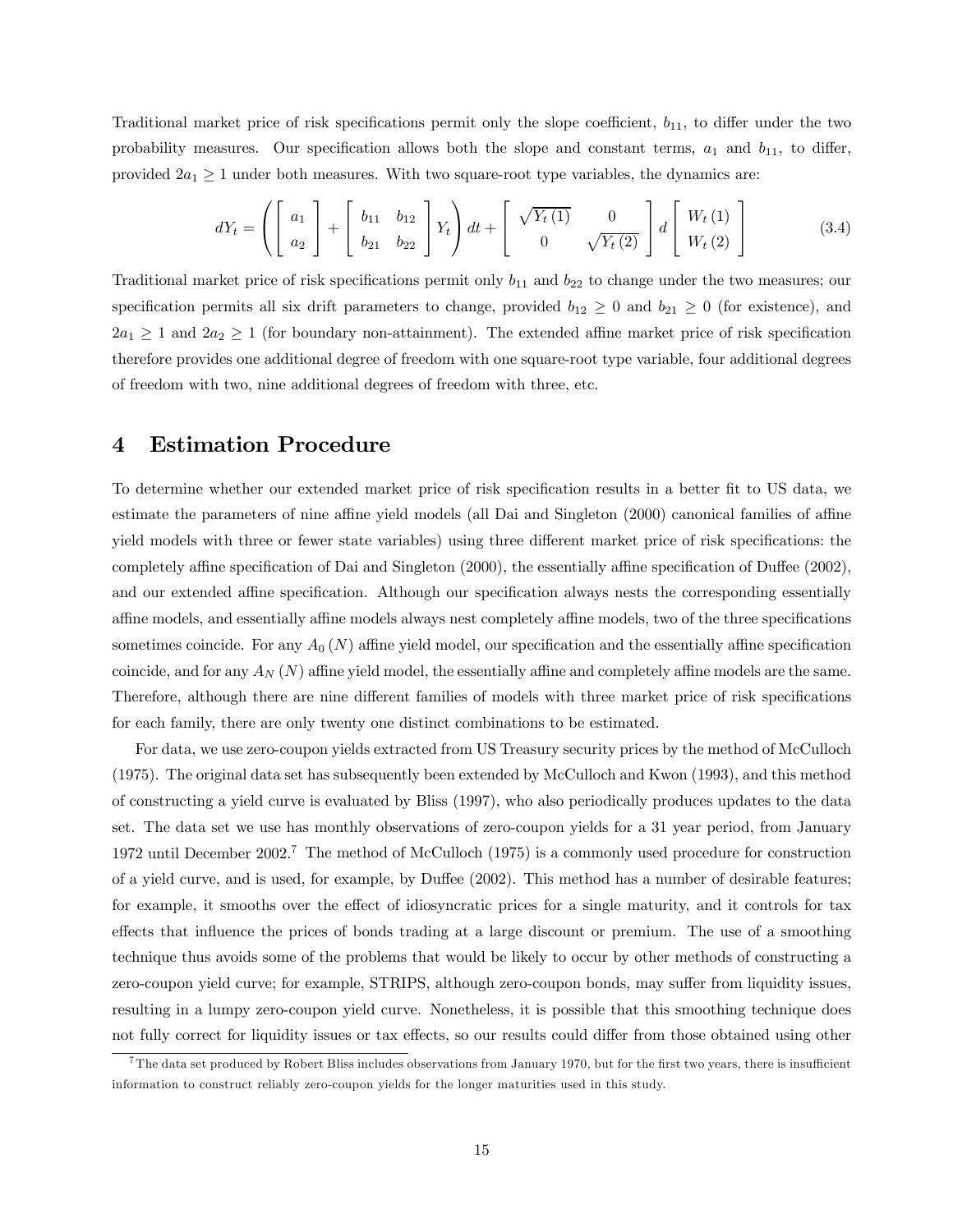data sets, such as swap rates or LIBOR futures prices.

Our estimation procedure is maximum likelihood. Apart from its statistical efficiency, use of maximum likelihood estimation makes it straightforward to calculate likelihood ratio statistics to test the significance of our extension. However, maximum likelihood estimation in a multifactor setting with a state vector that is not directly observed presents some challenges that must be overcome.

The state variables of the canonical affine diffusion are not observed directly, but must be extracted from the observed term structure of bond prices or yields. We denote by  $y(Y_t, t, T)$  the time t continuously-compounded annualized yield of a zero coupon bond maturing at time  $T$ , with the value of the state vector equal to  $Y_t$ , that is,  $y(Y_t, t, T) = -\ln B(t, T) / (T - t)$ . As per Duffie and Kan (1996), for any set of maturities  $T_1, \ldots, T_K$ , the corresponding yields are affine functions of the state vector:

$$
\begin{bmatrix}\ny(Y_t, t, T_1) \\
\vdots \\
y(Y_t, t, T_K)\n\end{bmatrix} =\n\begin{bmatrix}\nA(T_1 - t) \\
\vdots \\
A(T_K - t)\n\end{bmatrix} +\n\begin{bmatrix}\nB_1(T_1 - t) & \cdots & B_N(T_1 - t) \\
\vdots & \ddots & \vdots \\
B_1(T_K - t) & \cdots & B_N(T_K - t)\n\end{bmatrix} Y_t
$$
\n(4.1)

where  $A(.)$  and  $B_1(.)$  through  $B_N(.)$  are deterministic functions that depend on the parameters of the  $Q$ measure dynamics of the state variables, and on the parameters of the interest rate process. One is immediately confronted with a dilemma. If fewer bond prices are observed than state variables in the model, it is not possible to determine the exact value of the state vector at any particular time. Estimation then becomes a filtering problem; the likelihood of the next observation depends not only on the currently observed bond prices, but possibly on the entire history. However, if more bond prices are observed than the number of state variables in the model, the observed prices will generally be inconsistent with any value of the state vector. The values of the state variables can normally be inferred from an equal number of bond prices, and the remaining bond prices are then predicted exactly, without any error. In practice, no data set ever conforms to a structural model this strictly.

It would seem that the ideal solution would be to use a number of bond prices that is equal to the number of state variables; in this way, for each time series observation of the set of bond yields, the value of the state vector can be uniquely determined. However, in general, not all of the parameters of the model will be identified. To take a simple example, consider the  $A_0(1)$  model, which is equivalent to the model of Vasicek (1977). If one observes only the instantaneous interest rate (which we may consider to be the yield on a zero-maturity zero-coupon bond), we find the interest rate follows the process:

$$
dr_{t} = \left(-b_{11}^{P}d_{0} + b_{11}^{P}r_{t}\right)dt + d_{1}dW_{t}^{P}\left(1\right)
$$
\n(4.2)

The market price of risk parameters (whichever specification we choose) do not affect the observed interest rate process, and are therefore not identified. The situation does not improve if we observe instead a bond with maturity greater than zero; in this case, we may identify  $d_0$  or a single market price of risk parameter, but not both. Similarly, even if the simplest market price of risk restriction is chosen (i.e., the completely affine market price of risk) in an  $A_0(N)$  model with  $N > 1$ , a single parameter is always unidentified.

One way to overcome this difficulty is to collect data on more bonds than state variables, but to assume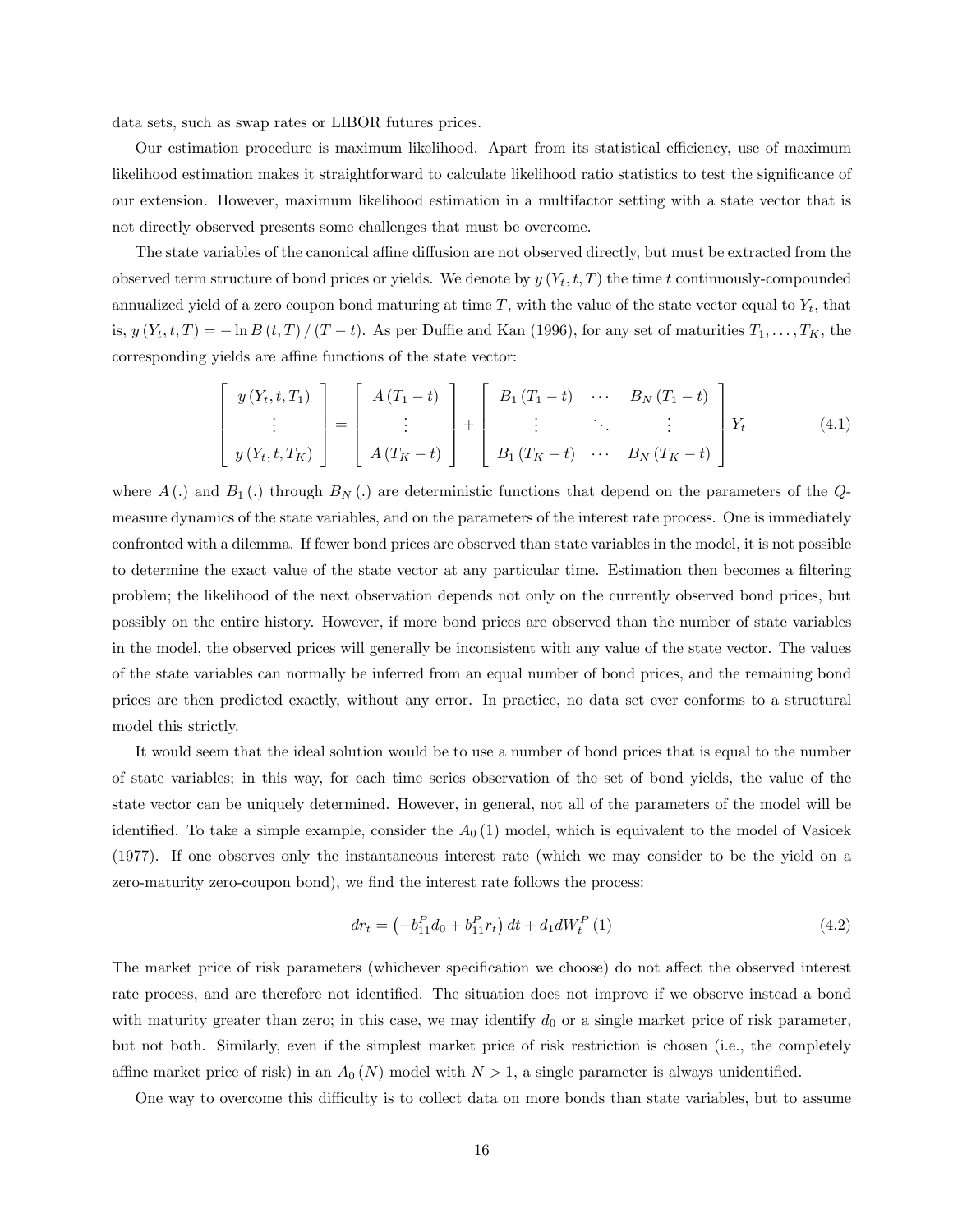that some of the bond yields are observed with error; see, for example, Pearson and Sun (1994). We take this approach, assuming that for the  $A_M(N)$  model, N yields are observed without error, but some additional bond yields are observed with a vector of observation errors which is i.i.d. and multivariate Gaussian, with mean of zero. An alternate approach, in which all yields are considered observed with error, is described in Brandt and He (2002).

We also have need of the transition density of the state vector  $Y_t$ . This density is needed not only to calculate the estimates themselves, but also to calculate standard errors of the estimates, and to perform likelihood ratio tests for the different market price of risk specifications. For four of the nine models we consider (specifically, the  $A_0(1)$ , the  $A_0(2)$ , the  $A_0(3)$ , and the  $A_1(1)$  models), the likelihood function is known in closed-form. For the five remaining models (i.e., the  $A_1$  (2),  $A_2$  (2),  $A_1$  (3),  $A_2$  (3), and  $A_3$  (3) models), the likelihood function is known in closed-form only if additional parameter restrictions are imposed. These restrictions apply under the objective probability measure (i.e., there is no need to calculate likelihoods under the equivalent martingale measure), and can be placed into three categories. First, the  $\beta$  parameters corresponding to the unrestricted state variables in the diffusion matrix must be zero; in other words, the volatility of an unrestricted state variable must be constant. Second, the drift of an unrestricted state variable cannot depend on the values of restricted variables. Finally, the drift of one restricted state variable cannot depend on the value of another restricted state variable. These restrictions are quite strong, and severely restrict the generality of the models. We therefore use the approximate maximum likelihood approach of Aït-Sahalia (2001), as implemented in Aït-Sahalia and Kimmel (2002), for these five models. By using the "reducible" likelihoods developed (and shown to be accurate) in these papers, we are able to relax all restrictions except the first, that the  $\beta$  parameters in the diffusion matrix must be zero. However, these same restrictions are imposed for all market price of risk specifications; since our purpose is to test different specifications with the data, the likelihood ratio tests are still fair comparisons.

Just as parameter restrictions are needed to ensure a closed-form likelihood function, under the P measure, similar restrictions are needed under the  $Q$  measure to ensure closed-form bond prices. With the completely affine market price of risk specification, the P-measure restrictions for a closed-form likelihood also ensure closed-form bond prices. However, for the more general market price of risk specifications we consider, this is not necessarily the case, so we could not rely on the existence of closed-form bond prices even if we did impose restrictions needed for closed-form likelihoods. However, one of the main advantages of affine yield models is that, even when bond prices cannot be found in closed-form, they can be found numerically through very fast algorithms. Bond prices are solutions to the Feynman-Kac partial differential equation; provided a diffusion is affine under the Q measure and the interest rate is an affine function of the state variables, this partial differential equation can be decomposed into a system of ordinary differential equations, which can be solved far more rapidly than a general parabolic partial differential equation of the same dimensionality.8 We calculate bond prices numerically, even in those cases where the P-measure dynamics and the market price of risk specification are sufficiently constrained to allow closed-form bond prices. Since our purpose is to compare

 ${}^8$ The numeric tractability of bond pricing depends only on affinity under the measure Q, continuing to hold even if the state variable dynamics are not affine under P.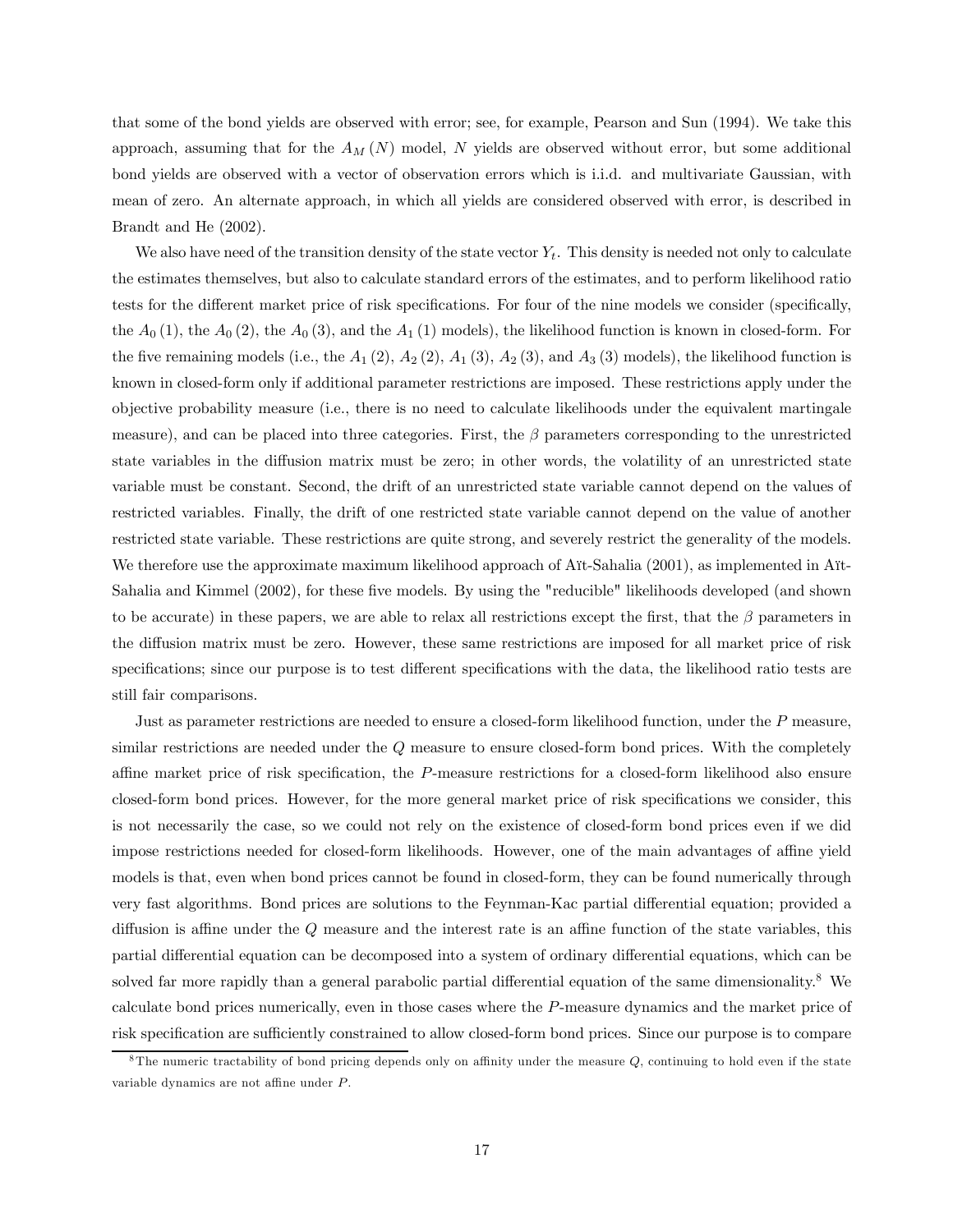different market price of risk specifications, use of the same method to calculate bond prices ensures that any differences found are due to the specification itself, and not the computational method used in the estimation procedure.

As discussed in Duffie and Kan (1996) and as shown in Equation 4.1, bond yields in affine yield models are affine functions of the state variables; this is the case for all three market price of risk specifications we consider. Our estimation procedure for an  $A_M(N)$  model is then as follows. The parameter vector includes, in addition to the parameters of the  $A_M(N)$  model, the standard deviations of observation errors for any extra bond yields, denoted by  $\sigma_{N+1}$  through  $\sigma_K$  (where K is the total number of maturities used in the estimation procedure), and the correlations between observation errors for each pair of the extra bond yields, denoted by  $\rho_{ij}$ , with  $N+1 \leq i,j \leq K$ ,  $i \neq j$ . For a particular value of the parameter vector we numerically calculate the coefficients  $A(T_1-t),...,A(T_N-t),B_1(T_1-t),...,B_N(T_N-t)$  of the relation between bond yields and state variables, shown in Equation 4.1, for N maturities,  $y(Y_t, t, T_1)$  through  $y(Y_t, t, T_N)$ . We use rolling maturities throughout, i.e., the value of  $T_i - t$  is held fixed, not the value of  $T_i$  itself. The bond pricing formula, being affine in  $Y_t$ , is easily inverted to find the value of the state variables for each time series observation of the  $N$  bond yields. Holding the model parameters fixed, the state variables are given by:

$$
Y_{t} = \begin{bmatrix} B_{1}(T_{1} - t) & \cdots & B_{N}(T_{1} - t) \\ \vdots & \ddots & \vdots \\ B_{1}(T_{N} - t) & \cdots & B_{N}(T_{N} - t) \end{bmatrix}^{-1} \begin{bmatrix} y(Y_{t}, t, T_{1}) - A(T_{1} - t) \\ \vdots \\ y(Y_{t}, t, T_{N}) - A(T_{N} - t) \end{bmatrix}
$$
(4.3)

The time series values of  $Y_t$  (conditional on the current choice of the parameter vector) in hand, we calculate the joint likelihood of the implied time series of observations of the state vector, using the closed-form likelihood expressions. If any of the implied values of the restricted components of  $Y_t$  (i.e., the first M elements in the  $A_M(N)$  model) are on the wrong side of the boundary, the joint likelihood of the entire time series is set to zero.<sup>9</sup> Using the change of variables formula, we then calculate the joint likelihood of the time series of observations of the N bond yields themselves (note that, for a given value of the parameter vector, the determinant of the Jacobian matrix does not depend on the values of the state variables). The likelihood of the vector of these  $N$  yields at some time  $t$ , conditional on the last observation, is given by:

$$
L_y\left(\left[\begin{array}{c}y\left(Y_t, t, T_1\right) \\ \vdots \\ y\left(Y_t, t, T_N\right)\end{array}\right] \mid \left[\begin{array}{c}y\left(Y_{t-\Delta}, t-\Delta, T_1-\Delta\right) \\ \vdots \\ y\left(Y_{t-\Delta}, t-\Delta, T_N-\Delta\right)\end{array}\right]\right) = \frac{L_Y\left(Y_t \mid Y_{t-\Delta}\right)}{\left[\left[\begin{array}{cccc}B_1\left(T_1-t\right) & \cdots & B_N\left(T_1-t\right) \\ \vdots & \ddots & \vdots \\ B_1\left(T_N-t\right) & \cdots & B_N\left(T_N-t\right)\end{array}\right]\right]} \tag{4.4}
$$

where  $L_y(\cdot)$  and  $L_Y(\cdot)$  denote the transition likelihoods for the yield vector and the vector of state variables  $Y_t$ , respectively. The joint likelihood is simply the product of the likelihoods for each individual time step. Finally,

 $9$ Use of maximum likelihood ensures that the estimated parameter values are consistent with the observed data. Duffee (2002) points out that not all estimation techniques have this property; the estimated parameter vector for such techniques may imply that the observed time series of bond yields could not have occurred.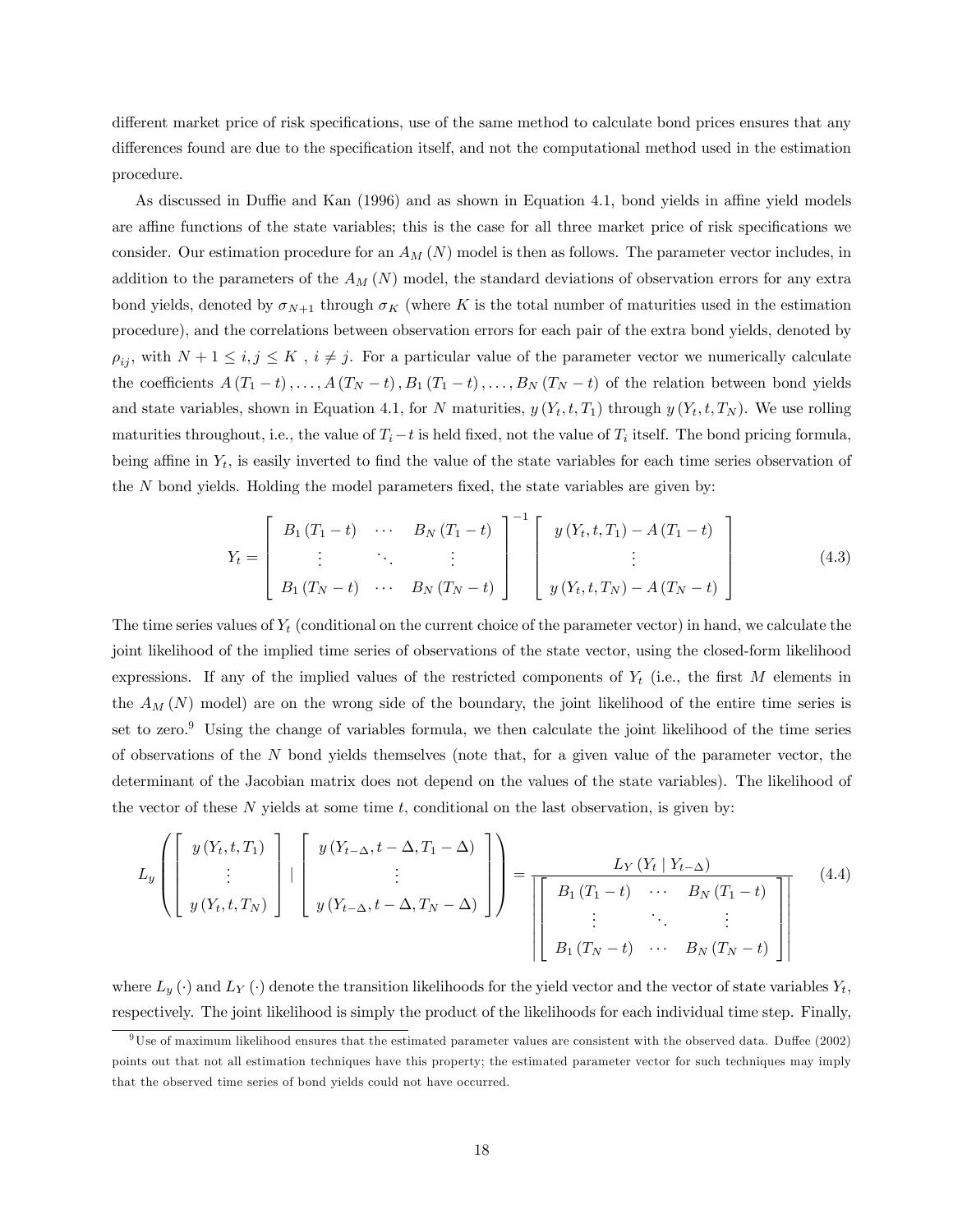we calculate the implied observation errors for the additional bond yields  $y(Y_t, t, T_{N+1}), ..., y(Y_t, t, T_K)$ :

$$
\begin{bmatrix}\n\varepsilon(t, T_{N+1}) \\
\vdots \\
\varepsilon(t, T_K)\n\end{bmatrix} = \begin{bmatrix}\ny(Y_t, t, T_{N+1}) \\
\vdots \\
y(Y_t, t, T_K)\n\end{bmatrix} - (4.5)
$$

$$
\left(\begin{bmatrix} A(T_{N+1}-t) \\ \vdots \\ A(T_{K}-t) \end{bmatrix} - \begin{bmatrix} B_{1}(T_{N+1}-t) & \cdots & B_{N}(T_{N+1}-t) \\ \vdots & \ddots & \vdots \\ B_{1}(T_{K}-t) & \cdots & B_{N}(T_{K}-t) \end{bmatrix} Y_{t} \right)
$$
(4.6)

and multiply the likelihood of the time series of the first N bond yields by the likelihood function for these observation errors (which, as per the previous discussion, are assumed to be Gaussian mean zero and i.i.d.). The result is the joint likelihood of the panel of bond data, including the maturities assumed to be observed with error. We repeat this procedure for many values of the parameter vector, until the parameter vector that maximizes the value of the likelihood function is discovered. Our search procedure is the Nelder-Mead simplex search.

Many search algorithms perform poorly when there are hard parameter constraints. Particularly troublesome in estimation of affine yield models is the boundary non-attainment condition for the restricted state variables (which are, of course, our primary interest). As shown in Feller (1951), the conditional likelihood of the square root process (conditional on a past observation) goes to zero near the boundary when the boundary non-attainment condition is satisfied. When the boundary non-attainment inequality is not satisfied, the likelihood either goes to positive infinity near the boundary, or to a finite non-zero value. This strong sensitivity of the likelihood to small changes in model parameters confuses many search algorithms. Consequently, we employ several normalizations to the model parameters to make the likelihood depend on them more smoothly. For example, in the  $A_1(1)$  model, we replace  $a_1^P$  by:

$$
c_1^P = \sqrt{a_1^P - 0.5} \tag{4.7}
$$

Maximum likelihood estimation is invariant to the particular parameterization chosen, so this change of parameters does not affect the estimated model. However, despite this convenient normalization, all parameter estimates, standard errors, etc. are reported in terms of the original model parameters.

### 5 Results

The estimated parameters of the nine affine yield models considered are shown in Tables 1 through 13. As discussed, the extended affine specification is more general than the essentially affine specification of Duffee  $(2002)$  in six of the nine models, but all nine are shown for completeness. For each  $A_M(N)$  model, we use  $N + 4$  zero coupon bonds maturing at two year intervals, except at the very short end of the yield curve, where a one month maturity is used. For example, for the  $A_1$  (2) model, we use zero-coupon bond yields with maturities of 1 month and of 2, 4, 6, 8, and 10 years. For each model, the N shortest maturities are considered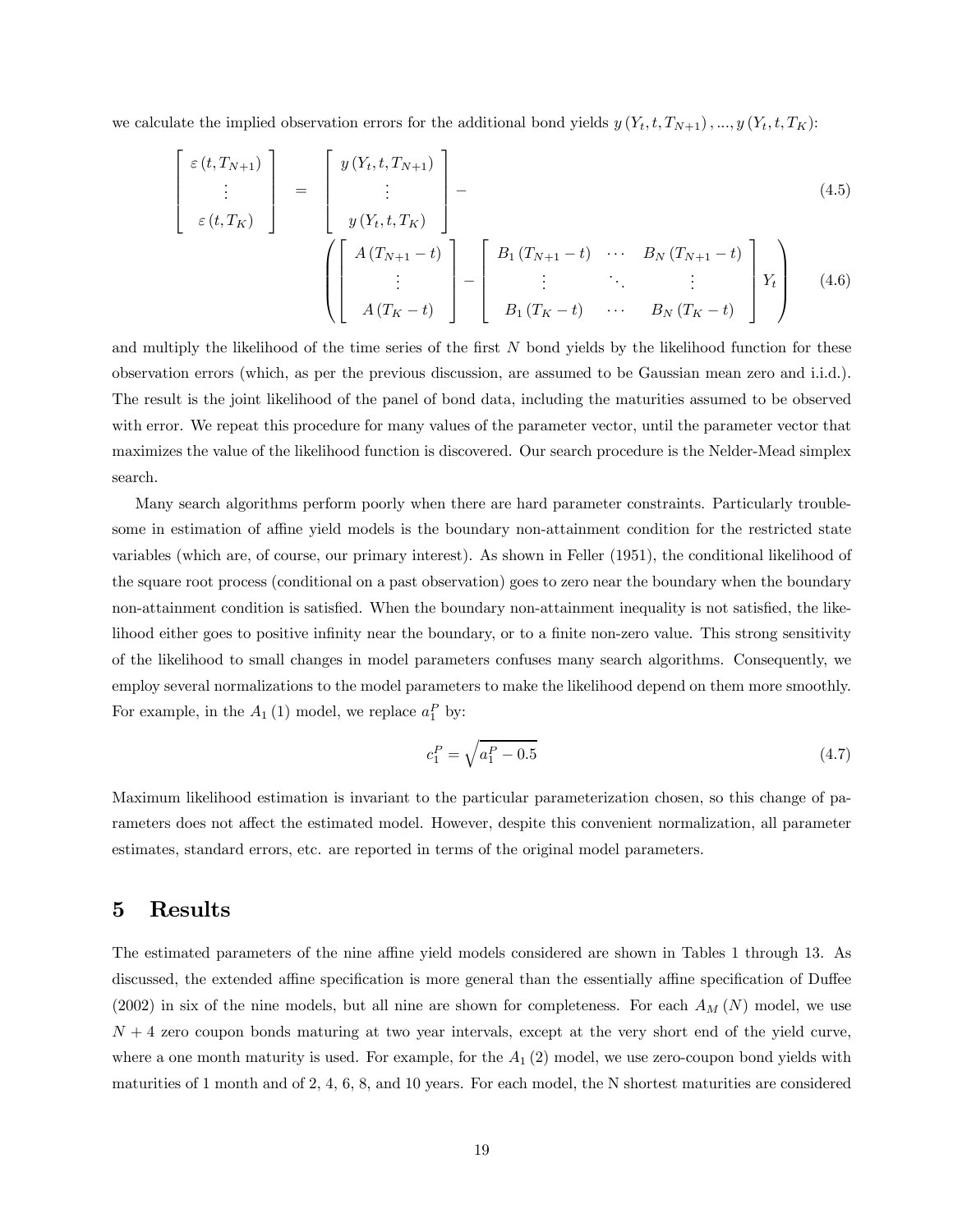observed without error, and the remaining maturities have observation error; for example, for the  $A_M$  (3), the 1 month and 2 and 4 year maturities are considered observed without error, whereas the 6, 8, 10, and 12 year maturities have observation error. Each model is estimated with the completely affine, essentially affine, and extended affine market price of risk specifications. Likelihood ratio tests comparing the different market price of risk specifications are shown in Table 14.

In seven of the nine models considered, the likelihood ratio statistics show that the extended affine specification (which contains both the market price of risk parameters introduced by Duffee (2002) and by us) fits the data better than the completely affine specification at the conventional 95% confidence level, failing to be statistically significant only for the  $A_1$  (1) model (which is a slight generalization of the model of Cox, Ingersoll, and Ross  $(1985)$ ) and the  $A_1(2)$  model. In several models, including all three factor models, the likelihood ratio statistic is far above the 95% cutoff level, indicating strong rejection of the hypothesis that the extended market price of risk specification (relative to the completely affine market price of risk) is not needed. Considering only the essentially affine models of Duffee (2002), we note that five of the six models for which the essentially affine specification is not degenerate have likelihood ratio statistics (relative to the completely affine case) above, and often far above, the  $95\%$  cutoff value, excepting only the  $A_1$  (2) model. This finding confirms the improved fit for this specification found by Duffee (2002), in a dataset that is only partially overlapping with his. Turning to the extended affine specification we introduce, there are six models for which this specification is more general than the essentially affine specification. In four of these models, the hypothesis that the extended affine market price of risk is not necessary, relative to the essentially affine market price of risk, is rejected at the 90% level, and in three of those models, the rejection still holds at the 95% level. The rejection is particularly strong for those models with multiple restricted state variables, that is, the  $A_2$  (2),  $A_2$  (3), and  $A_3$  (3) models. The extended affine specification fails to be statistically significant for the  $A_1$  (3) model at the 95% level, but the likelihood ratio statistic of is above the 90% cutoff value. The extended affine specification would appear to add virtually no improved fit for the  $A_1$  (2) model over that of the essentially affine specification. But for the  $A_1(1)$  model, the likelihood ratio statistic is well above the needed cutoff value. In the  $A_2(2)$ ,  $A_2(3)$ , and  $A_3(3)$  models, the likelihood ratio statistic is much higher than the 95% cutoff level, indicating a very strong significance for the extended specification relative to either the completely or essentially affine specification (note that these latter two specifications coincide for the  $A_2$  (2) and  $A_3(3)$  models).

Looking at the parameter estimates, we note a few points. First, the canonical state variables in the representation of Dai and Singleton (2000) do not necessarily have simple, intuitive interpretations, as they are not linked directly to observable characteristics of the term structure, but only indirectly through the bond pricing formulae. Furthermore, in the more richly parameterized models (such as the two and three factor models), many individual parameters often fail to be statistically significant; the root cause appears to be that many of the parameter estimates are correlated with each other. The likelihood ratio statistics tell us whether the parameters introduced by the extended affine specification collectively are statistically significant, but it is sometimes difficult to assess the influence of individual parameters. Nonetheless, from the parameter estimates in Tables 1 through 13, at least one consistent theme emerges, which is that, when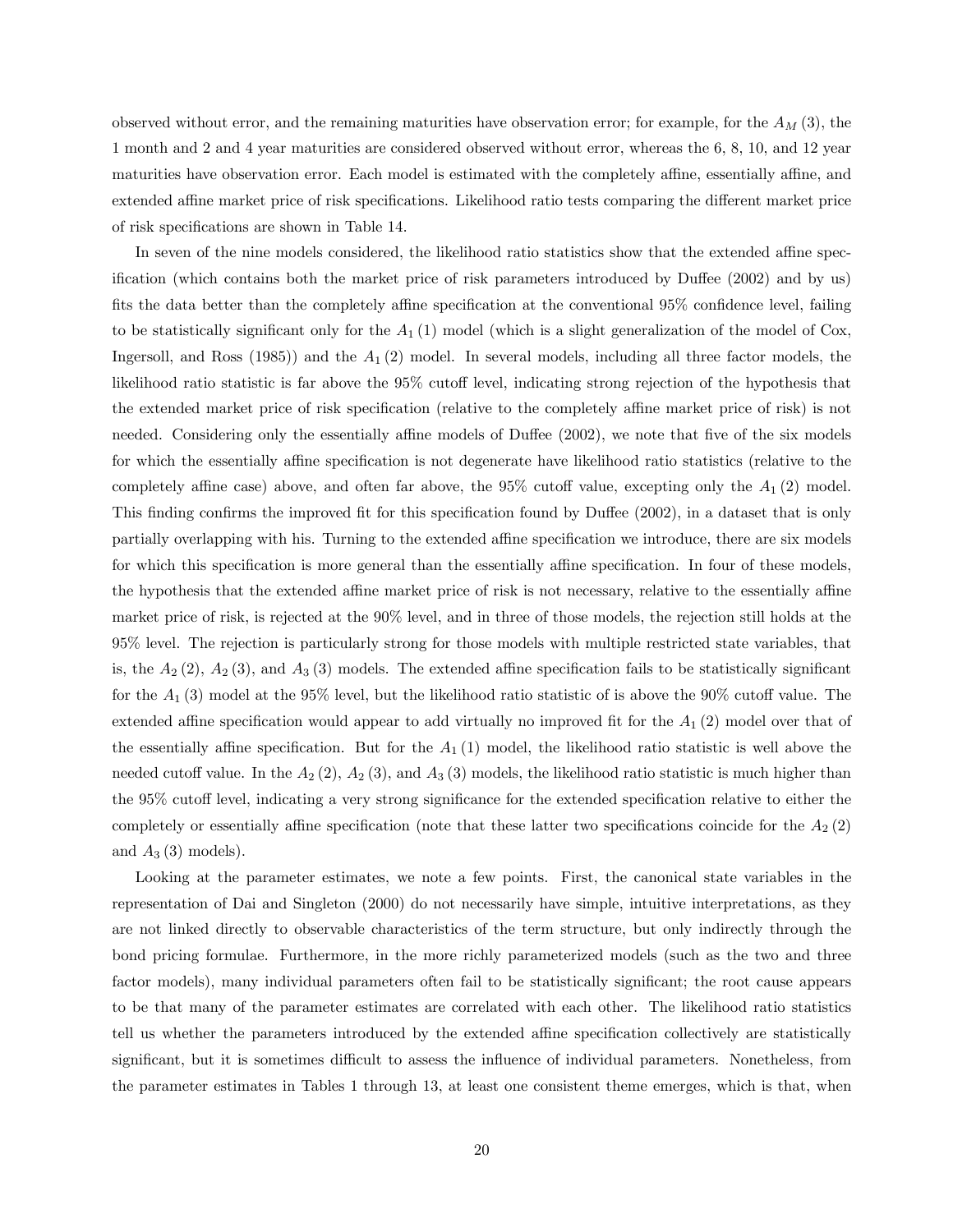the more restricted market price of risk specifications are used, cross-sectional fitting of the term structure is matched at the expense of matching time series behavior. When the market price of risk specification is very constrained, the model parameters must perform two functions simultaneously. They must generate a term structure with the approximate shape of the observed term structure, and they must also generate time series behavior that is consistent with what is observed in the data. It may be difficult for both modelling tasks to be performed well simultaneously. This tension is reduced when the market price of risk is extended to allow different P and Q parameters, since the cross-sectional shape of the term structure is determined by the Qmeasure parameters, whereas the time series behavior of the yield curve is governed by P-measure parameters. When P and Q measure parameters are constrained to be the same, the need to fit the cross-sectional shape of the yield curve dominates at the expense of time series. Note, for example, the estimates for the  $A_2$  (2),  $A_2$  (3), and  $A_3$  (3) models Tables 5, 10, 11, 12, and 13. With the completely affine and essentially affine market price of risk specifications, the  $a_i^P$  and  $a_i^Q$  parameters are constrained to be equal to each other, for each value of  $1 \leq i \leq M$ . However, with the extended affine market price of risk specification, these parameters can differ, and we find the values of  $a_i^P$  change considerably more than the values of  $a_i^Q$ . When the P-measure and Q-measure parameters are constrained to be the same, the estimates are close to the Q-measure estimates for the extended affine specification. The need to match the cross-sectional shape of the yield curve generally dominates the need to match its time-series behavior when the model parameterization makes it difficult to match both.

Because the parameter estimates are for the canonical form of affine models developed by Dai and Singleton (2000), and because the relation between the parameters of these canonical form models and observable characteristics of the yield curve are somewhat indirect, we examine the properties of the model parameters in several other ways that allow a very natural interpretation. First, we examine the extent to which different models can match the cross-sectional shape of the yield curve. Tables 15 and 16 show the means and standard deviations, respectively, of the observation errors associated with the "extra" yields used in the estimation procedure. Both are shown in units of basis points. In a model that has perfect cross-sectional fit, both the means and standard deviations would be zero; a lower (absolute) value for each statistic indicates that the extra yields are very close to the values predicted by the model. The most obvious point we can take from Tables 15 and 16 is that two-factor models provide better cross-sectional fit than one-factor models, and three-factor models are better still. But holding the number of factors fixed, neither the choice of model (e.g.,  $A_1$  (3) versus  $A_2$  (3)) nor the choice of market price of risk specification appears to have much of an effect; the values for both means and standard deviations are similar across models and across market price of risk specifications. Paradoxically, the introduction of a more flexible market price of risk specification sometimes leads to a slightly poorer cross-sectional fit. We argue that this phenomenon occurs because the parameter estimates of the completely affine specification already reflect nearly the best possible cross-sectional fit, sacrificing the fit of the time series properties in order to accomplish this. Therefore, when more flexible market price of risk specifications are introduced, there is little room for improvement cross-sectionally, and the additional parameters instead improve the time series behavior of the model (this point is considered below in detail). This finding is consistent with what is often found in the parameter estimate tables; when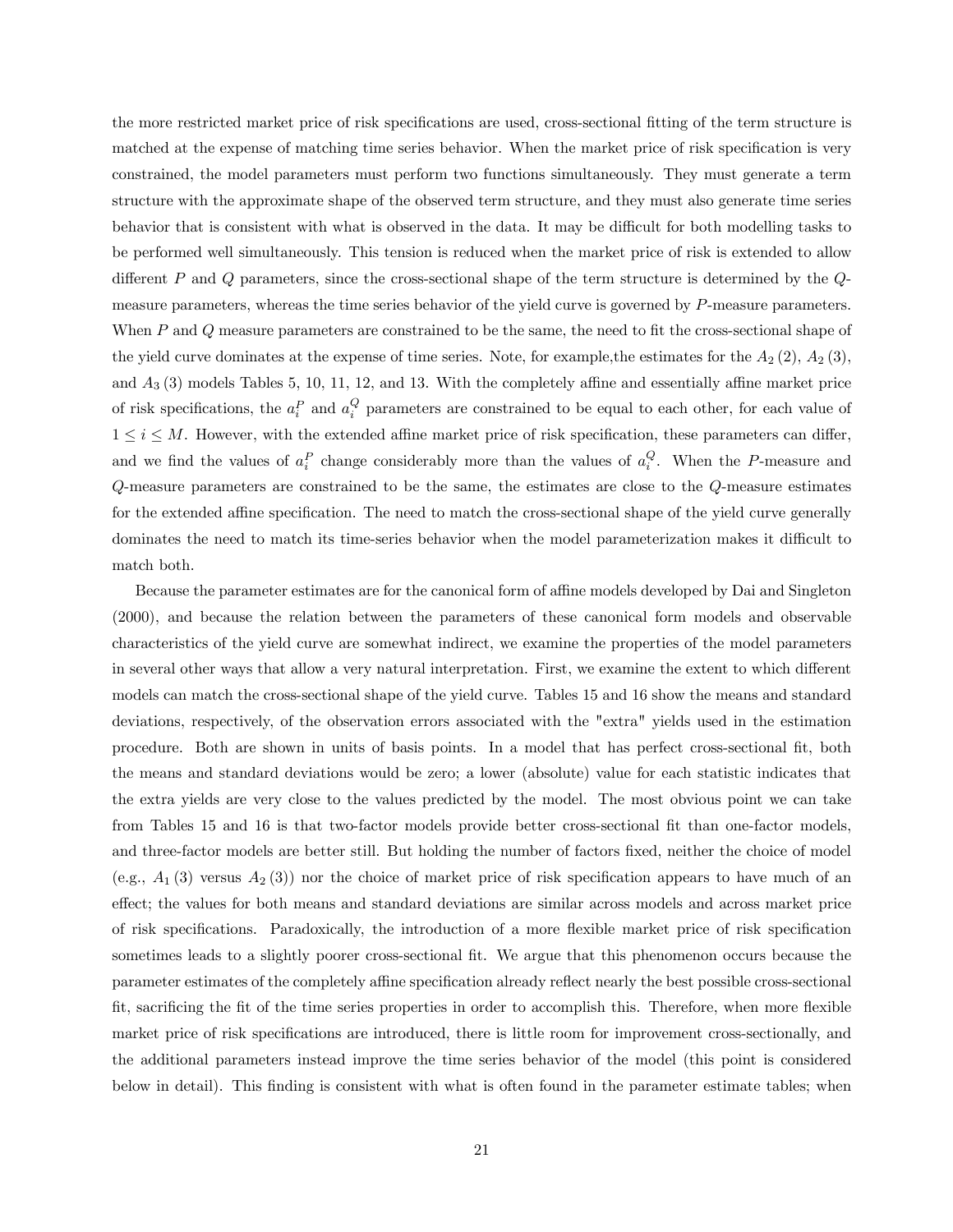P-measure and Q-measure parameters are constrained to be equal, the Q-measure (which determines pricing and cross-sectional fit) usually dominates. Consequently, there is little or no cross-sectional improvement (or even very slight degradation) when the P-measure and Q-measure parameters are different, because the new Q-measure estimates are similar to the more constrained estimates.

Table 17 shows first order autocorrelations for the observation errors. Although these errors are assumed to be i.i.d., the table shows that they are in fact autocorrelated, particularly for the one and two factor models. No particularly striking differences between models (with the same number of factors) or across market price of risk specifications are evident; the only clear trend is that autocorrelations are smaller in three factor models. Although this table does show some evidence of misspecification, the simple model we use does have the advantage of penalizing observation errors which are large. A more complicated model (for example, a multivariate Ornstein-Uhlenbeck process) may also allow observation errors to have a large non-zero mean (if the mean parameter is not constrained to be small) or very slow (or non-existent) mean reversion, with the result that observation errors could be very large through the entire data sample with no statistical penalty. Consequently, we use the i.i.d. assumption despite this evidence of misspecification, since attempts to introduce time-dependency in the model for observation errors may simply create a mechanism by which the time-series behavior of the yield curve can violate no-arbitrage conditions without penalty.

If the improved fit indicated by the likelihood ratio statistics does not take the form of improved crosssectional fit, then the only remaining scope for improvement is in the time series behavior. We therefore construct two types of measures of the time series behavior of the different models, which are the first and second unconditional moments of yield forecast errors. These two measures summarize only some of the information in the time series behavior of the model, for two reasons. First, these two moments capture only some of the information in the unconditional distribution of yield forecast errors; skewness and kurtosis, for example, are ignored. Second, there may be considerable state-dependency in the distribution of yield forecast errors; for example, a model may capture this distribution much better when interest rates are high than when they are low. The unconditional distribution of yield forecast errors does not reflect this variation. Nonetheless, examination of the first two unconditional moments can provide a good indication as to how the improved fit shown by likelihood ratio statistics appears as characteristics of directly observed quantities.

Table 18 shows the bias of yield forecast errors. Specifically, it shows the unconditional mean of the difference (in basis points) between the observed yield change and that predicted by the model, for all models and all market price of risk specifications, and for all maturities used in estimation (including the "extra" yields). Positive values indicate that the model tends to underestimate future yields, and negative values indicate overestimation. Table 19 shows the difference between the second moment (in percentage points squared; note that these units are different than those used in Table 18) of observed yield changes and the predicted second moment of yield change, averaged across all observations. In both tables, all observations receive equal weight, i.e., there is no attempt to overweight observations occurring at times of low variance and underweight those at times of high variance. Positive values indicate that the model tends to underestimate the second moment of yield changes, and negative values indicate overestimation.

We focus on the six models for which the extended affine specification is more general than the essentially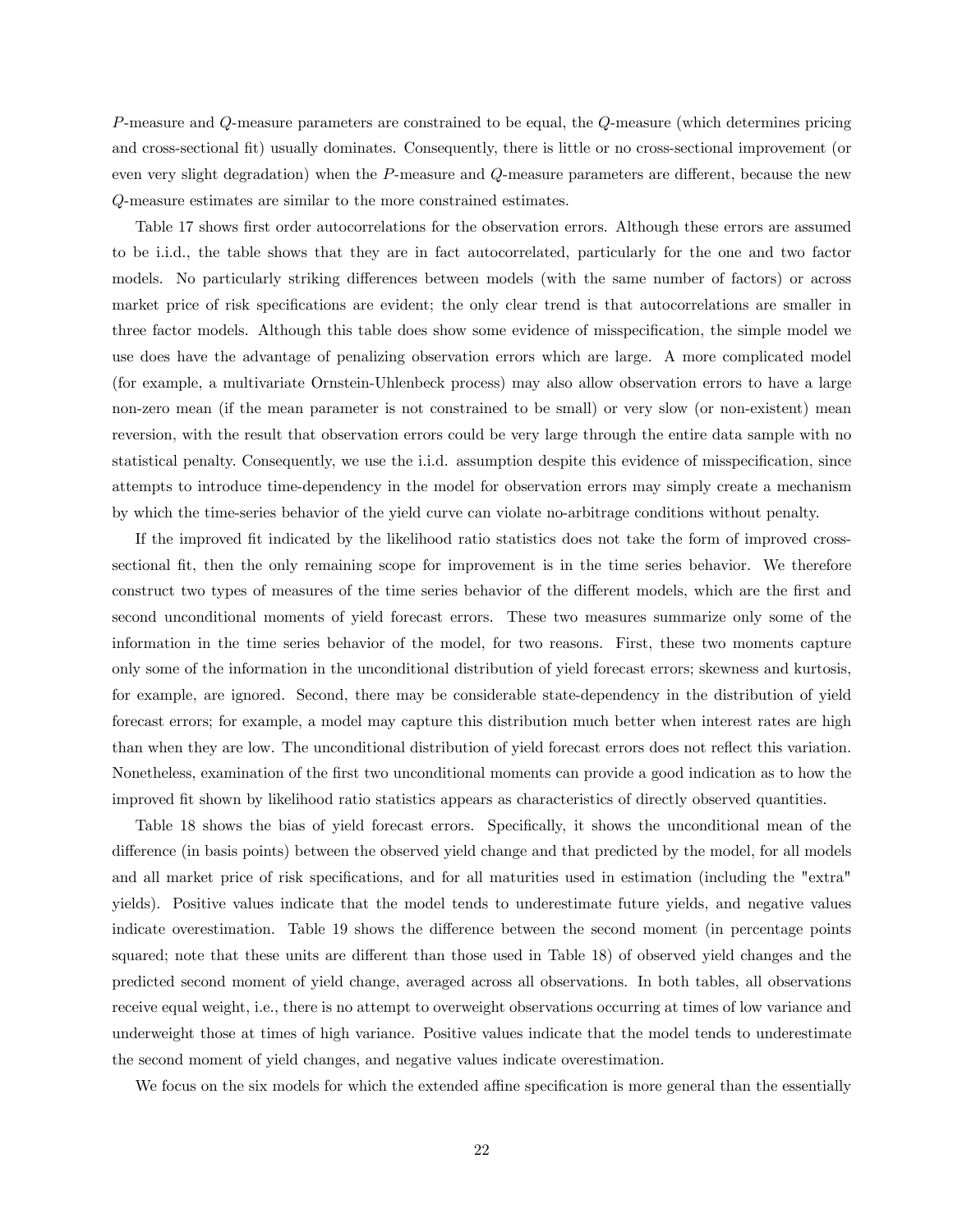affine specification, i.e., all models except the  $A_0(1)$ ,  $A_0(2)$ , and  $A_0(3)$  models. It is difficult to make general statements that hold across all models and market price of risk specifications. Beginning with the  $A_1$  (1) model, we note that there is little improvement in the yield forecast errors under the extended affine specification. Only the 4 year yield has a smaller forecast error, and some of the other maturities actually have larger forecast errors under the extended specification. The estimates of the  $A_1(1)$  model are almost the same under all three market prices of risk. (Note that they are constrained to be the same in the completely and essentially affine cases.) The extended price of risk for the  $A_1(2)$  model hardly does any better, with very low statistical significance relative to the essentially affine case and little improvement in performance in the biases and standard deviations of the observation errors or yield forecast errors relative to the essentially affine specification (and sometimes even some degradation). However, the extended affine specification does much better in the remaining three models for which this specification is not degenerate.

The extended affine specification for the  $A_2(2)$  model has a likelihood ratio statistic that is substantially larger than the 95% cutoff value, indicating strong significance. (Note that the completely affine and essentially affine specification coincide for this model.) The improved fit of this model manifests itself mainly in smaller biases of yield forecast errors, which are smaller in magnitude at every maturity. Observation error bias is also reduced for every maturity, although to a lesser extent, and the second moments of yield forecast errors are also more accurate at each maturity. Only the standard deviations of the observation errors are larger than in the completely and essentially affine cases (which coincide for this model), and this increase is small.

Relative to the essentially affine specification, the extended specification is statistically significant for the  $A_1$  (3) model at the 90% level. The statistics on the means and standard deviations of the observation errors are almost identical to the essentially affine statistics. However, there is a large reduction in the bias of the yield forecast errors at every maturity considered. The second moments of yield forecast errors present a more mixed picture, with improvement at some maturities and degradation at others. Thus, the improved fit of the model would appear to come largely from improved bias of yield forecast errors.

For the  $A_2$  (3) model, the extended affine specification has a strong likelihood ratio statistic relative to either the completely affine or essentially affine specification, and this is reflected in an improvement in both the first and second moments of yield forecast errors for all maturities. The improvement is sometimes substantial. The bias of observation errors is also reduced in magnitude (relative to the essentially affine values) for every single maturity, often substantially, although it should be noted that in some cases, there is a slight degradation relative to the completely affine specification. Only the standard deviations of the observation errors fail to show improvement; in these cases, there is often a very small degradation. The improved fit of the  $A_2(3)$ model therefore appears to derive largely from its improved time series properties.

The huge statistical significance of the extended affine specification for the  $A_3$  (3) model appears to manifest itself in often large improvements in every performance measurement at every maturity, with the exception of standard deviations of the observation errors (which often show a very slight degradation). As with the  $A_2$  (3) model, the change appears to be largely driven by the model's time series properties, with statistics that often show large improvement (perhaps not surprisingly, given the large likelihood ratio statistic) relative to the completely affine and essentially affine specifications (which coincide for this model).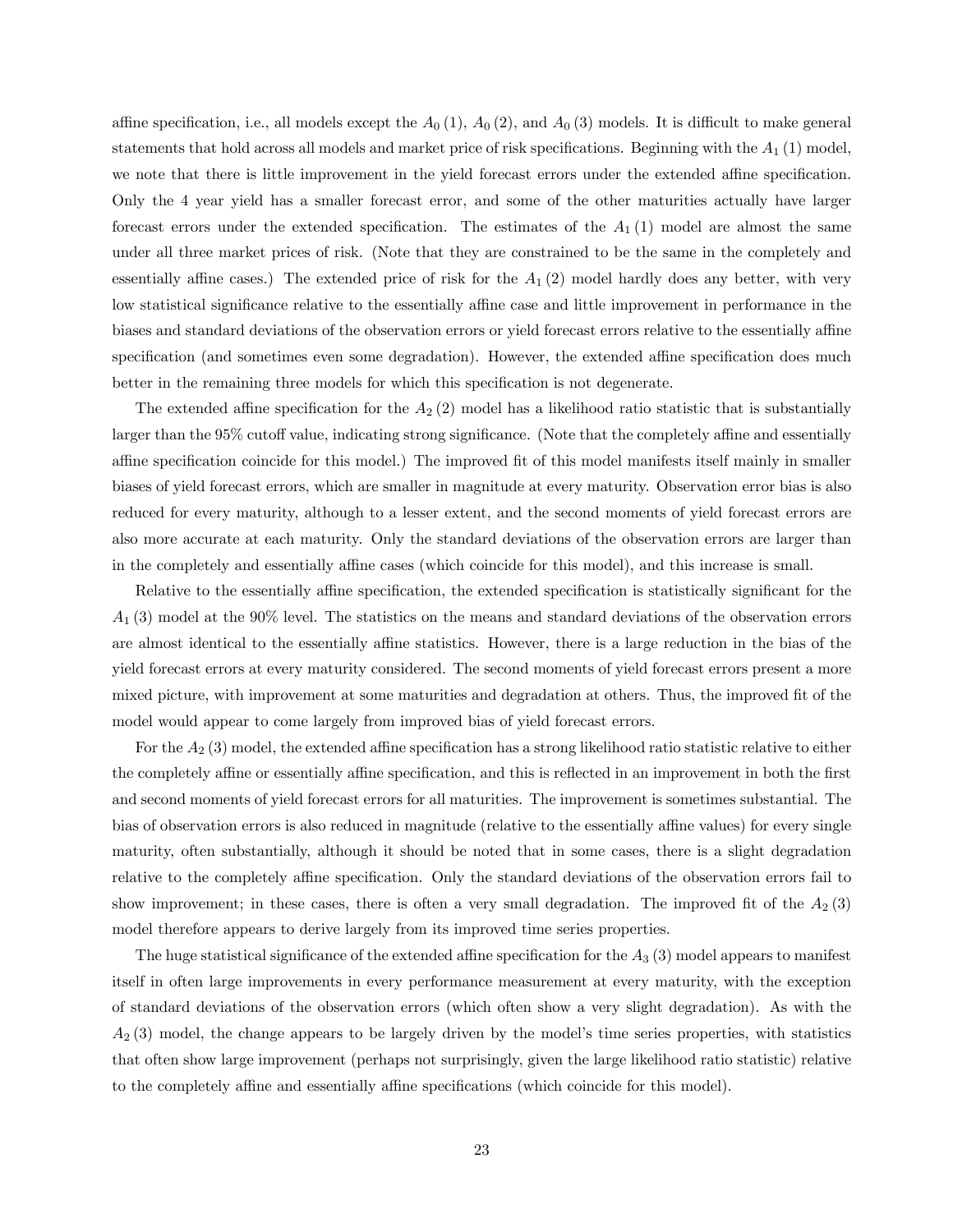For the three factor models, we also consider some comparisons between models. The  $A_I(3)$  and  $A_J(3)$ models are not nested whenever  $I \neq J$ . Consequently, we cannot calculate likelihood ratio statistics for between model comparisons. However, we can qualitatively examine the first two moments of yield forecasts nonetheless. Of particular note are the three-factor models. The  $A_1(3)$  model is preferred by Dai and Singleton (2000), who use the completely affine market price of risk. The extended affine specification offers improvement over the essentially affine specification used by Duffee (2002) for the  $A_1$  (3) model, as indicated by the likelihood ratio statistic (significant at over the 90% level) and the statistics on observation errors and yield forecast errors. However, the extended affine specification results in a large improvement in the fit of the  $A_2$  (3) and  $A_3$  (3) models. Since the  $A_1$  (3) model is preferred by other authors, the essentially affine specification may well be worthwhile based only on the evidence pertaining to this model. However, the large improvement for other models such as the  $A_2$  (3) model may change the preference ordering of models. Thus, even if an econometrician prefers the  $A_1$  (3) model when restricted to the essentially affine specification, s/he might prefer the  $A_2(3)$  or  $A_3(3)$  model with the extended affine market price of risk specification.

To summarize, the extended affine specification is statistically significant for four of the six models where it is more general than the essentially affine specification at the 90% confidence level. For three of the six models (those with multiple restricted state variables), the statistical improvement is very large, with likelihood ratio tests very far above the 95% cutoff value. The parameter estimates suggest that usually, the need to match the cross-sectional shape of the term structure dominates the need to match the time series behavior of yields in the more restricted market price of risk specifications. This finding is confirmed by the examination of the observation errors, which improve little or not at all when introducing the extended specification. By contrast, yield forecasts are generally more accurate under the extended specification, with the improvement largely in line with the statistical strength of the results. (The notable exception is the  $A_1(3)$  model, which shows huge improvements in the bias of yield forecasts for short maturities, despite its lack of statistical significance.) For some models, the improvement is in the bias of the yield forecasts, for others, it is in the improved accuracy of the second moments of yield changes, and for still others, there is substantial improvement in both. Finally, the extended affine specification appears to have the greatest effect on models which are less preferred by previous authors; this large improvement may change an econometrician's choice of preferred model. In particular, the performance of the  $A_2$  (3) and  $A_3$  (3) models appears to improve substantially relative to the  $A_1$  (3) model with the introduction of the extended specification.

### 6 Conclusion

We have introduced a new market price of risk specification for affine diffusions, shown that this specification does not offer arbitrage opportunities, and demonstrated that the new specification provides a better fit to US term structure data than standard specifications for most affine yield models. Our specification is particularly important for models with two or more restricted state variables, where likelihood ratio statistics for the extended specification are always higher than the 95% cutoff values, often substantially so. Although each model is different, it seems that the additional flexibility offered by our specification helps relieve the tension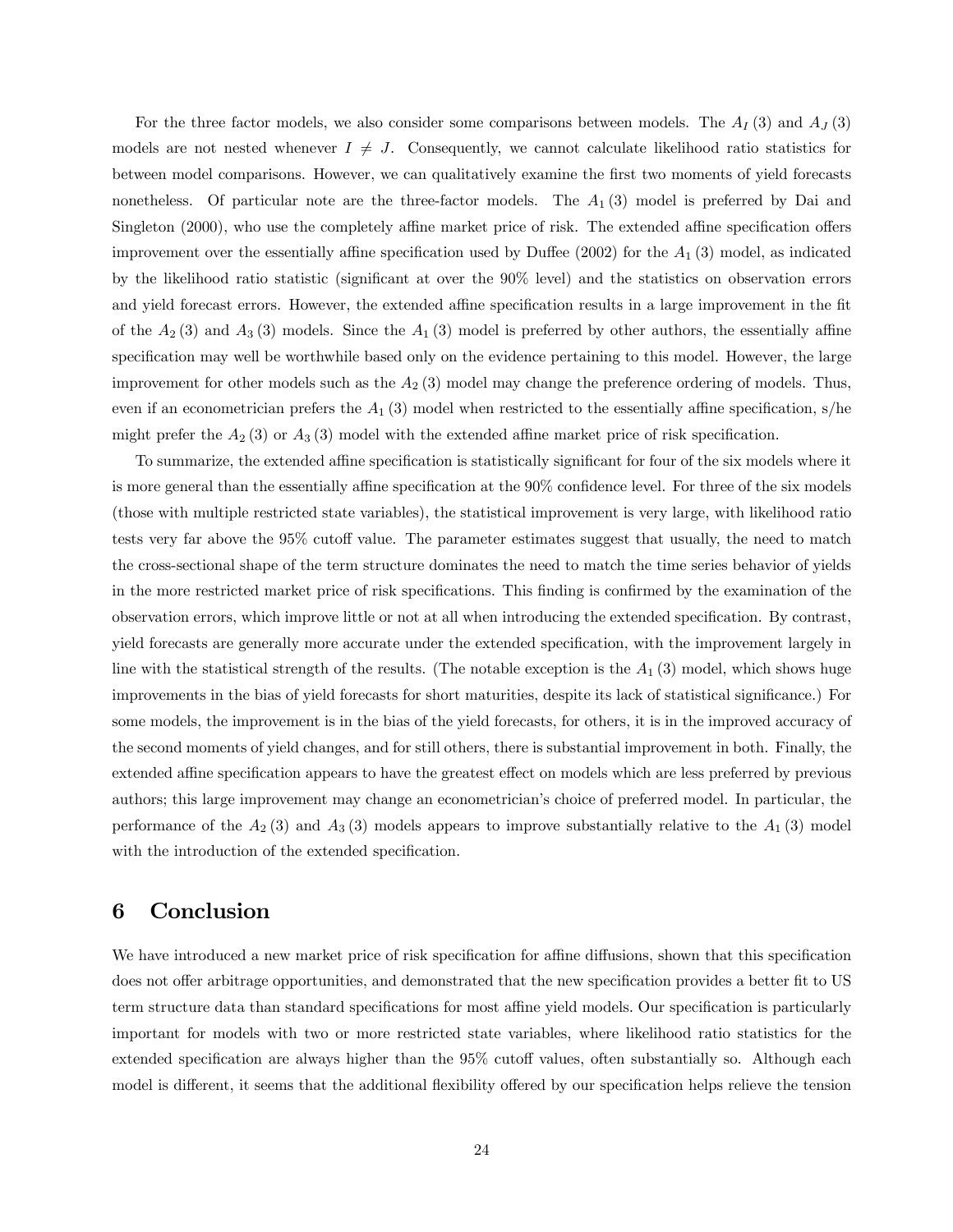between matching the time series behavior of the interest rate process and matching the cross-sectional shape of the yield curve. The former is determined by the parameters of the interest rate process under the objective probability measure; the latter is determined by the parameters under an equivalent martingale measure. Traditional market price of risk specifications for affine diffusions constrain many of the parameters to be the same under both measures, so that the same parameters must capture both aspects of interest rate and term structure behavior. By contrast, our specification allows the parameters under the two measures to differ essentially arbitrarily, subject only to existence and boundary non-attainment considerations. Rather than having one set of parameters do two jobs, we have a separate set of parameters for each task. The increased flexibility seems to result in a dramatically better fit for some models. Note that our formal statistical results compare only different market price of risk specifications for the same model (e.g., completely, essentially, and extended affine for the  $A_2$  (3) model), but make no comparisons between families of affine yield models (e.g.,  $A_1$  (2) vs.  $A_2$  (3) model). Such comparisons cannot be made using traditional statistical measures such as likelihood ratios, because the models are not nested. However, it is possible to make comparisons between non-nested models using ad-hoc measures of fit, such as the moments of yield forecast errors or means and standard deviations of observation errors. Such measures suggest that the introduction of the extended affine market price of risk improves the quality of models with many restricted state variables (e.g., the  $A_2(3)$  or  $A_3$  (3) models) relative to those with fewer restricted state variables (e.g., the  $A_0$  (3) or  $A_1$  (3) models). Models in this latter category have benefitted from the introduction of the essentially affine market price of risk of Duffee (2002); the extended affine market price of risk allows models in the former category to catch up, and perhaps surpass, those in the latter category.

If the two models are nested, the likelihood ratio tests we apply could also be applied in this manner, provided the data set used is the same for both models (i.e., the same zero coupon bond maturities are used). Such a comparison is necessarily a test of both the underlying models and the observation error specification.

Our technique is limited neither to term structure applications nor to affine models. Stochastic volatility models of equity prices, such as Heston (1993), often have a volatility state variable that follows a square-root type process; our specification can readily be applied to such models, allowing a more flexible treatment of volatility risk. Similarly, international models of interest rates and exchange rates, such as Brandt and Santa-Clara (2002), have used square-root type processes, and may also benefit from a more flexible market price of risk. Furthermore, the proof of absence of arbitrage does not depend in any essential way on the affinity of the drifts, variances, and covariances of the state variables. What is needed is the existence and uniqueness in distribution of a process with risk-neutral dynamics implied by the market price of risk specification, and that the state variables do not achieve their boundary values under either measure. Our technique might therefore be applied to some non-affine models as well.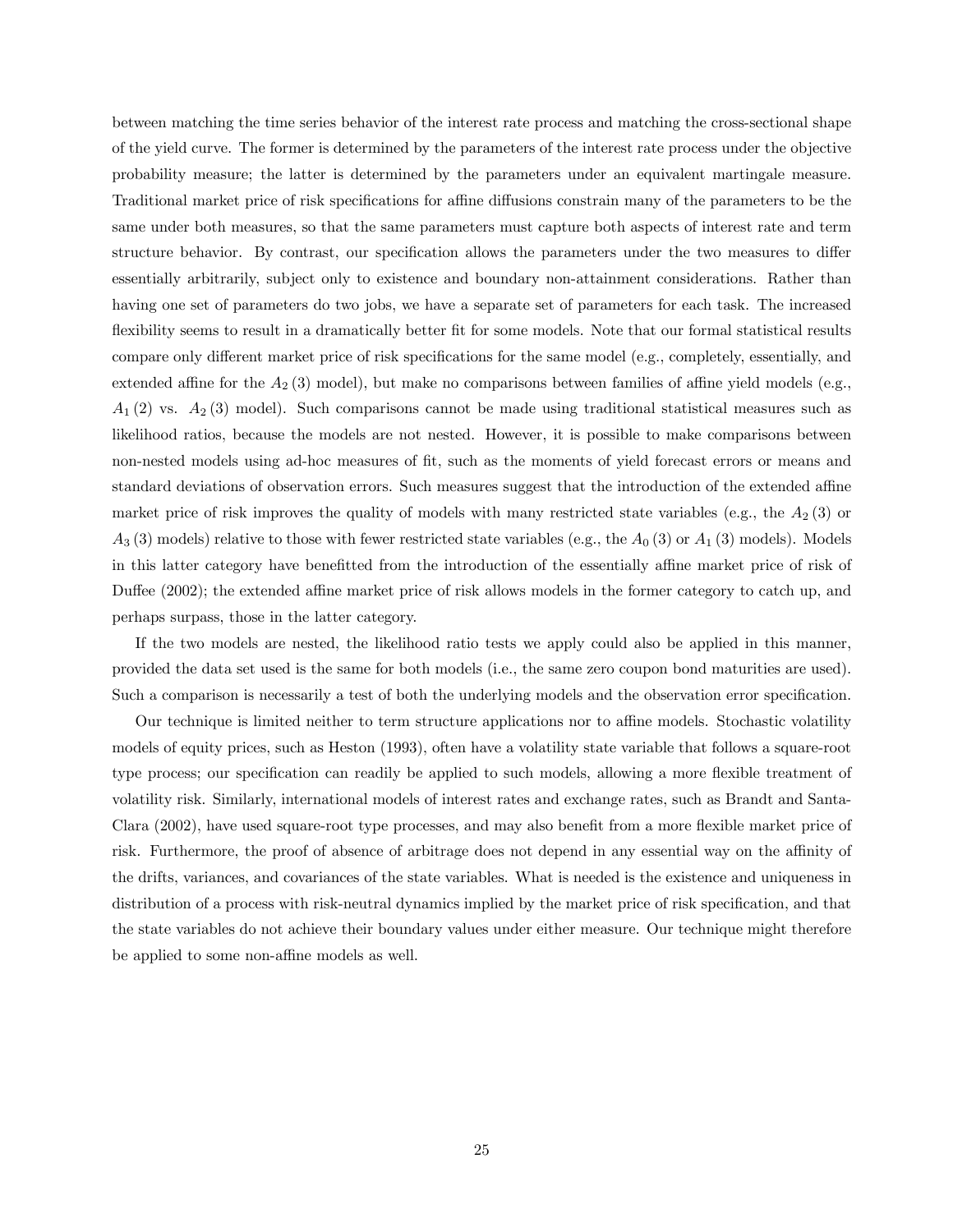# References

Aït-Sahalia, Y. (2001): "Closed-Form Likelihood Expansions for Multivariate Diffusions," Discussion paper, Princeton University.

- Aït-Sahalia, Y., and R. L. Kimmel (2002): "Estimating Affine Multifactor Term Structure Models Using Closed-Form Likelihoods," NBER Working Paper.
- Balduzzi, P., S. Das, S. Foresi, and R. Sundaram (1996): "A Simple Approach to Three Factor Affine Term Structure Models," Journal of Fixed Income, 6, 43—53.
- Bates, D. S. (1996): "Jumps and Stochastic Volatility: Exchange Rate Processes Implicit in Deutsche Mark Options," Review of Financial Studies, 9, 69—107.
- BEAGLEHOLE, D., AND M. TENNEY (1991): "General Solutions of Some Interest Rate Contingent Claim Pricing Equations," Journal of Fixed Income, 1, 69—83.
- Bliss, R. R. (1997): Testing Term Structure Estimation Methods, vol. 9 of Advances in Futures and Options Research. JAI Press, Greenwich, Connecticut.
- BRANDT, M., AND P. HE (2002): "Simulated Likelihood Estimation of Affine Term Structure Models from Panel Data," Working paper, University of Pennsylvania.
- BRANDT, M., AND P. SANTA-CLARA (2002): "Simulated Likelihood Estimation of Diffusions with an Application to Exchange Rate Dynamics in Incomplete Markets," Journal of Financial Economics, 63, 161—210.
- Chen, L. (1996): "Stochastic Mean and Stochastic Volatility A Three-Factor Model of the Term Structure of Interest Rates and Its Application to the Pricing of Interest Rate Derivatives," Financial Markets, Institutions, and Instruments, 5, 1—88.
- CHERIDITO, P., D. FILIPOVIC, AND R. L. KIMMEL (2005): "A Note on the Canonical Representation of Affine Diffusion Processes," Princeton University and University of Munich Working Paper.
- CHERIDITO, P., D. FILIPOVIC, AND M. YOR (2005): "Equivalent and Absolutely Continuous Measure Changes for Jump-Diffusion Processes," Annals of Applied Probability, 15, 1713—1732.
- Chernov, M., and E. Ghysels (2000): "A Study Towards A Unified Approach to the Joint Estimation of Objective and Risk Neutral Measures for the Purpose of Options Evaluation," Journal of Financial Economics, 56, 407—458.
- Cox, J. C., J. E. Ingersoll, and S. A. Ross (1985): "A Theory of the Term Structure of Interest Rates," Econometrica, 53, 385—408.
- DAI, Q., AND K. J. SINGLETON (2000): "Specification Analysis of Affine Term Structure Models," Journal of Finance, 55, 1943—1978.
- DELBAEN, F., AND W. SCHACHERMAYER (1994): "A General Version of the Fundamental Theorem of Asset Pricing," Mathematische Annalen, 300, 463—520.
- (1998): "The Fundamental Theorem of Asset Pricing For Unbounded Stochastic Processes," Mathematische Annalen, 312, 215—250.
- Duffee, G. R. (2002): "Term Premia and Interest Rate Forecasts in Affine Models," Journal of Finance, 57, 405—443.
- DUFFIE, D., D. FILIPOVIC, AND W. SCHACHERMAYER (2003): "Affine Processes and Applications in Finance," Annals of Applied Probability, 13, 984—1053.
- DUFFIE, D., AND R. KAN (1996): "A Yield-Factor Model of Interest Rates," Mathematical Finance, 6, 379– 406.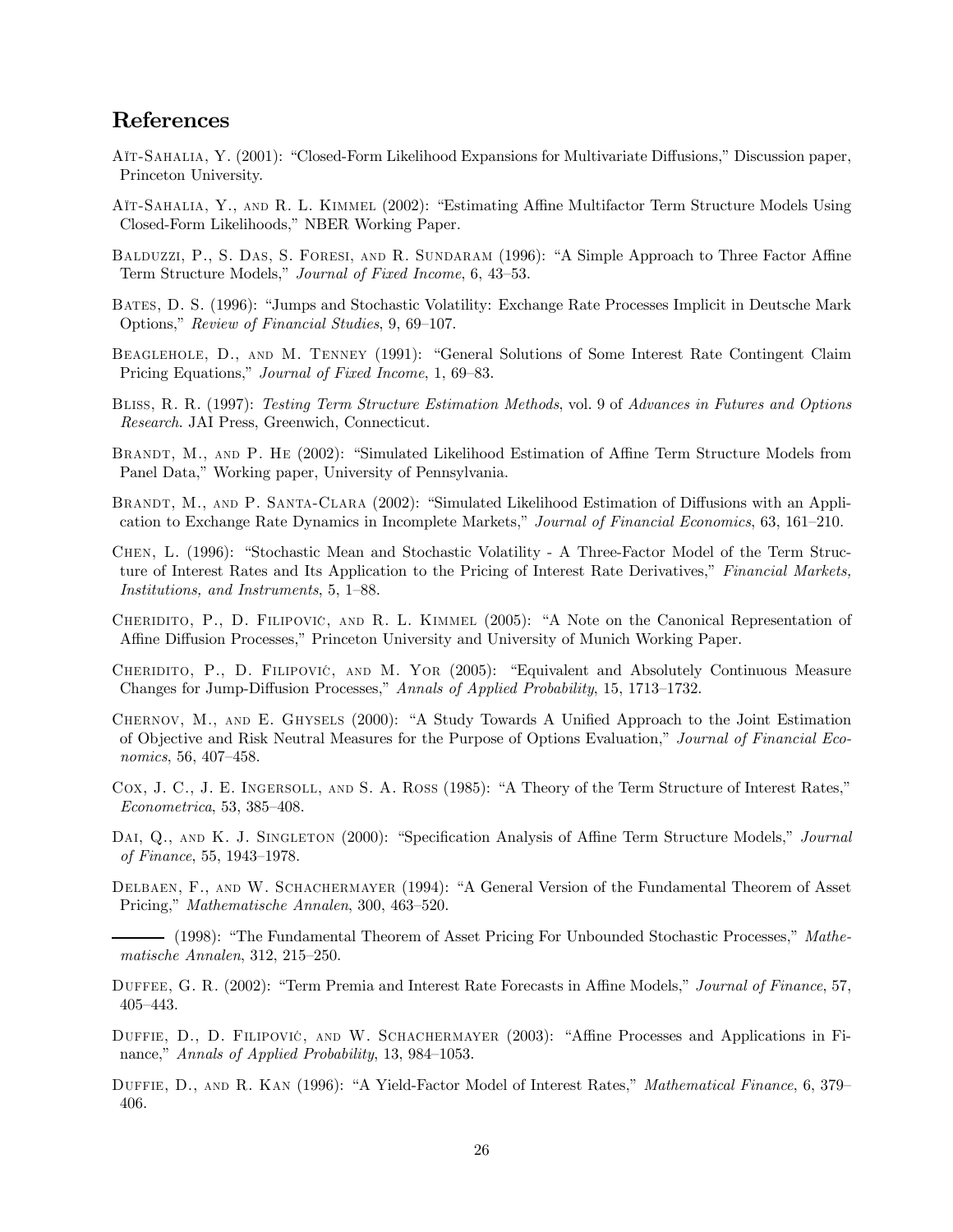- ERAKER, B., M. JOHANNES, AND N. POLSON (2003): "The Impact of Jumps in Volatility and Returns," Journal of Finance, 58, 1268—1300.
- Feller, W. (1951): "Two Singular Diffusion Problems," Annals of Mathematics, 54, 173—182.
- Grasselli, M., and C. Tebaldi (2004): "Solvable Affine Term Structure Models," Verona University working paper.
- HARRISON, M., AND D. KREPS (1979): "Martingales and Arbitrage in Multiperiod Securities Markets," Journal of Economic Theory, 20, 381—408.
- HARRISON, M., AND S. PLISKA (1981): "Martingales and Stochastic Integrals in the Theory of Continuous Trading," Stochastic Processes and Their Applications, 11, 215—260.
- Heston, S. (1993): "A Closed-Form Solution of Options with Stochastic Volatility with Applications to Bonds and Currency Options," Review of Financial Studies, 6, 327—343.
- Ikeda, N., and S. Watanabe (1981): Stochastic Differential Equations and Diffusion Processes. North-Holland, Amsterdam.
- Ingersoll, J. E. (1987): Theory of Financial Decision Making. Rowman and Littlefield, Savage, Maryland.
- Karatzas, I., and S. E. Shreve (1991): Brownian Motion and Stochastic Calculus. Springer-Verlag, New York.
- LEVENDORSKII, S. (2004a): "Consistency Conditions for Affine Term Structure Models," Stochastic Processes and Their Applications, 109, 225—261.
- (2004b): "Consistency Conditions for Affine Term Structure Models II: Option Pricing under Diffusions with Embedded Jumps," University of Texas working paper.
- McCulloch, J. H. (1975): "The Tax-Adjusted Yield Curve," Journal of Finance, 30, 811—830.
- McCulloch, J. H., and H. Kwon (1993): "US Term Structure Data, 1947-1991," Working Paper 93-6, Ohio State University.
- Pearson, N., and T.-S. Sun (1994): "Exploiting the Conditional Density in Estimating the Term Structure: An Application to the Cox, Ingersoll, and Ross Model," Journal of Finance, 49, 1279—1304.
- Revuz, D., and M. Yor (1994): Continuous Martingales and Brownian Motion. Springer-Verlag, Berlin, second edn.
- Vasicek, O. (1977): "An Equilibrium Characterization of the Term Structure," Journal of Financial Economics, 5, 177—188.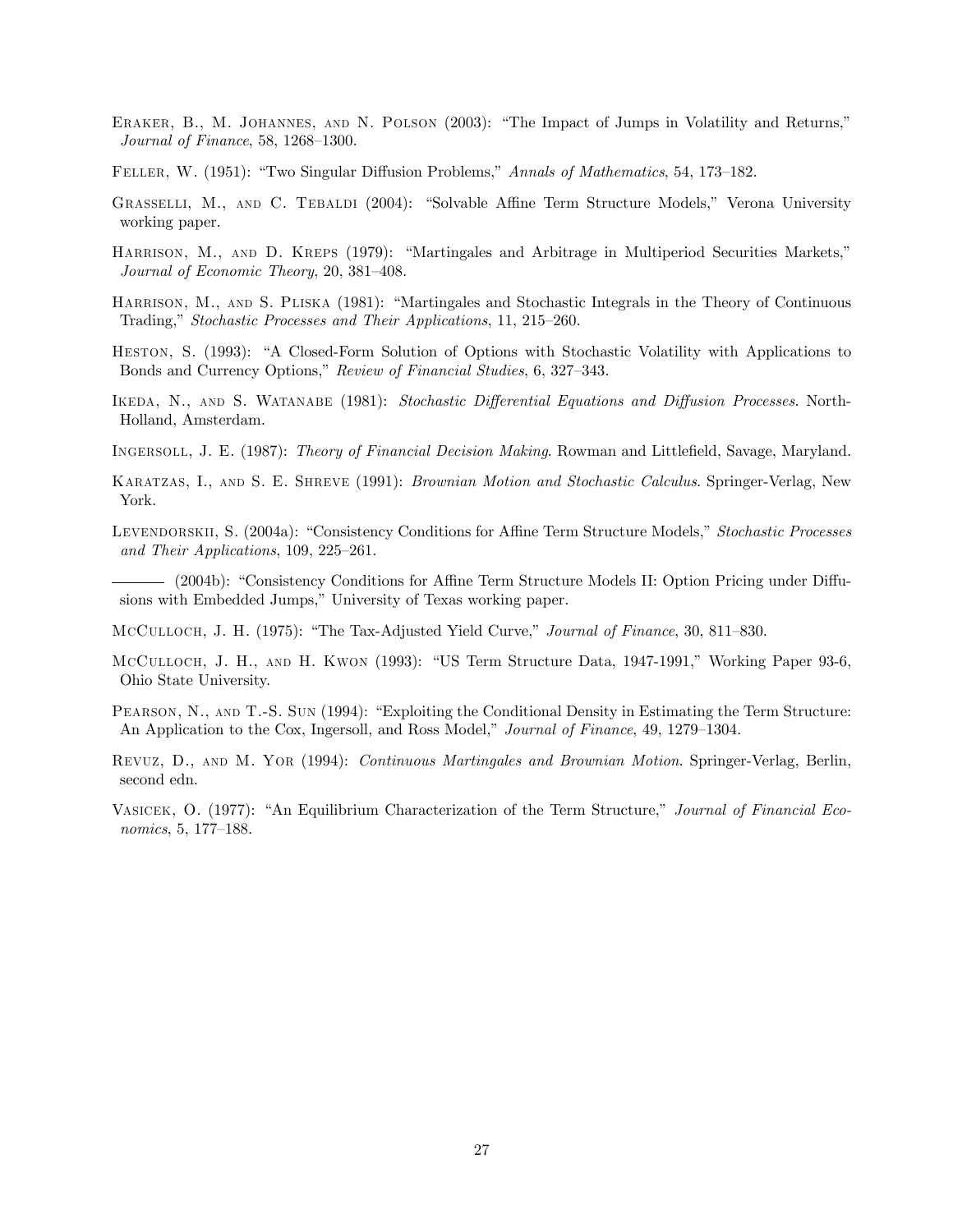# 7 Appendix

In this appendix, we present a proof of Theorem 1, and a characterization of three factor affine yield models.

#### 7.1 Proof of Theorem 1

Theorem 1 is a consequence of Theorem 2.7 in Duffie, Filipović, and Schachermayer (2003) and Theorem 2.4 in Cheridito, Filipović, and Yor (2005). We present a version of the proof adapted to the affine diffusions considered in this paper.

Parts (a) and (b) follow from Theorem 2.7 in Duffie, Filipović, and Schachermayer (2003). To show  $(c)$ , we fix  $Y_0 \in D$  and  $T > 0$ . Since the pair  $(\mu^P(.), \sigma(.))$  satisfies the existence and boundary non-attainment conditions, the market price of risk:

$$
\lambda(Y_t) = \sigma(Y_t)^{-1} \left[ \mu^P(Y_t) - \mu^Q(Y_t) \right], \quad t \ge 0 \tag{7.1}
$$

is a well-defined continuous process. Therefore,

$$
Z_t = \exp\left(-\int_0^t \lambda \left(Y_s\right)^T dW_s^P - \frac{1}{2} \int_0^t \lambda \left(Y_s\right)^T \lambda \left(Y_s\right) ds\right), \quad t \in [0, T] \tag{7.2}
$$

is a well-defined, positive local martingale with respect to  $P$ , and thus also a  $P$ -supermartingale. Hence, if we can show that

$$
E^{P}[Z_T] = 1, \t\t(7.3)
$$

then  $(Z_t)_{t\in[0,T]}$  is a P-martingale,  $Q = Z_T \cdot P$  is a probability measure equivalent to P, and by Girsanov's theorem, the process:

$$
W_t^Q = W_t^P + \int_0^t \lambda(Y_s) \, ds, \ \ t \in [0, T] \tag{7.4}
$$

is a Brownian motion under Q. Moreover:

$$
Y_{t} = Y_{0} + \int_{0}^{t} \mu^{Q} \left( Y_{s} \right) ds + \int_{0}^{t} \sigma \left( Y_{s} \right) dW_{s}^{Q}, \quad t \in [0, T]
$$
\n(7.5)

and (c) is proved.

It remains to show (7.3). By (a), there exists a stochastic process  $(Y_t)_{t\geq0}$  on  $(\Omega, \mathcal{F}, P)$  that satisfies

$$
\tilde{Y}_t = Y_0 + \int_0^t \mu^Q(\tilde{Y}_s)ds + \int_0^t \sigma(\tilde{Y}_s)dW_s^P, \quad t \ge 0
$$
\n(7.6)

and by (b), the distribution of  $(\tilde{Y}_t)_{t\geq 0}$  is unique. Since the pair  $(\mu^Q(.),\sigma(.)$  also satisfies the existence and boundary non-attainment conditions,

$$
\lambda(\tilde{Y}_t) = \sigma(\tilde{Y}_t)^{-1} \left[ \mu^P \left( \tilde{Y}_t \right) - \mu^Q \left( \tilde{Y}_t \right) \right], \quad t \ge 0 \tag{7.7}
$$

is a well-defined continuous process. For each  $n \geq 1$ , we define the stopping times:

$$
\tau_n = \inf \left\{ t > 0 \mid \left\| \lambda \left( Y_t \right) \right\|_2 \ge n \right\} \wedge T \tag{7.8}
$$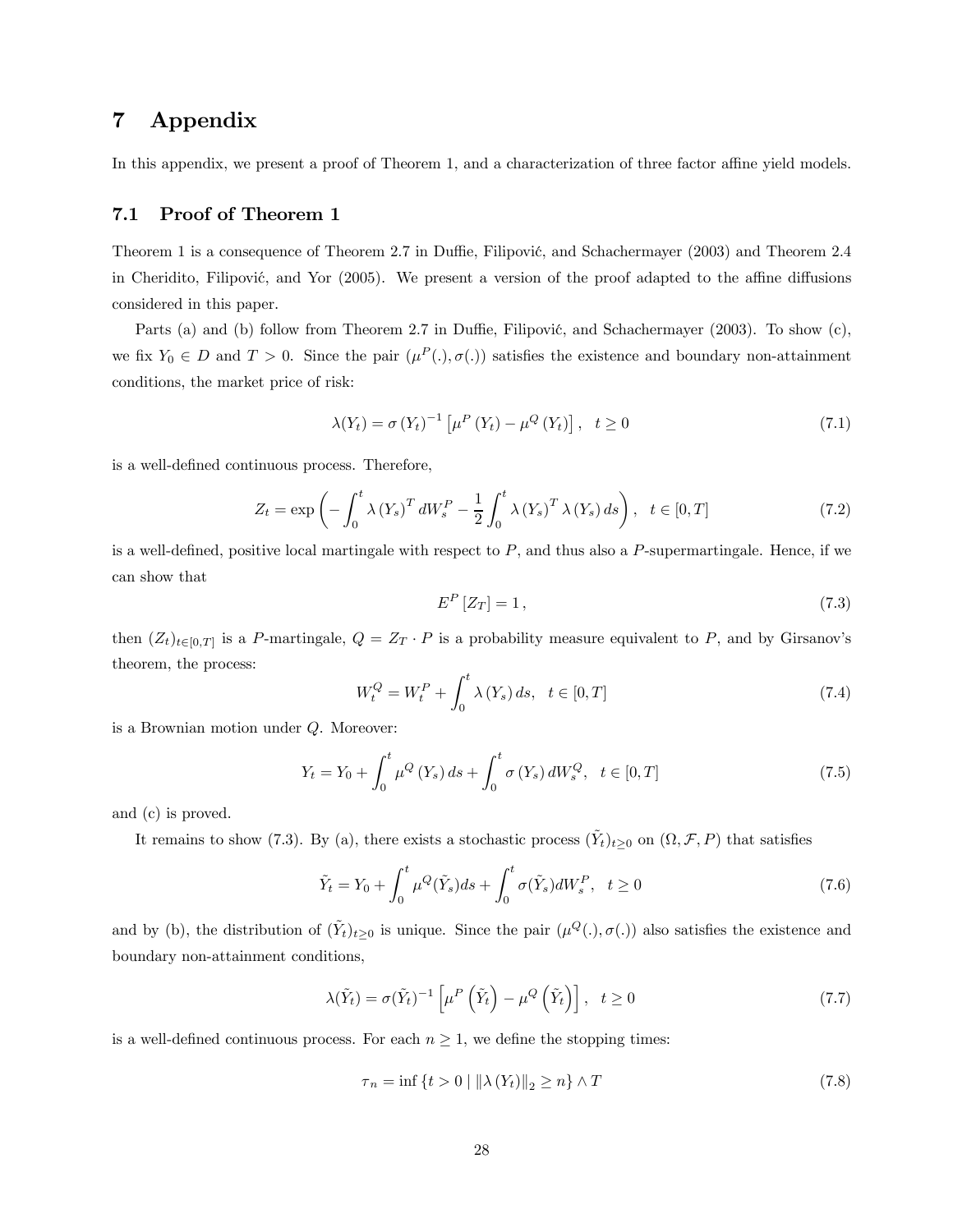and

$$
\tilde{\tau}_n = \inf \left\{ t > 0 \mid \left\| \lambda \left( \tilde{Y}_t \right) \right\|_2 \ge n \right\} \wedge T \tag{7.9}
$$

where  $\|\lambda(Y_t)\|_2$  denotes the Euclidean norm of the vector  $\lambda(Y_t)$ . These stopping times satisfy:

$$
\lim_{n \to \infty} P[\tau_n = T] = \lim_{n \to \infty} P[\tilde{\tau}_n = T] = 1. \tag{7.10}
$$

For each  $n \geq 1$ , we define the process:

$$
\lambda_t^n = \lambda(Y_t) \mathbf{1}_{\{t \le \tau_n\}}, \quad t \in [0, T] \tag{7.11}
$$

Note that, by construction,  $\int_0^t (\lambda_s^n)^T \lambda_s^n ds$  is bounded by  $n^2t$ . For each n, the process satisfies the Novikov criterion (under the P-measure):

$$
E^{P}\left[\exp\left(\frac{1}{2}\int_{0}^{T}(\lambda_{s}^{n})^{T}\lambda_{s}^{n}ds\right)\right] \leq \exp\left(\frac{n^{2}T}{2}\right) < \infty
$$
\n(7.12)

It follows that, for each  $n \geq 1$ , the process defined by:

$$
Z_t^n = \exp\left(-\int_0^t (\lambda_s^n)^T dW_s^P - \frac{1}{2} \int_0^t (\lambda_s^n)^T \lambda_s^n ds\right), \quad t \in [0, T]
$$
\n
$$
(7.13)
$$

is a P-martingale, and by (7.10),  $Z_T^n 1_{\{\tau_n = T\}} = Z_T 1_{\{\tau_n = T\}} \to Z_T$ , P-almost surely, as  $n \to \infty$ . For all  $n \ge 1$ ,  $Q^n = Z_T^n \cdot P$  is a probability measure equivalent to P, and it follows from Girsanov's theorem that

$$
W_t^n = W_t^P + \int_0^t \lambda_s^n ds \,, \quad t \ge 0 \tag{7.14}
$$

is a Brownian motion under  $Q<sup>n</sup>$ . It is easy to see that:

$$
Y_{t \wedge \tau_n} = Y_0 + \int_0^{t \wedge \tau_n} \mu^Q(Y_s) ds + \int_0^{t \wedge \tau_n} \sigma(Y_s) dW_s^n, \ \ t \in [0, T] \tag{7.15}
$$

and it can be deduced from (a), (b), (7.6) and (7.15) that under  $Q<sup>n</sup>$ , the stopped process  $(Y<sub>t\wedge\tau_n</sub>)<sub>t≥0</sub>$  has the same distribution as the stopped process  $(Y_{t \wedge \tilde{\tau}_n})_{t \geq 0}$  under P. Therefore:

$$
E^{P}[Z_{T}] = \lim_{n \to \infty} E^{P}[Z_{T}^{n}1_{\{\tau_{n} = T\}}] = \lim_{n \to \infty} Q^{n}[\tau_{n} = T] = \lim_{n \to \infty} P[\tilde{\tau}_{n} = T] = 1.
$$
 (7.16)

The first step in this chain of equalities follows from Beppo-Levi's monotone convergence theorem. The second step holds by applying the definition of the measures  $Q^n$ ; note that  $Z^n_T$  is the Radon-Nikodym derivative of  $Q^n$  with respect to P. The third step follows because the distribution of  $(Y_{t \wedge \tau_n})_{t \geq 0}$  under  $Q^n$  is the same as the distribution of  $(Y_{t \wedge \tilde{\tau}_n})_{t \geq 0}$  under P. The last step follows from (7.10).

#### 7.2 Three Factor Affine Yield Models

There are four distinct families of three-factor affine yield models: the  $A_0$  (3),  $A_1$  (3),  $A_2$  (3), and  $A_3$  (3) models. In all four, the interest rate process is given by:

$$
r_t = d_0 + d_1 Y_t (1) + d_2 Y_t (2) + d_3 Y_t (3)
$$
\n
$$
(7.17)
$$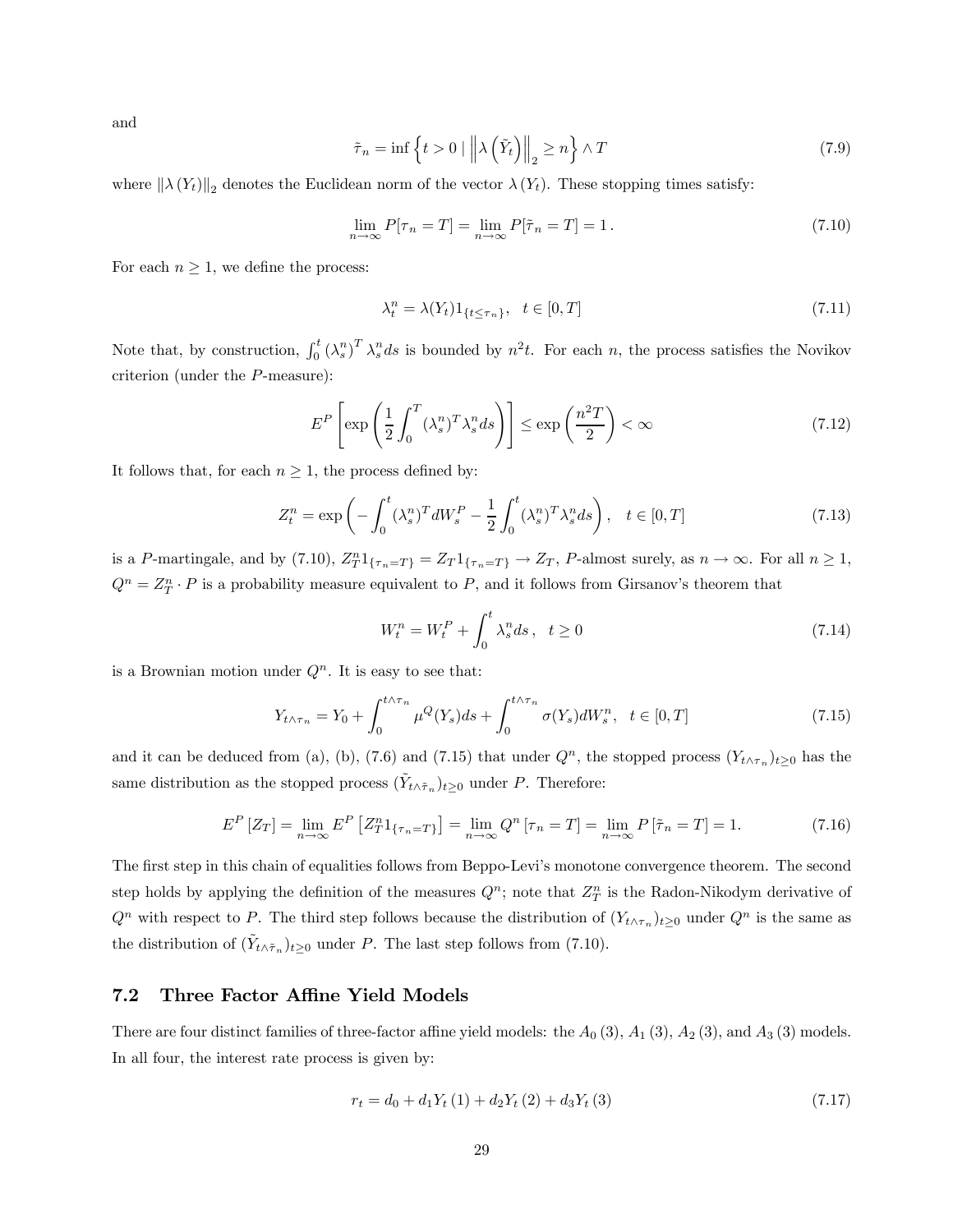Under the  $A_0$  (3) model, the state variables follow the process:

$$
d\begin{bmatrix} Y_t(1) \\ Y_t(2) \\ Y_t(3) \end{bmatrix} = \begin{bmatrix} b_{11}^P & b_{12}^P & b_{13}^P \\ b_{21}^P & b_{22}^P & b_{23}^P \\ b_{31}^P & b_{32}^P & b_{33}^P \end{bmatrix} \begin{bmatrix} Y_t(1) \\ Y_t(2) \\ Y_t(3) \end{bmatrix} dt + d \begin{bmatrix} W_t^P(1) \\ W_t^P(2) \\ W_t^P(3) \end{bmatrix}
$$
(7.18)

An  $A_0$  (3) model does not have a unique representation unless additional constraints are imposed, since the state variables can be changed through orthogonal rotation. Dai and Singleton (2000) use the identifying restrictions  $b_{12}^P = 0$ ,  $b_{13}^P = 0$ , and  $b_{23}^P = 0$ ; however, this approach precludes a b matrix with complex eigenvalues. The dynamics of the state variables under the measure  $Q$  can be expressed as:

$$
d\begin{bmatrix} Y_t(1) \\ Y_t(2) \\ Y_t(3) \end{bmatrix} = \left( \begin{bmatrix} a_1^Q \\ a_2^Q \\ a_3^Q \end{bmatrix} + \begin{bmatrix} b_{11}^Q & b_{12}^Q & b_{13}^Q \\ b_{21}^Q & b_{22}^Q & b_{23}^Q \\ b_{31}^Q & b_{32}^Q & b_{33}^Q \end{bmatrix} \begin{bmatrix} Y_t(1) \\ Y_t(2) \\ Y_t(3) \end{bmatrix} \right) dt + d \begin{bmatrix} W_t^Q(1) \\ W_t^Q(2) \\ W_t^Q(3) \end{bmatrix}
$$
(7.19)

The market price of risk process is defined as:

$$
\Lambda_t = [\sigma(Y_t)]^{-1} [\mu^P(Y_t) - \mu^Q(Y_t)]
$$
\n
$$
\begin{pmatrix} a_1^Q \end{pmatrix} [\sigma_1^P] [\sigma_1^P - b_{11}^Q b_{12}^P - b_{12}^Q b_{13}^P - b_{13}^Q] [\gamma_t(1)]
$$
\n
$$
(7.20)
$$

$$
= \left(-\begin{bmatrix} a_1^Q \\ a_2^Q \\ a_3^Q \end{bmatrix} + \begin{bmatrix} b_{11}^P - b_{11}^Q & b_{12}^P - b_{12}^Q & b_{13}^P - b_{13}^Q \\ b_{21}^P - b_{21}^Q & b_{22}^P - b_{22}^Q & b_{23}^P - b_{23}^Q \\ b_{31}^P - b_{31}^Q & b_{32}^P - b_{32}^Q & b_{33}^P - b_{33}^Q \end{bmatrix} \begin{bmatrix} Y_t(1) \\ Y_t(2) \\ Y_t(3) \end{bmatrix} \right)
$$
(7.21)

$$
\equiv \begin{bmatrix} \lambda_{10} \\ \lambda_{20} \\ \lambda_{30} \end{bmatrix} + \begin{bmatrix} \lambda_{11} & \lambda_{12} & \lambda_{13} \\ \lambda_{21} & \lambda_{22} & \lambda_{23} \\ \lambda_{31} & \lambda_{32} & \lambda_{33} \end{bmatrix} \begin{bmatrix} Y_t(1) \\ Y_t(2) \\ Y_t(3) \end{bmatrix} \tag{7.22}
$$

As with the  $A_0(1)$  and  $A_0(2)$  models, the completely affine market price of risk specification restricts the slope coefficients to be zero; only  $\lambda_{10}$ ,  $\lambda_{20}$ , and  $\lambda_{30}$  can take on non-zero values. By contrast, the essentially affine specification allows all twelve market price of risk parameters to be non-zero. Both specifications satisfy the Novikov and Kazamaki criteria for some positive finite time interval. Our specification coincides with the essentially affine specification, offering no further generality for the  $A_0$  (3) model.

In the  $A_1$  (3) model, the state variables follow the process:

$$
d\begin{bmatrix} Y_t(1) \\ Y_t(2) \\ Y_t(3) \end{bmatrix} = \begin{bmatrix} \begin{bmatrix} a_1^P \\ 0 \\ 0 \end{bmatrix} + \begin{bmatrix} b_{11}^P & 0 & 0 \\ b_{21}^P & b_{22}^P & b_{23}^P \\ b_{31}^P & b_{32}^P & b_{33}^P \end{bmatrix} \begin{bmatrix} Y_t(1) \\ Y_t(2) \\ Y_t(3) \end{bmatrix} dt + \begin{bmatrix} \sqrt{Y_t(1)} & 0 & 0 \\ 0 & \sqrt{\alpha_2 + \beta_{21} Y_t(1)} & 0 \\ 0 & 0 & \sqrt{\alpha_3 + \beta_{31} Y_t(1)} \end{bmatrix} d\begin{bmatrix} W_t^P(1) \\ W_t^P(2) \\ W_t^P(3) \end{bmatrix}
$$
(7.23)

with  $\alpha_2, \alpha_3 \in \{0, 1\}$ . Existence imposes the restrictions  $a_1^P \ge 0$ ,  $\beta_{21} \ge 0$ , and  $\beta_{31} \ge 0$ . The first state variable is bounded below by zero, and non-attainment of the boundary requires  $2a_1^P \geq 1$ . The dynamics under the measure  $Q$  are: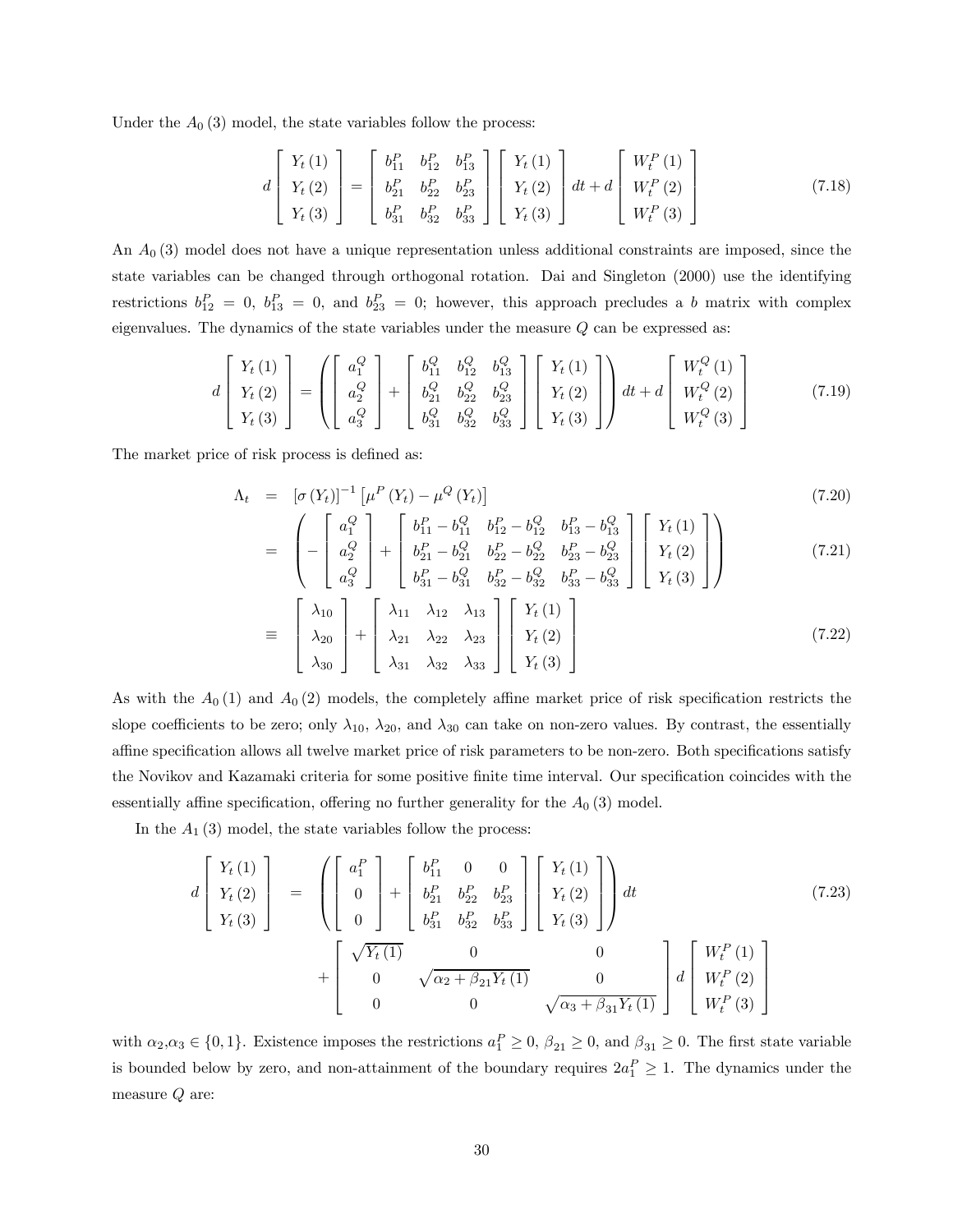$$
d\begin{bmatrix} Y_t(1) \\ Y_t(2) \\ Y_t(3) \end{bmatrix} = \begin{bmatrix} a_1^Q \\ a_2^Q \\ a_3^Q \end{bmatrix} + \begin{bmatrix} b_{11}^Q & 0 & 0 \\ b_{21}^Q & b_{22}^Q & b_{23}^Q \\ b_{31}^Q & b_{32}^Q & b_{33}^Q \end{bmatrix} \begin{bmatrix} Y_t(1) \\ Y_t(2) \\ Y_t(3) \end{bmatrix} dt + \begin{bmatrix} \sqrt{Y_t(1)} & 0 & 0 \\ 0 & \sqrt{\alpha_2 + \beta_{21} Y_t(1)} & 0 \\ 0 & 0 & \sqrt{\alpha_3 + \beta_{31} Y_t(1)} \end{bmatrix} d\begin{bmatrix} W_t^Q(1) \\ W_t^Q(2) \\ W_t^Q(3) \end{bmatrix}
$$
(7.24)

The market price of risk process is given by:

$$
\Lambda_{t} = [\sigma(Y_{t})]^{-1} [\mu^{P}(Y_{t}) - \mu^{Q}(Y_{t})]
$$
(7.25)  
\n
$$
= \begin{bmatrix}\n\frac{(a_{1}^{P} - a_{1}^{Q})}{\sqrt{Y_{t}(1)}} + (b_{11}^{P} - b_{11}^{Q}) \sqrt{Y_{t}(1)} \\
\frac{(-a_{2}^{Q}) + (b_{21}^{P} - b_{21}^{Q}) Y_{t}(1) + (b_{22}^{P} - b_{22}^{Q}) Y_{t}(2) + (b_{23}^{P} - b_{23}^{Q}) Y_{t}(3)}{\sqrt{\alpha_{2} + \beta_{21} Y_{t}(1)}} \\
\frac{(-a_{3}^{Q}) + (b_{31}^{P} - b_{31}^{Q}) Y_{t}(1) + (b_{32}^{P} - b_{32}^{Q}) Y_{t}(2) + (b_{33}^{P} - b_{33}^{Q}) Y_{t}(3)}{\sqrt{\alpha_{3} + \beta_{31} Y_{t}(1)}}\n\end{bmatrix}
$$
(7.26)  
\n
$$
\equiv \begin{bmatrix}\n\frac{\lambda_{10}}{\sqrt{Y_{t}(1)}} + \lambda_{11} \sqrt{Y_{t}(1)} \\
\frac{\lambda_{20} + \lambda_{21} Y_{t}(1) + \lambda_{22} Y_{t}(2) + \lambda_{23} Y_{t}(3)}{\sqrt{\alpha_{2} + \beta_{21} Y_{t}(1)}} \\
\frac{\lambda_{30} + \lambda_{31} Y_{t}(1) + \lambda_{32} Y_{t}(2) + \lambda_{33} Y_{t}(3)}{\sqrt{\alpha_{3} + \beta_{31} Y_{t}(1)}}\n\end{bmatrix}
$$
(7.27)

Although the  $\lambda_{11}$ ,  $\lambda_{20}$ ,  $\lambda_{21}$ ,  $\lambda_{30}$ , and  $\lambda_{31}$  parameters can be non-zero in the completely affine specification, these parameters must also satisfy the constraints  $\alpha_2\lambda_{21} = \beta_{21}\lambda_{20}$  and  $\alpha_3\lambda_{31} = \beta_{31}\lambda_{30}$ . The essentially affine specification relaxes these restrictions, but still requires that the  $\lambda_{10}$  parameter be zero. We relax this constraint also, requiring only that  $\lambda_{10}$  be such that the boundary non-attainment condition is satisfied under the measure  $Q$  as well. This condition is satisfied if:

$$
\lambda_{10} \le a_1^P - \frac{1}{2} \tag{7.28}
$$

When  $\lambda_{10}$  is not zero, it is unclear whether the Novikov and Kazamaki criteria are satisfied.

The  $A_2$  (3) model has dynamics as follows:

$$
d\begin{bmatrix} Y_t(1) \\ Y_t(2) \\ Y_t(3) \end{bmatrix} = \begin{bmatrix} \begin{bmatrix} a_1^P \\ a_2^P \end{bmatrix} + \begin{bmatrix} b_{11}^P & b_{12}^P & 0 \\ b_{21}^P & b_{22}^P & 0 \\ b_{31}^P & b_{32}^P & b_{33}^P \end{bmatrix} \begin{bmatrix} Y_t(1) \\ Y_t(2) \\ Y_t(3) \end{bmatrix} dt + \begin{bmatrix} \sqrt{Y_t(1)} & 0 & 0 \\ 0 & \sqrt{Y_t(2)} & 0 \\ 0 & 0 & \sqrt{\alpha_3 + \beta_{31} Y_t(1) + \beta_{32} Y_t(2)} \end{bmatrix} d\begin{bmatrix} W_t^P(1) \\ W_t^P(2) \\ W_t^P(3) \end{bmatrix}
$$
(7.29)

with  $\alpha_3 \in \{0, 1\}$ . Existence considerations require  $a_1^P \geq 0$ ,  $a_2^P \geq 0$ ,  $b_{12}^P \geq 0$ ,  $b_{21}^P \geq 0$ ,  $\beta_{31} \geq 0$ , and  $\beta_{32} \geq 0$ . The boundary is not attained if  $2a_1^P \ge 1$  and  $2a_2^P \ge 1$ .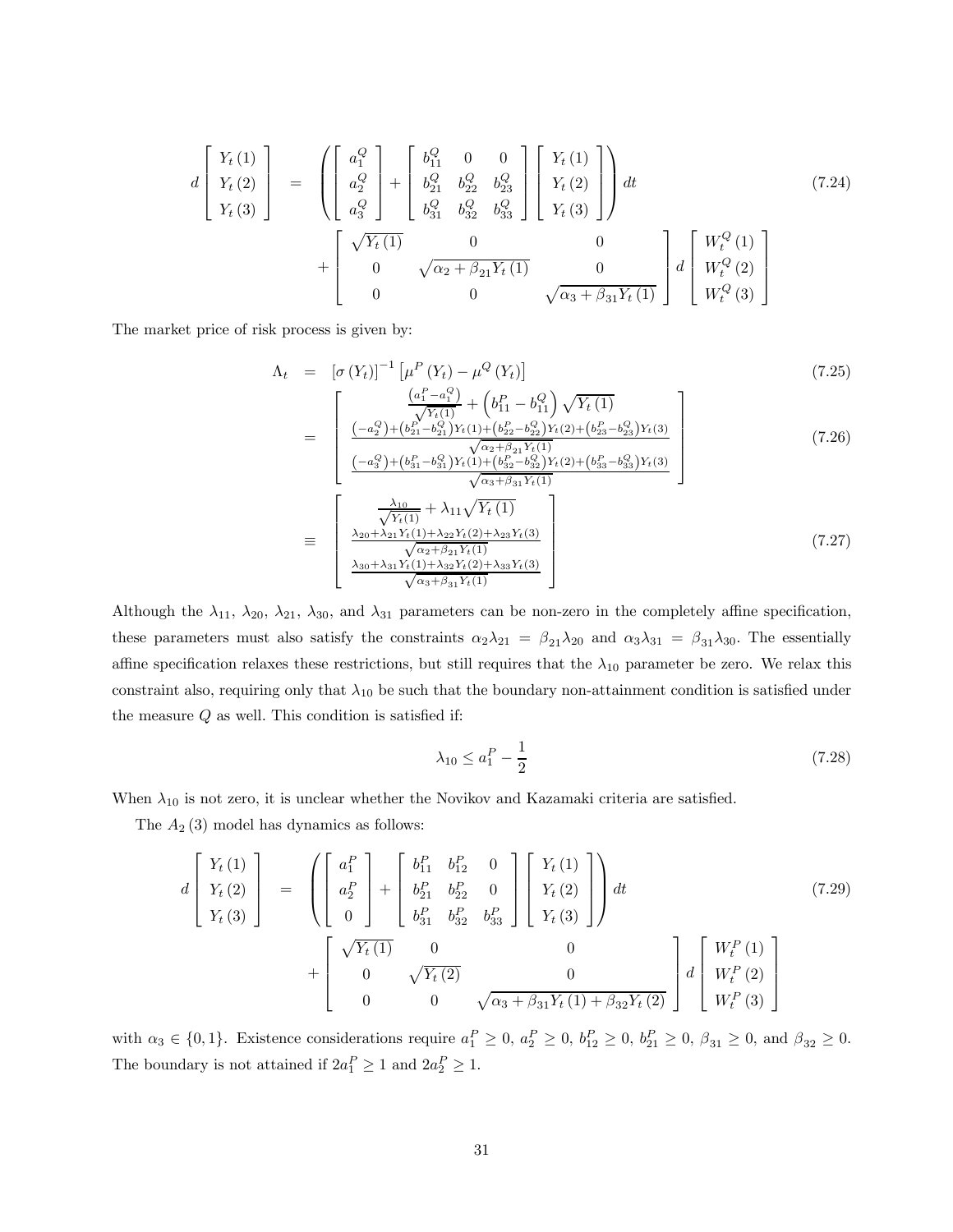The dynamics under the measure  $Q$  are given by:

$$
d\begin{bmatrix} Y_t(1) \\ Y_t(2) \\ Y_t(3) \end{bmatrix} = \begin{pmatrix} \begin{bmatrix} a_1^Q \\ a_2^Q \\ a_3^Q \end{bmatrix} + \begin{bmatrix} b_{11}^Q & b_{12}^Q & 0 \\ b_{21}^Q & b_{22}^Q & 0 \\ b_{31}^Q & b_{32}^Q & b_{33}^Q \end{bmatrix} \begin{bmatrix} Y_t(1) \\ Y_t(2) \\ Y_t(3) \end{bmatrix} dt + \begin{bmatrix} \sqrt{Y_t(1)} & 0 & 0 \\ 0 & \sqrt{Y_t(2)} & 0 \\ 0 & 0 & \sqrt{\alpha_3 + \beta_{31} Y_t(1) + \beta_{32} Y_t(2)} \end{bmatrix} d\begin{bmatrix} W_t^Q(1) \\ W_t^Q(2) \\ W_t^Q(3) \end{bmatrix}
$$
(7.30)

The market price of risk process is given by:

$$
\Lambda_{t} = [\sigma(Y_{t})]^{-1} [\mu^{P}(Y_{t}) - \mu^{Q}(Y_{t})]
$$
(7.31)  
\n
$$
= \begin{bmatrix}\n\frac{(a_{1}^{P} - a_{1}^{Q}) + (b_{11}^{P} - b_{11}^{Q}) Y_{t}(1) + (b_{12}^{P} - b_{12}^{Q}) Y_{t}(2)}{(x_{2}^{P} - a_{2}^{Q}) + (b_{21}^{P} - b_{21}^{Q}) Y_{t}(1) + (b_{22}^{P} - b_{22}^{Q}) Y_{t}(2)} \\
\frac{(a_{2}^{P} - a_{2}^{Q}) + (b_{21}^{P} - b_{21}^{Q}) Y_{t}(1) + (b_{22}^{P} - b_{22}^{Q}) Y_{t}(2)}{\sqrt{Y_{t}(2)}} \\
\frac{(-a_{3}^{Q}) + (b_{31}^{P} - b_{31}^{Q}) Y_{t}(1) + (b_{32}^{P} - b_{32}^{Q}) Y_{t}(2) + (b_{33}^{P} - b_{33}^{Q}) Y_{t}(3)}{\sqrt{\alpha_{3} + \beta_{31} Y_{t}(1) + \lambda_{32} Y_{t}(2)}}\n\end{bmatrix}
$$
(7.32)  
\n
$$
\equiv \begin{bmatrix}\n\frac{\lambda_{10} + \lambda_{11} Y_{t}(1) + \lambda_{12} Y_{t}(2)}{\sqrt{Y_{t}(1)}} \\
\frac{\lambda_{20} + \lambda_{21} Y_{t}(1) + \lambda_{22} Y_{t}(2)}{\sqrt{Y_{t}(2)}} \\
\frac{\lambda_{30} + \lambda_{31} Y_{t}(1) + \lambda_{32} Y_{t}(2) + \lambda_{33} Y_{t}(3)}{\sqrt{\alpha_{3} + \beta_{31} Y_{t}(1) + \beta_{32} Y_{t}(2)}}\n\end{bmatrix}
$$
(7.33)

In the completely affine market price of risk specification, five of the parameters  $(\lambda_{11}, \lambda_{22}, \lambda_{30}, \lambda_{31},$  and  $\lambda_{32}$ ) can be non-zero; however, there are only three degrees of freedom, since the restrictions  $\beta_{31}\beta_{32}\lambda_{30} =$  $\alpha_3\beta_{32}\lambda_{31} = \alpha_3\beta_{31}\lambda_{32}$  are also imposed. The essentially affine specification relaxes these restrictions, but still requires that  $\lambda_{10}$ ,  $\lambda_{12}$ ,  $\lambda_{20}$ , and  $\lambda_{21}$  be zero. We further relax these restrictions, and allow all parameters to take any values such that boundary non-attainment conditions are satisfied under both  $Q$  as well as  $P$ :

$$
\lambda_{10} \leq a_1^P - \frac{1}{2} \tag{7.34}
$$

$$
\lambda_{20} \leq a_2^P - \frac{1}{2} \tag{7.35}
$$

$$
\lambda_{12} \leq b_{12}^P \tag{7.36}
$$

$$
\lambda_{21} \leq b_{21}^P \tag{7.37}
$$

The  $A_3(3)$  model has dynamics:

$$
d\begin{bmatrix} Y_t(1) \\ Y_t(2) \\ Y_t(3) \end{bmatrix} = \begin{bmatrix} \begin{bmatrix} a_1^P \\ a_2^P \\ a_3^P \end{bmatrix} + \begin{bmatrix} b_{11}^P & b_{12}^P & b_{13}^P \\ b_{21}^P & b_{22}^P & b_{23}^P \\ b_{31}^P & b_{32}^P & b_{33}^P \end{bmatrix} \begin{bmatrix} Y_t(1) \\ Y_t(2) \\ Y_t(3) \end{bmatrix} dt + \begin{bmatrix} \sqrt{Y_t(1)} & 0 & 0 \\ 0 & \sqrt{Y_t(2)} & 0 \\ 0 & 0 & \sqrt{Y_t(3)} \end{bmatrix} d\begin{bmatrix} W_t^P(1) \\ W_t^P(2) \\ W_t^P(3) \end{bmatrix}
$$
(7.38)

Existence considerations require  $a_1^P \geq 0$ ,  $a_2^P \geq 0$ ,  $a_3^P \geq 0$ ,  $b_{12}^P \geq 0$ ,  $b_{13}^P \geq 0$ ,  $b_{21}^P \geq 0$ ,  $b_{23}^P \geq 0$ ,  $b_{31}^P \geq 0$ , and  $b_{32}^P \geq 0$ . All three state variables are bounded below by zero, with boundary non-attainment conditions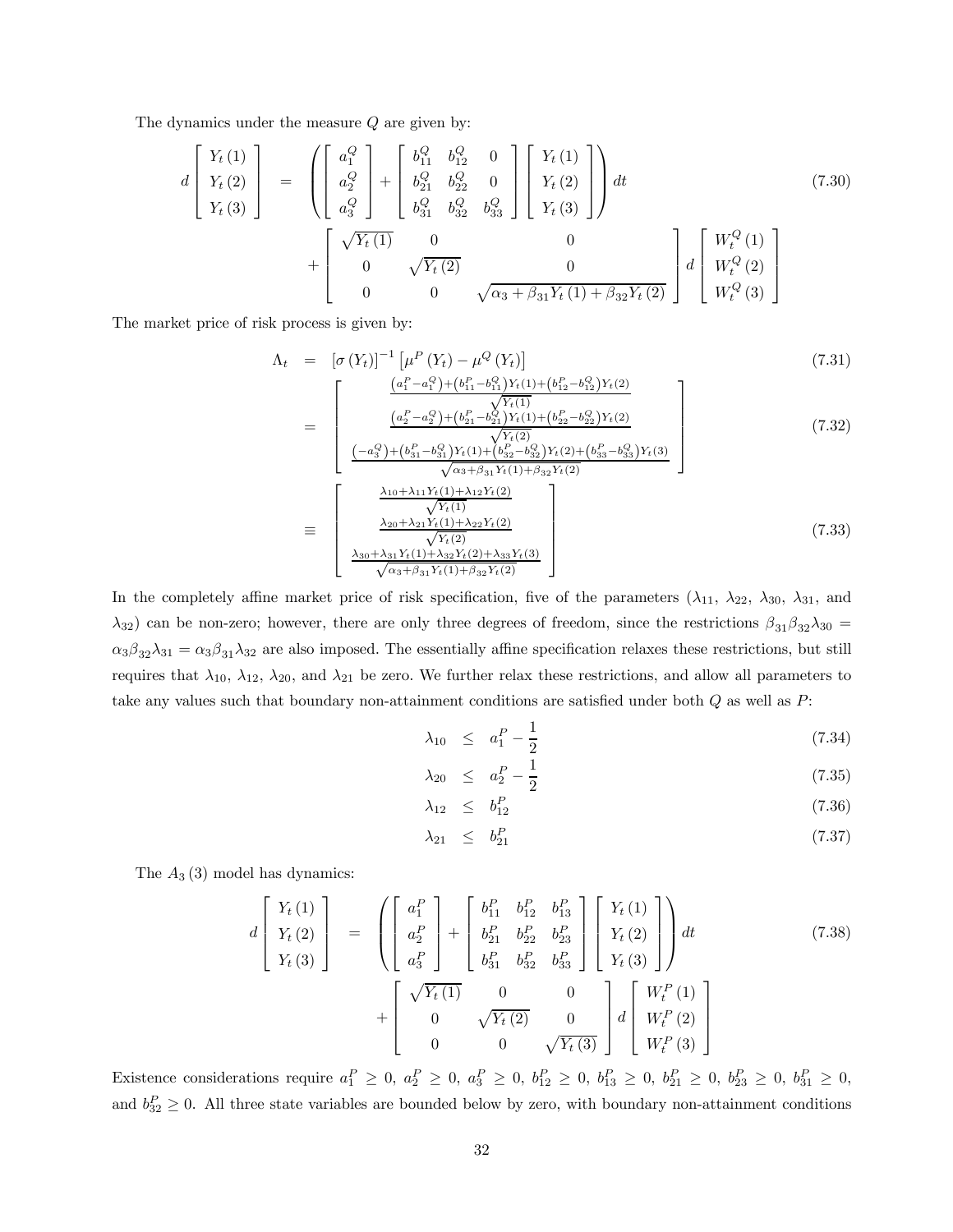$2a_1^P \geq 1$ ,  $2a_2^P \geq 1$ , and  $2a_3^P \geq 1$ . Under the measure Q, the state variables follow the dynamics:

$$
d\begin{bmatrix} Y_t(1) \\ Y_t(2) \\ Y_t(3) \end{bmatrix} = \begin{bmatrix} \begin{bmatrix} a_1^Q \\ a_2^Q \\ a_3^Q \end{bmatrix} + \begin{bmatrix} b_{11}^Q & b_{12}^Q & b_{13}^Q \\ b_{21}^Q & b_{22}^Q & b_{23}^Q \\ b_{31}^Q & b_{32}^Q & b_{33}^Q \end{bmatrix} \begin{bmatrix} Y_t(1) \\ Y_t(2) \\ Y_t(3) \end{bmatrix} dt + \begin{bmatrix} \sqrt{Y_t(1)} & 0 & 0 \\ 0 & \sqrt{Y_t(2)} & 0 \\ 0 & 0 & \sqrt{Y_t(3)} \end{bmatrix} d \begin{bmatrix} W_t^Q(1) \\ W_t^Q(2) \\ W_t^Q(3) \end{bmatrix}
$$
(7.39)

The market price of risk process is given by:

$$
\Lambda_{t} = \left[ \sigma \left( Y_{t} \right) \right]^{-1} \left[ \mu^{P} \left( Y_{t} \right) - \mu^{Q} \left( Y_{t} \right) \right]
$$
\n
$$
= \begin{bmatrix}\n\frac{\left( a_{1}^{P} - a_{1}^{Q} \right) + \left( b_{11}^{P} - b_{11}^{Q} \right) Y_{t} \left( 1 \right) + \left( b_{12}^{P} - b_{12}^{Q} \right) Y_{t} \left( 2 \right) + \left( b_{13}^{P} - b_{13}^{Q} \right) Y_{t} \left( 3 \right)}{\left( \frac{a_{2}^{P} - a_{2}^{Q} \right) + \left( b_{21}^{P} - b_{21}^{Q} \right) Y_{t} \left( 1 \right) + \left( b_{22}^{P} - b_{22}^{Q} \right) Y_{t} \left( 2 \right) + \left( b_{23}^{P} - b_{23}^{Q} \right) Y_{t} \left( 3 \right)}{\sqrt{Y_{t} \left( 2 \right)}} \\
\frac{\left( a_{3}^{P} - a_{3}^{Q} \right) + \left( b_{31}^{P} - b_{31}^{Q} \right) Y_{t} \left( 1 \right) + \left( b_{32}^{P} - b_{32}^{Q} \right) Y_{t} \left( 2 \right) + \left( b_{33}^{P} - b_{33}^{Q} \right) Y_{t} \left( 3 \right)}{\sqrt{Y_{t} \left( 3 \right)}} \\
\frac{\lambda_{10} + \lambda_{11} Y_{t} \left( 1 \right) + \lambda_{12} Y_{t} \left( 2 \right) + \lambda_{13} Y_{t} \left( 3 \right)}{\sqrt{Y_{t} \left( 1 \right)}} \\
\frac{\lambda_{20} + \lambda_{21} Y_{t} \left( 1 \right) + \lambda_{22} Y_{t} \left( 2 \right) + \lambda_{23} Y_{t} \left( 3 \right)}{\sqrt{Y_{t} \left( 2 \right)}} \\
\frac{\lambda_{30} + \lambda_{31} Y_{t} \left( 1 \right) + \lambda_{32} Y_{t} \left( 2 \right) + \lambda_{33} Y_{t} \left( 3 \right)}{\sqrt{Y_{t} \left( 3 \right)}} \\
\end{bmatrix} \tag{7
$$

Both the completely affine and essentially affine market price of risk specifications allow only the  $\lambda_{11}$ ,  $\lambda_{22}$ , and  $\lambda_{33}$  parameters to be non-zero. By contrast, we allow all twelve market price of risk parameters to be non-zero, requiring only that, as usual, the boundary non-attainment condition is satisfied under the measure  $Q$ :

 $Y_t(3)$ 

$$
\lambda_{10} \leq a_1^P - \frac{1}{2} \tag{7.43}
$$

$$
\lambda_{20} \leq a_2^P - \frac{1}{2} \tag{7.44}
$$

$$
\lambda_{30} \leq a_3^P - \frac{1}{2} \n\lambda_{12} \leq b_{12}^P
$$
\n(7.45)\n(7.46)

$$
\lambda_{13} \leq b_{13}^P \tag{7.47}
$$

$$
\lambda_{21} \leq b_{21}^P \tag{7.48}
$$

$$
\lambda_{23} \leq b_{23}^P \tag{7.49}
$$

$$
\lambda_{31} \leq b_{31}^P \tag{7.50}
$$

$$
\lambda_{32} \leq b_{32}^P \tag{7.51}
$$

As with the other models in which our specification is more general than traditional specifications, it is unclear whether the Novikov and Kazamaki criteria are satisfied.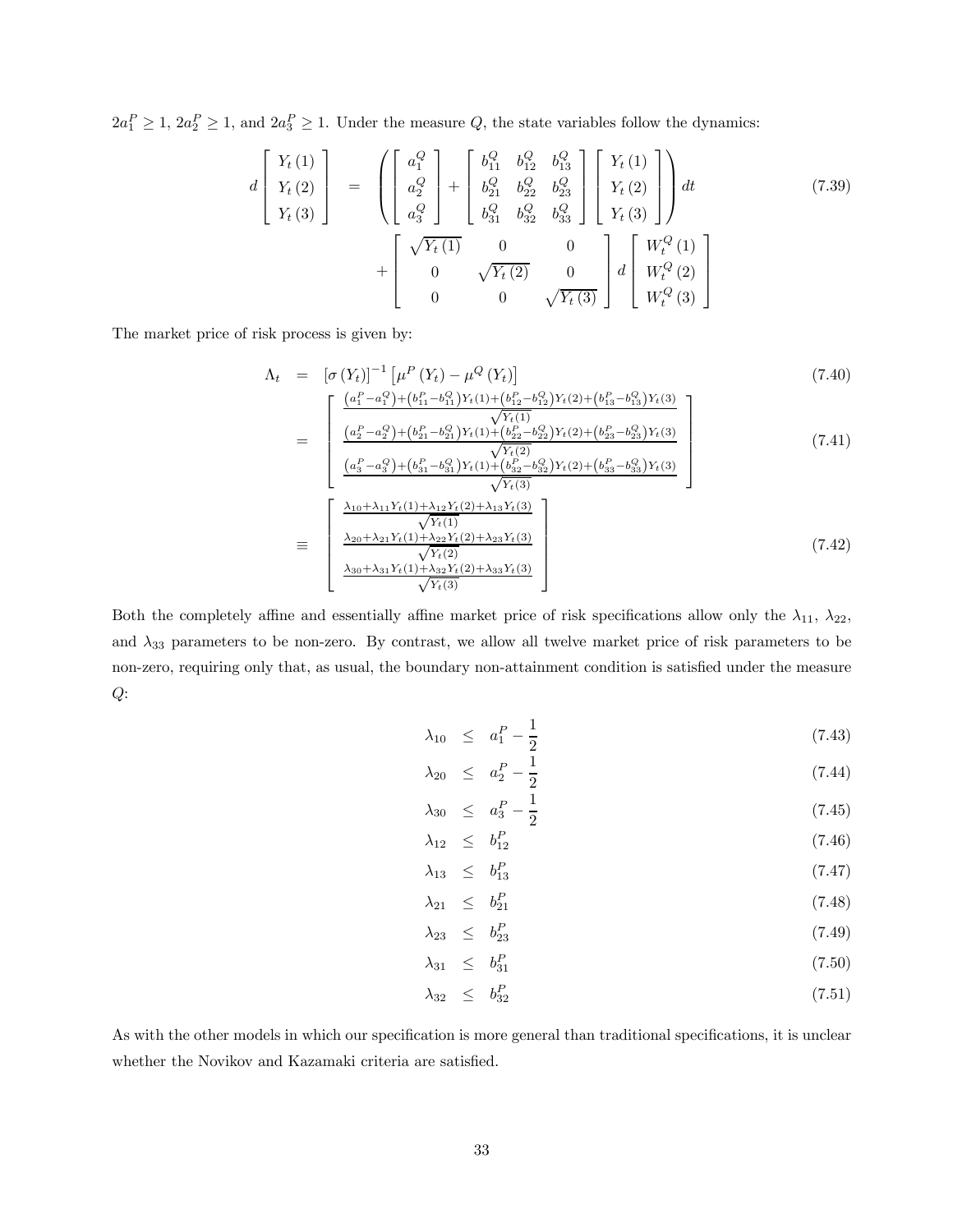|                    |           | <b>Completely Affine</b> | <b>Essentially Affine</b> |           | <b>Extended Affine</b> |           |
|--------------------|-----------|--------------------------|---------------------------|-----------|------------------------|-----------|
| Parameter          | Estimate  | Std. Err.                | Estimate                  | Std. Err. | Estimate               | Std. Err. |
| $b_{11}^P$         | $-0.0445$ | 0.0042                   | $-0.4025$                 | 0.1696    | $-0.4025$              | 0.1696    |
| $\overline{a_1^Q}$ | 0.1832    | 0.2248                   | 0.1626                    | 0.0346    | 0.1626                 | 0.0346    |
| $b_{11}^Q$         | $-0.0445$ | 0.0042                   | $-0.0444$                 | 0.0042    | $-0.0444$              | 0.0042    |
| $d_0$              | 0.0492    | 0.1291                   | 0.0613                    | 0.0204    | 0.0613                 | 0.0204    |
| $d_1$              | 0.0255    | 0.0006                   | 0.0257                    | 0.0006    | 0.0257                 | 0.0006    |
| $\sigma_2$         | 0.0113    | 0.0006                   | 0.0113                    | 0.0006    | 0.0113                 | 0.0006    |
| $\sigma_3$         | 0.0134    | 0.0008                   | 0.0134                    | 0.0008    | 0.0134                 | 0.0008    |
| $\sigma_4$         | 0.0144    | 0.0009                   | 0.0144                    | 0.0009    | 0.0144                 | 0.0009    |
| $\sigma_5$         | 0.0148    | 0.0009                   | 0.0148                    | 0.0009    | 0.0148                 | 0.0009    |
| $\rho_{32}$        | 0.9702    | 0.0043                   | 0.9699                    | 0.0044    | 0.9699                 | 0.0044    |
| $\rho_{42}$        | 0.9450    | 0.0083                   | 0.9445                    | 0.0084    | 0.9445                 | 0.0084    |
| $\rho_{43}$        | 0.9941    | 0.0009                   | 0.9940                    | 0.0010    | 0.9940                 | 0.0010    |
| $\rho_{52}$        | 0.9283    | 0.0108                   | 0.9277                    | 0.0110    | 0.9277                 | 0.0110    |
| $\rho_{53}$        | 0.9856    | 0.0022                   | 0.9855                    | 0.0023    | 0.9855                 | 0.0023    |
| $\rho_{54}$        | 0.9975    | 0.0004                   | 0.9975                    | 0.0004    | 0.9975                 | 0.0004    |

Table 1:  $A_0(1)$  Model Estimates

This table shows the parameter estimates and standard errors for the  $A_0$  (1) model parameters, for the completely affine, essentially affine, and extended affine market price of risk specifications. A zero-coupon bond yield with maturity of 1 month is assumed to be observed without error; zero-coupon bond yields with maturities 2, 4, 6, and 8 years are assumed to be observed with error. The essentially affine and extended affine specifications coincide for this model. Note that, for the completely affine market price of risk specification, the  $b_{11}^P$  and  $b_{11}^Q$  parameters must coincide. For the other two market price of risk specifications, all parameters can vary independently.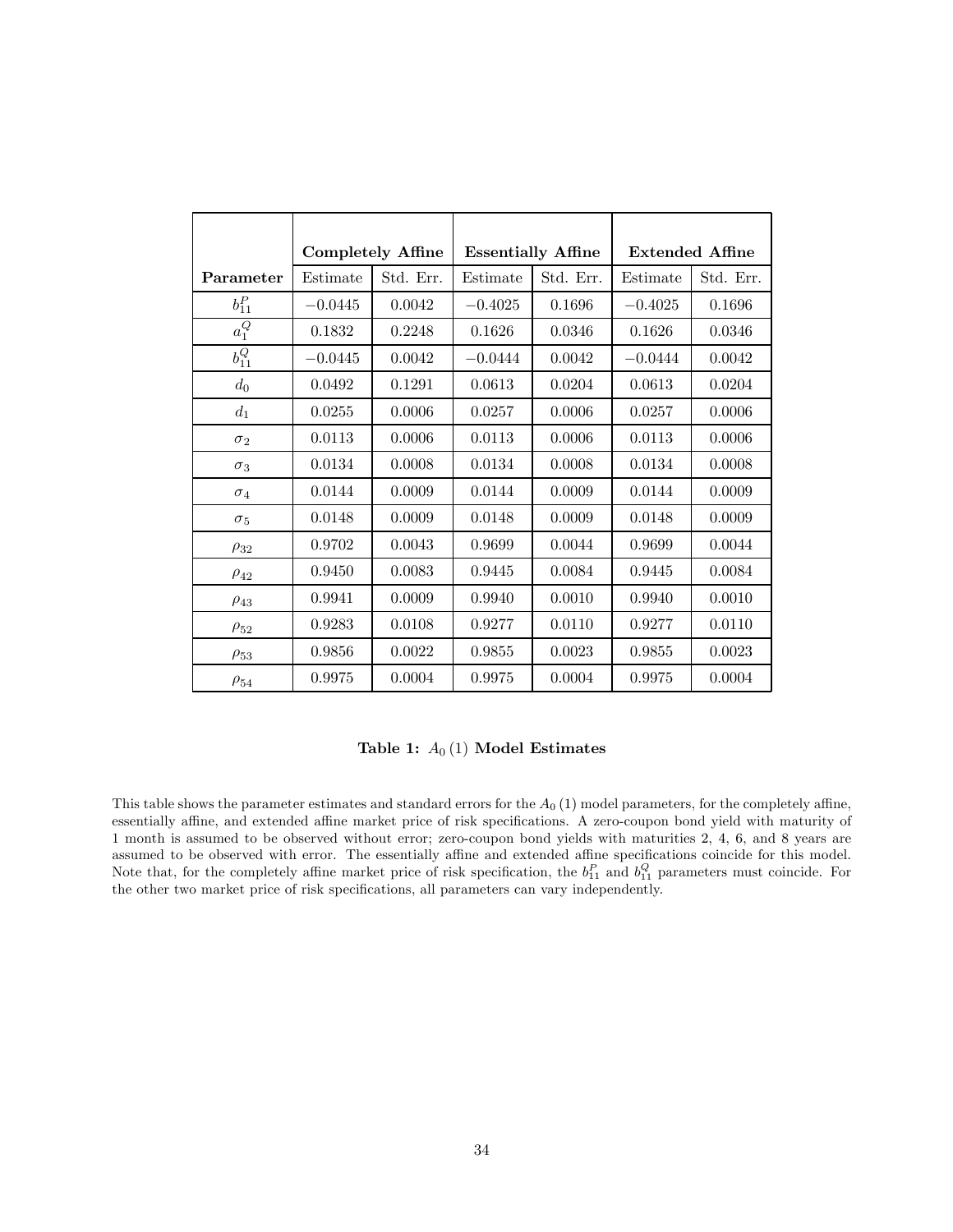|                       |           | <b>Completely Affine</b> |           | <b>Essentially Affine</b> |           | <b>Extended Affine</b> |  |
|-----------------------|-----------|--------------------------|-----------|---------------------------|-----------|------------------------|--|
| Parameter             | Estimate  | Std. Err.                | Estimate  | Std. Err.                 | Estimate  | Std. Err.              |  |
| $a_1^P$               | 0.5000    | 0.0495                   | 0.5000    | 0.0495                    | 0.5000    | 0.9196                 |  |
| $b_{11}^P$            | $-0.0828$ | 0.0670                   | $-0.0828$ | 0.0670                    | $-0.0828$ | 0.1172                 |  |
| $\overline{a_1^Q}$    | 0.5000    | 0.0495                   | 0.5000    | 0.0495                    | 0.5000    | 0.0583                 |  |
| $\overline{b_{11}^Q}$ | $-0.0137$ | 0.0660                   | $-0.0137$ | 0.0660                    | $-0.0137$ | 0.0056                 |  |
| $d_0$                 | 0.0110    | 0.0012                   | 0.0110    | 0.0012                    | 0.0110    | 0.0022                 |  |
| $d_1$                 | 0.0074    | 0.0004                   | 0.0074    | 0.0004                    | 0.0074    | 0.0004                 |  |
| $\sigma_2$            | 0.0119    | 0.0006                   | 0.0119    | 0.0006                    | 0.0119    | 0.0006                 |  |
| $\sigma_3$            | 0.0144    | 0.0009                   | 0.0144    | 0.0009                    | 0.0144    | 0.0009                 |  |
| $\sigma_4$            | 0.0155    | 0.0010                   | 0.0155    | 0.0010                    | 0.0155    | 0.0010                 |  |
| $\sigma_5$            | 0.0159    | 0.0010                   | 0.0159    | 0.0010                    | 0.0159    | 0.0010                 |  |
| $\rho_{32}$           | 0.9727    | 0.0042                   | 0.9727    | 0.0042                    | 0.9727    | 0.0042                 |  |
| $\rho_{42}$           | 0.9511    | 0.0078                   | 0.9511    | 0.0078                    | 0.9511    | 0.0079                 |  |
| $\rho_{43}$           | 0.9950    | 0.0008                   | 0.9950    | 0.0008                    | 0.9950    | 0.0008                 |  |
| $\rho_{52}$           | 0.9371    | 0.0101                   | 0.9371    | 0.0101                    | 0.9371    | 0.0102                 |  |
| $\rho_{53}$           | 0.9877    | 0.0020                   | 0.9877    | 0.0020                    | 0.9877    | 0.0020                 |  |
| $\rho_{54}$           | 0.9978    | 0.0003                   | 0.9978    | 0.0003                    | 0.9978    | 0.0003                 |  |

Table 2:  $A_1(1)$  Model Estimates

This table shows the parameter estimates and standard errors for the  $A_1$  (1) model parameters, for the completely affine, essentially affine, and extended affine market price of risk specifications. A zero-coupon bond yield with maturity of 1 month is assumed to be observed without error; zero-coupon bond yields with maturities 2, 4, 6, and 8 years are assumed to be observed with error. The completely affine and essentially affine specifications coincide for this model. Note that, for the completely affine and essentially affine market price of risk specifications, the  $a_1^P$  and  $a_1^Q$  parameters must coincide. For the extended affine market price of risk specification, all parameters can vary independently.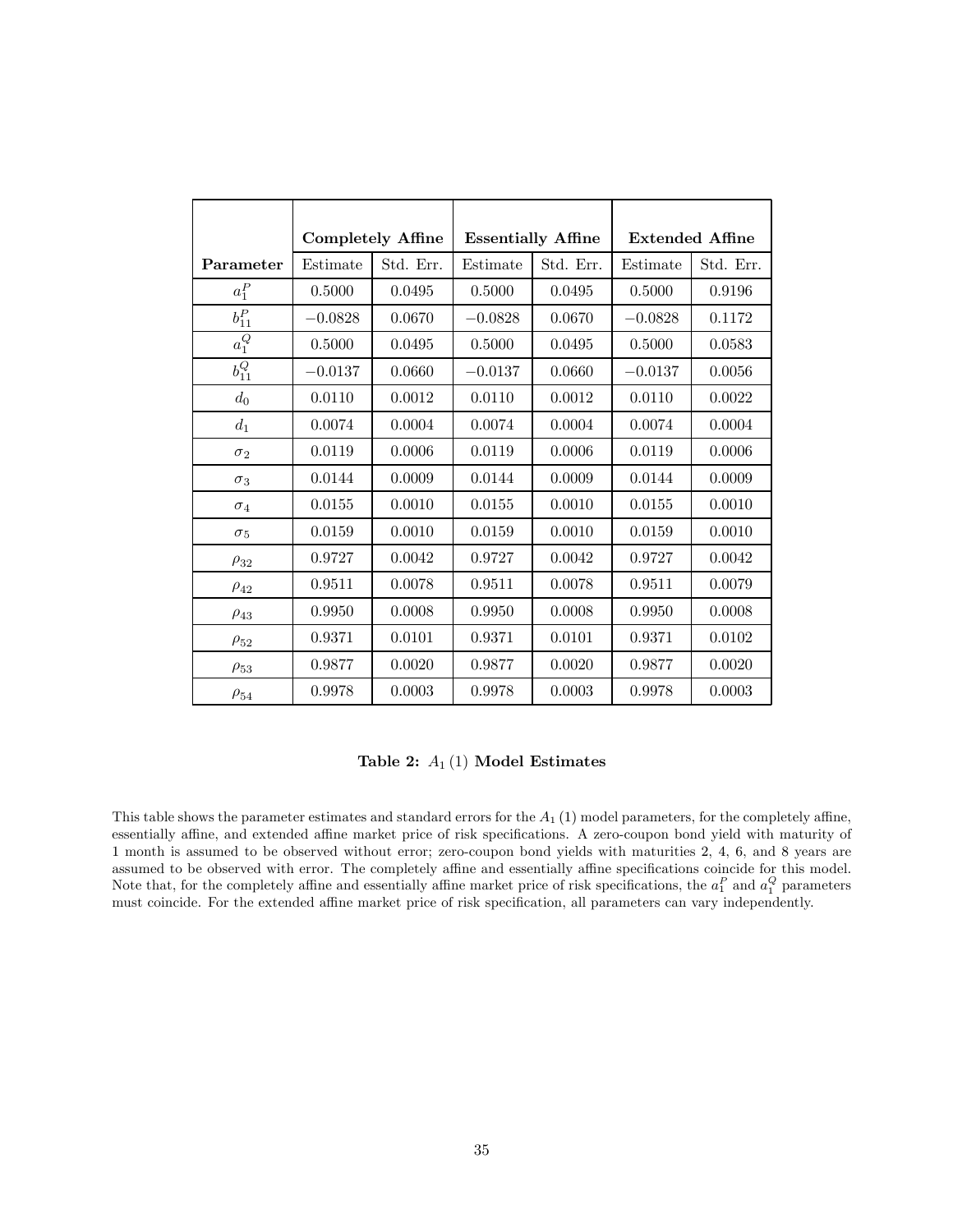|                       |           | <b>Completely Affine</b> |           | <b>Essentially Affine</b> |           | <b>Extended Affine</b> |
|-----------------------|-----------|--------------------------|-----------|---------------------------|-----------|------------------------|
| Parameter             | Estimate  | Std. Err.                | Estimate  | Std. Err.                 | Estimate  | Std. Err.              |
| $b^P_{11}$            | $-0.0400$ | 0.0037                   | $-0.1570$ | 0.1143                    | $-0.1570$ | 0.1143                 |
| $b^P_{21}$            | 1.0657    | 0.0877                   | $-0.3279$ | 0.3382                    | $-0.3279$ | 0.3382                 |
| $b^P_{22}$            | $-2.0970$ | 0.1581                   | $-2.2883$ | 0.2694                    | $-2.2883$ | 0.2694                 |
| $\overline{a_1^Q}$    | 0.2023    | 0.1885                   | 0.6616    | 0.1797                    | 0.6616    | 0.1797                 |
| $\overline{a_2^Q}$    | 0.9942    | 0.1972                   | 0.6880    | 0.2778                    | 0.6880    | 0.2778                 |
| $\overline{b_{11}^Q}$ | $-0.0400$ | 0.0037                   | $-0.1607$ | 0.2219                    | $-0.1607$ | 0.2219                 |
| $b_{12}^Q$            | 0.0000    | 0.0000                   | $-1.3452$ | 0.2799                    | $-1.3452$ | 0.2799                 |
| $\overline{b_{21}^Q}$ | 1.0657    | 0.0877                   | $-0.1741$ | 0.2656                    | $-0.1741$ | 0.2656                 |
| $\overline{b_{22}^Q}$ | $-2.0970$ | 0.1581                   | $-1.9840$ | 0.3114                    | $-1.9840$ | 0.3114                 |
| $d_0$                 | 0.0306    | 0.0947                   | 0.0562    | 0.0333                    | 0.0562    | 0.0333                 |
| $d_1$                 | 0.0067    | 0.0011                   | 0.0194    | 0.0026                    | 0.0194    | 0.0026                 |
| $d_2$                 | 0.0261    | 0.0005                   | 0.0178    | 0.0030                    | 0.0178    | 0.0030                 |
| $\sigma_3$            | 0.0033    | 0.0001                   | 0.0033    | 0.0002                    | 0.0033    | 0.0002                 |
| $\sigma_4$            | 0.0049    | 0.0002                   | 0.0049    | 0.0003                    | 0.0049    | 0.0003                 |
| $\sigma_5$            | 0.0057    | 0.0003                   | 0.0057    | 0.0003                    | 0.0057    | 0.0003                 |
| $\sigma_6$            | 0.0063    | 0.0003                   | 0.0063    | 0.0003                    | 0.0063    | 0.0003                 |
| $\rho_{43}$           | 0.9742    | 0.0034                   | 0.9742    | 0.0037                    | 0.9742    | 0.0037                 |
| $\rho_{53}$           | 0.9448    | 0.0074                   | 0.9447    | 0.0080                    | 0.9447    | 0.0080                 |
| $\rho_{54}$           | 0.9891    | 0.0014                   | 0.9891    | 0.0015                    | 0.9891    | 0.0015                 |
| $\rho_{63}$           | 0.9266    | 0.0091                   | 0.9265    | 0.0098                    | 0.9265    | 0.0098                 |
| $\rho_{64}$           | 0.9720    | 0.0034                   | 0.9720    | 0.0035                    | 0.9720    | 0.0035                 |
| $\rho_{65}$           | 0.9917    | 0.0010                   | 0.9917    | 0.0010                    | 0.9917    | 0.0010                 |

Table 3:  $A_0(2)$  Model Estimates

This table shows the parameter estimates and standard errors for the  $A<sub>0</sub>(2)$  model parameters, for the completely affine, essentially affine, and extended affine market price of risk specifications. Zero-coupon bond yields with maturities of 1 month and 2 years are assumed to be observed without error; zero-coupon bond yields with maturities 4, 6, 8, and 10 years are assumed to be observed with error. The essentially affine and extended affine specifications coincide for this model. Note that, for the completely affine market price of risk specification, the slope coefficient parameters in the drift must coincide (i.e.,  $b_{11}^P$  and  $b_{11}^Q$  are the same,  $b_{21}^P$  and  $b_{21}^Q$  are the same, and  $b_{22}^P$  and  $b_{22}^Q$  are the same). Furthermore, for the completely affine market price of risk specification, the  $b_{12}^Q$  parameter is held fixed at zero. For the other two market price of risk specifications, all parameters can vary independently.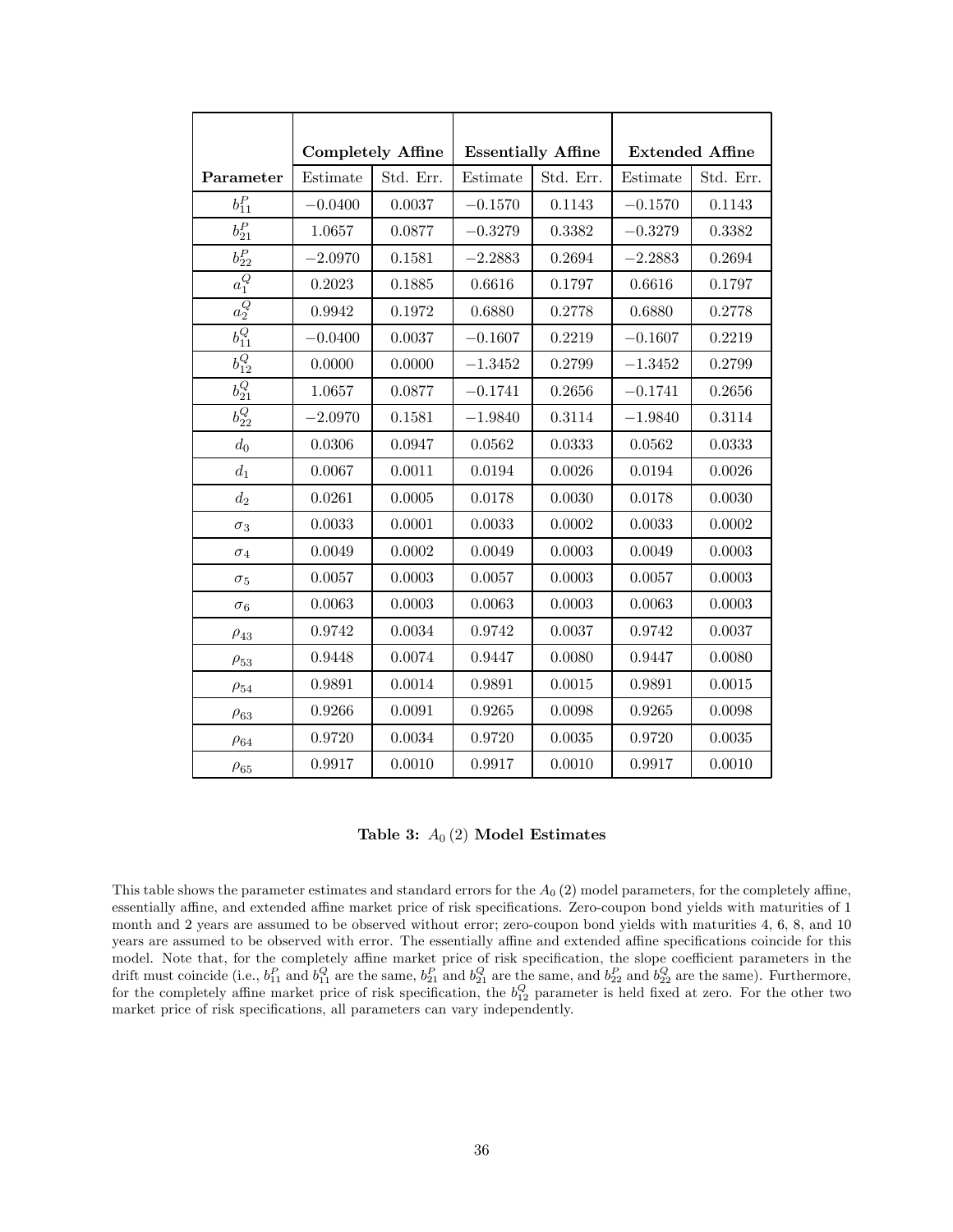|                       |           | <b>Completely Affine</b> |           | <b>Essentially Affine</b> |           | <b>Extended Affine</b> |
|-----------------------|-----------|--------------------------|-----------|---------------------------|-----------|------------------------|
| Parameter             | Estimate  | Std. Err.                | Estimate  | Std. Err.                 | Estimate  | Std. Err.              |
| $a_1^P$               | 0.9553    | 0.1656                   | 0.9974    | 0.1788                    | 1.7247    | 2.0680                 |
| $b^P_{11}$            | $-0.0000$ | 0.0400                   | $-0.0633$ | 0.0415                    | $-0.0981$ | 0.0965                 |
| $b^P_{21}$            | 0.2193    | 0.0308                   | 0.1471    | 0.0338                    | 0.1468    | 0.0344                 |
| $b^P_{22}$            | $-2.1609$ | 0.1627                   | $-1.8294$ | 0.2523                    | $-1.8289$ | 0.2524                 |
| $\overline{a_1^Q}$    | 0.9553    | 0.1656                   | 0.9974    | 0.1788                    | 1.0035    | 0.1838                 |
| $\overline{a_2^Q}$    | 1.0309    | 0.1970                   | $-0.0183$ | 0.0417                    | 0.2300    | 0.9169                 |
| $b_{11}^Q$            | $-0.0173$ | 0.0399                   | 0.2349    | 0.8867                    | $-0.0183$ | 0.0044                 |
| $\overline{b_{21}^Q}$ | 0.2193    | 0.0308                   | 0.2209    | 0.0340                    | 0.2202    | 0.0340                 |
| $\overline{b_{22}^Q}$ | $-2.1609$ | 0.1627                   | $-2.2361$ | 0.2069                    | $-2.2340$ | 0.2085                 |
| $d_0$                 | $-0.0200$ | 0.0079                   | $-0.0114$ | 0.0122                    | $-0.0117$ | 0.0123                 |
| $d_1$                 | 0.0015    | 0.0002                   | 0.0015    | 0.0002                    | 0.0015    | 0.0002                 |
| $d_2$                 | 0.0261    | 0.0005                   | 0.0256    | 0.0005                    | 0.0256    | 0.0005                 |
| $\sigma_3$            | 0.0034    | 0.0001                   | 0.0034    | 0.0002                    | 0.0034    | 0.0002                 |
| $\sigma_4$            | 0.0051    | 0.0002                   | 0.0051    | 0.0002                    | 0.0051    | 0.0003                 |
| $\sigma_5$            | 0.0059    | 0.0003                   | 0.0059    | 0.0003                    | 0.0059    | 0.0003                 |
| $\sigma_6$            | 0.0065    | 0.0003                   | 0.0065    | 0.0003                    | 0.0065    | 0.0003                 |
| $\rho_{43}$           | 0.9775    | 0.0029                   | 0.9775    | 0.0029                    | 0.9775    | 0.0030                 |
| $\rho_{53}$           | 0.9509    | 0.0064                   | 0.9508    | 0.0065                    | 0.9508    | 0.0066                 |
| $\rho_{54}$           | 0.9900    | 0.0013                   | 0.9899    | 0.0013                    | 0.9899    | 0.0014                 |
| $\rho_{63}$           | 0.9327    | 0.0083                   | 0.9326    | 0.0084                    | 0.9325    | 0.0085                 |
| $\rho_{64}$           | 0.9736    | 0.0032                   | 0.9736    | 0.0032                    | 0.9736    | 0.0033                 |
| $\rho_{65}$           | 0.9923    | 0.0009                   | 0.9923    | 0.0009                    | 0.9923    | 0.0009                 |

Table 4:  $A_1$  (2) Model Estimates

This table shows the parameter estimates and standard errors for the  $A_1$  (2) model parameters, for the completely affine, essentially affine, and extended affine market price of risk specifications. Zero-coupon bond yields with maturities of 1 month and 2 years are assumed to be observed without error; zero-coupon bond yields with maturities 4, 6, 8, and 10 years are assumed to be observed with error. Note that, for the completely affine and essentially affine market price of risk specifications, the  $a_1^P$  and  $a_1^Q$  parameters must coincide. For the completely affine market price of risk specification, the  $b_{21}^Q$  and  $b_{21}^Q$  parameters must be the same as their P-measure counterparts  $b_{22}^P$  and  $b_{22}^Q$ . For the extended affine market price of risk specification, all parameters can vary independently.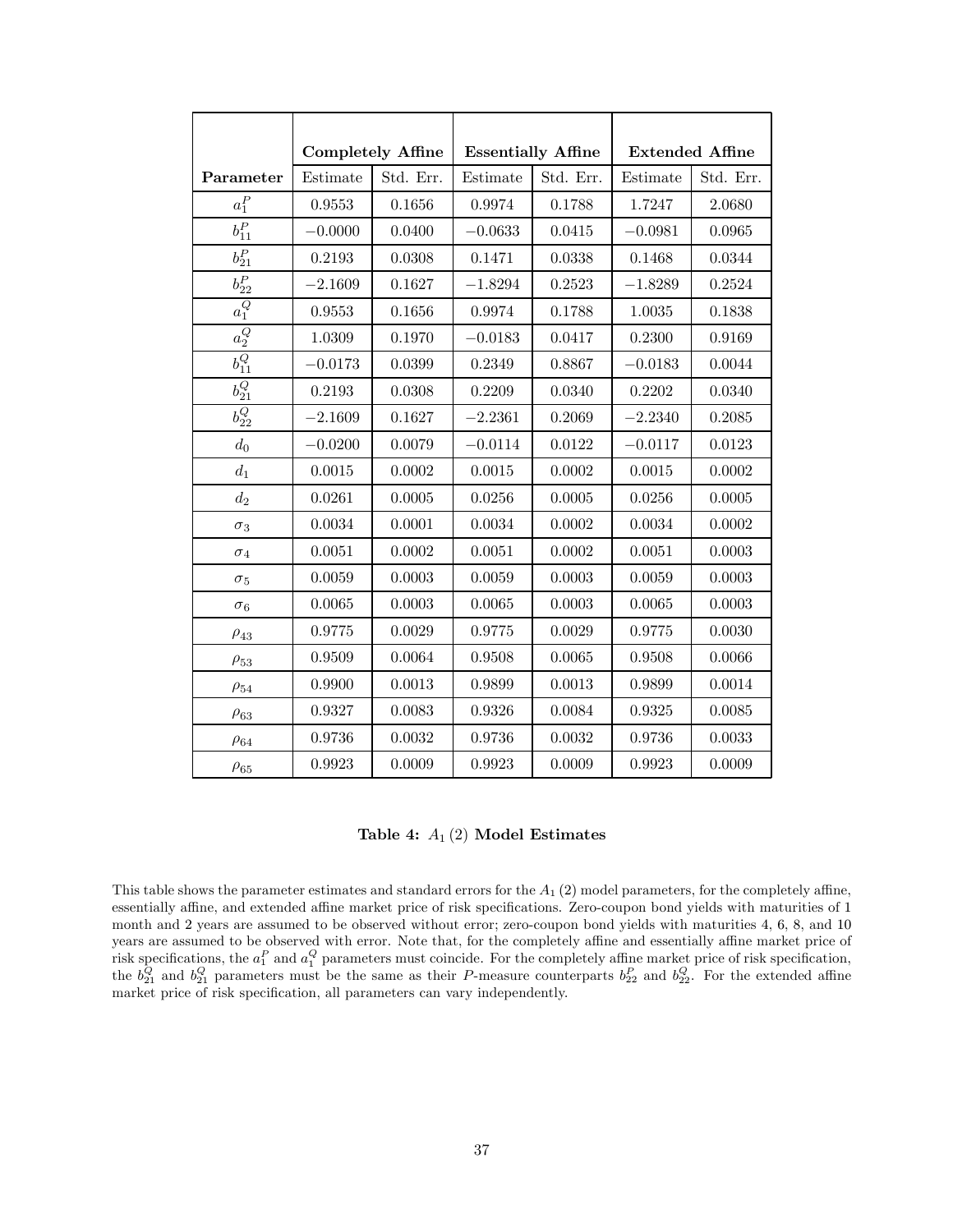|                       |                                             | <b>Completely Affine</b> |           | <b>Essentially Affine</b> |           | <b>Extended Affine</b> |
|-----------------------|---------------------------------------------|--------------------------|-----------|---------------------------|-----------|------------------------|
| Parameter             | $\begin{array}{c} \rm Estimate \end{array}$ | Std. Err.                | Estimate  | Std. Err.                 | Estimate  | Std. Err.              |
| $a_1^P$               | 0.5702                                      | 0.3730                   | 0.5702    | 0.3730                    | 0.8474    | 1.3866                 |
| $a_2^P$               | 0.5000                                      | 1.5454                   | 0.5000    | 1.5454                    | 0.5000    | 1.6729                 |
| $b_{11}^P$            | $-0.3012$                                   | 0.1491                   | $-0.3012$ | 0.1491                    | $-0.7925$ | 0.2674                 |
| $b_{12}^P$            | 0.3975                                      | 0.1339                   | 0.3975    | 0.1339                    | 1.1530    | 0.4114                 |
| $b_{21}^P$            | 1.1904                                      | 0.3253                   | 1.1904    | 0.3253                    | 0.7102    | 0.2564                 |
| $b^P_{22}$            | $-2.0768$                                   | 0.2334                   | $-2.0768$ | 0.2334                    | $-1.2642$ | 0.2641                 |
| $a_1^Q$               | 0.5702                                      | 0.3730                   | 0.5702    | 0.3730                    | 0.5000    | 0.2695                 |
| $\overline{a_2^Q}$    | 0.5000                                      | 1.5454                   | 0.5000    | 1.5454                    | 0.5000    | 1.2716                 |
| $\overline{b_{11}^Q}$ | $-0.3024$                                   | 0.0608                   | $-0.3024$ | 0.0608                    | $-0.2910$ | 0.1913                 |
| $\overline{b_{12}^Q}$ | 0.3975                                      | 0.1339                   | 0.3975    | 0.1339                    | 0.3764    | 0.1562                 |
| $b_{21}^Q$            | 1.1904                                      | 0.3253                   | 1.1904    | 0.3253                    | 1.3187    | 0.3449                 |
| $b_{22}^Q$            | $-1.6632$                                   | 0.0828                   | $-1.6632$ | 0.0828                    | $-1.7966$ | 0.2420                 |
| $d_0$                 | 0.0000                                      | 0.0076                   | 0.0000    | 0.0076                    | 0.0045    | 0.0058                 |
| $\mathfrak{d}_1$      | $-0.0001$                                   | 0.0006                   | $-0.0001$ | 0.0006                    | 0.0000    | 0.0006                 |
| $d_2$                 | 0.0087                                      | 0.0011                   | 0.0087    | 0.0011                    | 0.0088    | 0.0011                 |
| $\sigma_3$            | 0.0034                                      | 0.0001                   | 0.0034    | 0.0001                    | 0.0035    | 0.0002                 |
| $\sigma_4$            | 0.0050                                      | 0.0002                   | 0.0050    | 0.0002                    | 0.0051    | 0.0003                 |
| $\sigma_5$            | 0.0059                                      | 0.0003                   | 0.0059    | 0.0003                    | 0.0060    | 0.0003                 |
| $\sigma_6$            | 0.0064                                      | 0.0003                   | 0.0064    | 0.0003                    | 0.0065    | 0.0003                 |
| $\rho_{43}$           | 0.9771                                      | 0.0029                   | 0.9771    | 0.0029                    | 0.9779    | 0.0030                 |
| $\rho_{53}$           | 0.9500                                      | 0.0064                   | 0.9500    | 0.0064                    | 0.9516    | 0.0067                 |
| $\rho_{54}$           | 0.9898                                      | 0.0013                   | 0.9898    | 0.0013                    | 0.9901    | 0.0014                 |
| $\rho_{63}$           | 0.9313                                      | 0.0084                   | 0.9313    | 0.0084                    | 0.9332    | 0.0087                 |
| $\rho_{64}$           | 0.9732                                      | 0.0032                   | 0.9732    | 0.0032                    | 0.9738    | 0.0033                 |
| $\rho_{65}$           | 0.9922                                      | 0.0009                   | 0.9922    | 0.0009                    | 0.9923    | 0.0009                 |

Table 5:  $A_2(2)$  Model Estimates

This table shows the parameter estimates and standard errors for the  $A<sub>2</sub>(2)$  model parameters, for the completely affine, essentially affine, and extended affine market price of risk specifications. Zero-coupon bond yields with maturities of 1 month and 2 years are assumed to be observed without error; zero-coupon bond yields with maturities 4, 6, 8, and 10 years are assumed to be observed with error. The completely affine and essentially affine specifications coincide for this model. Note that, for the completely affine and essentially affine market price of risk specifications, the  $a_1^P$ ,  $a_2^P$ ,  $b_{12}^P$ , and  $b_{21}^P$  parameters must all be equal to their Q-measure counterparts,  $a_1^Q$ ,  $a_2^Q$ ,  $b_{12}^Q$  and  $b_{21}^Q$ . For the extended affine market price of risk specification, all parameters can vary independently.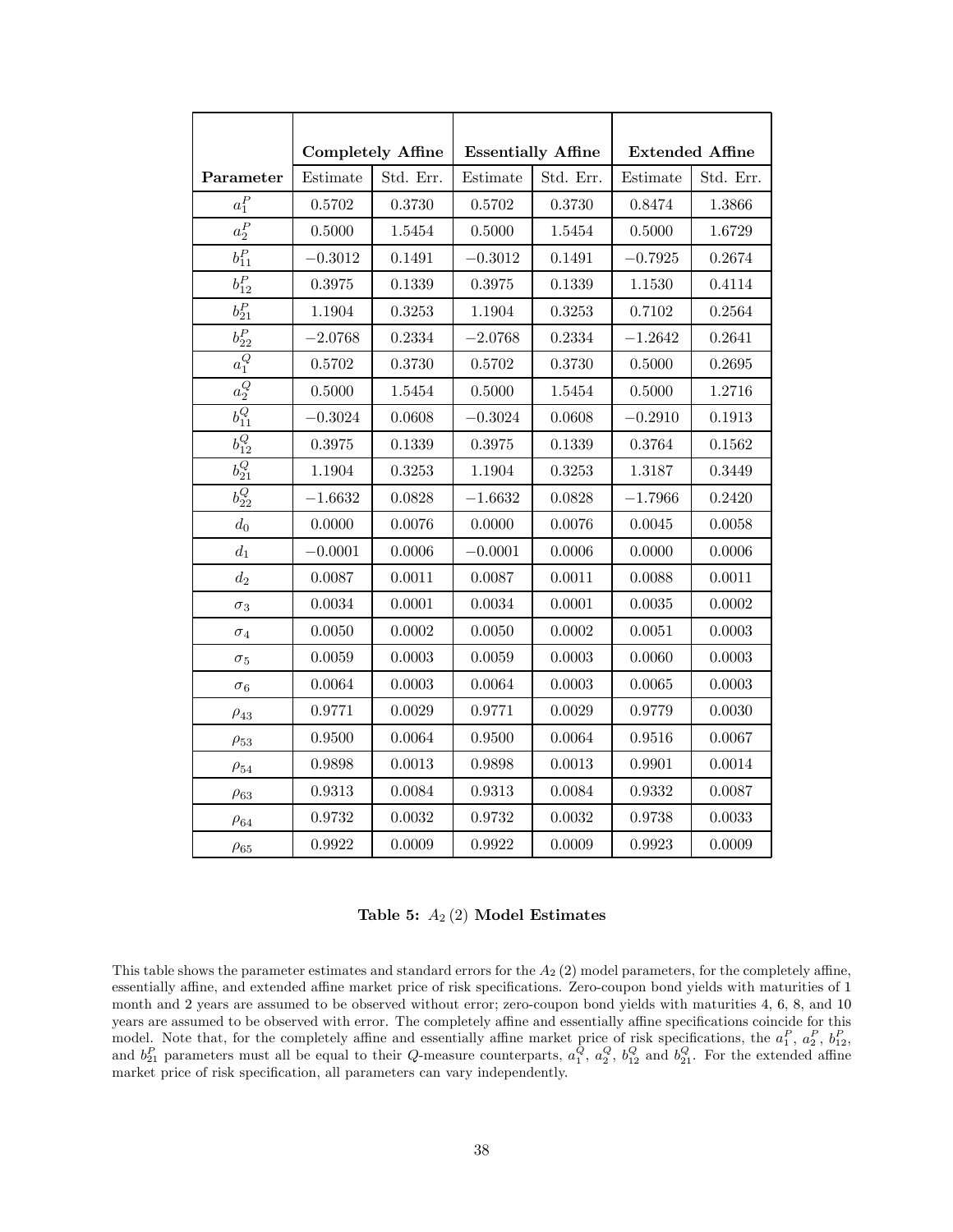|                       |           | <b>Completely Affine</b> | <b>Essentially Affine</b> |           | <b>Extended Affine</b> |           |
|-----------------------|-----------|--------------------------|---------------------------|-----------|------------------------|-----------|
| Parameter             | Estimate  | Std. Err.                | Estimate                  | Std. Err. | Estimate               | Std. Err. |
| $b^P_{11}$            | $-0.0309$ | 0.0028                   | $-0.1265$                 | 0.1173    | $-0.1265$              | 0.1173    |
| $b^P_{21}$            | 0.1258    | 0.0395                   | $-0.3703$                 | 0.1943    | $-0.3703$              | 0.1943    |
| $b^P_{22}$            | $-0.8239$ | 0.0565                   | $-0.8302$                 | 0.2288    | $-0.8302$              | 0.2288    |
| $b^P_{31}$            | 0.6733    | 0.1798                   | $-0.2363$                 | 0.2961    | $-0.2363$              | 0.2961    |
| $b^P_{32}$            | 2.5639    | 0.1610                   | 0.9107                    | 0.3613    | 0.9107                 | 0.3613    |
| $b^P_{33}$            | $-2.9985$ | 0.3177                   | $-3.7907$                 | 0.2095    | $-3.7907$              | 0.2095    |
| $\overline{a_1^Q}$    | 0.1957    | 0.1854                   | 1.4349                    | 1.8761    | 1.4349                 | 1.8761    |
| $\overline{a_2^Q}$    | 0.1525    | 0.2078                   | $-0.2360$                 | 0.8625    | $-0.2360$              | 0.8625    |
| $\overline{a_3^Q}$    | 1.1574    | 0.2382                   | 2.3454                    | 4.3456    | 2.3454                 | 4.3456    |
| $b_{11}^Q$            | $-0.0309$ | 0.0028                   | 0.5378                    | 0.5910    | 0.5378                 | 0.5910    |
| $b_{12}^Q$            | 0.1258    | 0.0395                   | 2.0788                    | 1.3848    | 2.0788                 | 1.3848    |
| $b_{13}^Q$            | $-0.8239$ | 0.0565                   | $-6.1613$                 | 3.2583    | $-6.1613$              | 3.2583    |
| $b^Q_{21}$            | 0.6733    | 0.1798                   | $-0.4903$                 | 0.4593    | $-0.4903$              | 0.4593    |
| $b^Q_{22}$            | 2.5639    | 0.1610                   | $-1.2794$                 | 1.0198    | $-1.2794$              | 1.0198    |
| $b^Q_{23}$            | $-2.9985$ | 0.3177                   | 1.8346                    | 2.4336    | 1.8346                 | 2.4336    |
| $\overline{b^Q_{31}}$ | 0.0302    | 0.0905                   | 1.6907                    | 1.5325    | 1.6907                 | 1.5325    |
| $b^Q_{32}$            | 0.0045    | 0.0013                   | 5.3270                    | 2.9392    | 5.3270                 | 2.9392    |
| $b_{33}^Q$            | 0.0056    | 0.0012                   | $-12.9222$                | 6.4730    | $-12.9222$             | 6.4730    |

Table 6:  $A_0(3)$  Model Estimates (Part I)

This table shows the parameter estimates and standard errors for the  $A<sub>0</sub>(3)$  model parameters, for the completely affine, essentially affine, and extended affine market price of risk specifications. Zero-coupon bond yields with maturities of 1 month and 2 and 4 years are assumed to be observed without error; zero-coupon bond yields with maturities 6, 8, 10, and 12 years are assumed to be observed with error. The essentially affine and extended affine specifications coincide for this model. Note that, for the completely affine market price of risk specification, the slope coefficient parameters in the drift must coincide (i.e.,  $b_{11}^P$  and  $b_{11}^Q$  are the same,  $b_{21}^P$  and  $b_{21}^Q$  are the same,  $b_{22}^P$  and  $b_{22}^Q$  are the same,  $b_{31}^P$  and  $b_{31}^Q$  are the same,  $b_{32}^P$  and  $b_{33}^Q$  are the sam price of risk specification, the  $b_{12}^Q$ ,  $b_{13}^Q$ , and  $b_{23}^Q$  parameters are held fixed at zero. For the other two market price of risk specifications, all parameters can vary independently. This table is continued in Table 7.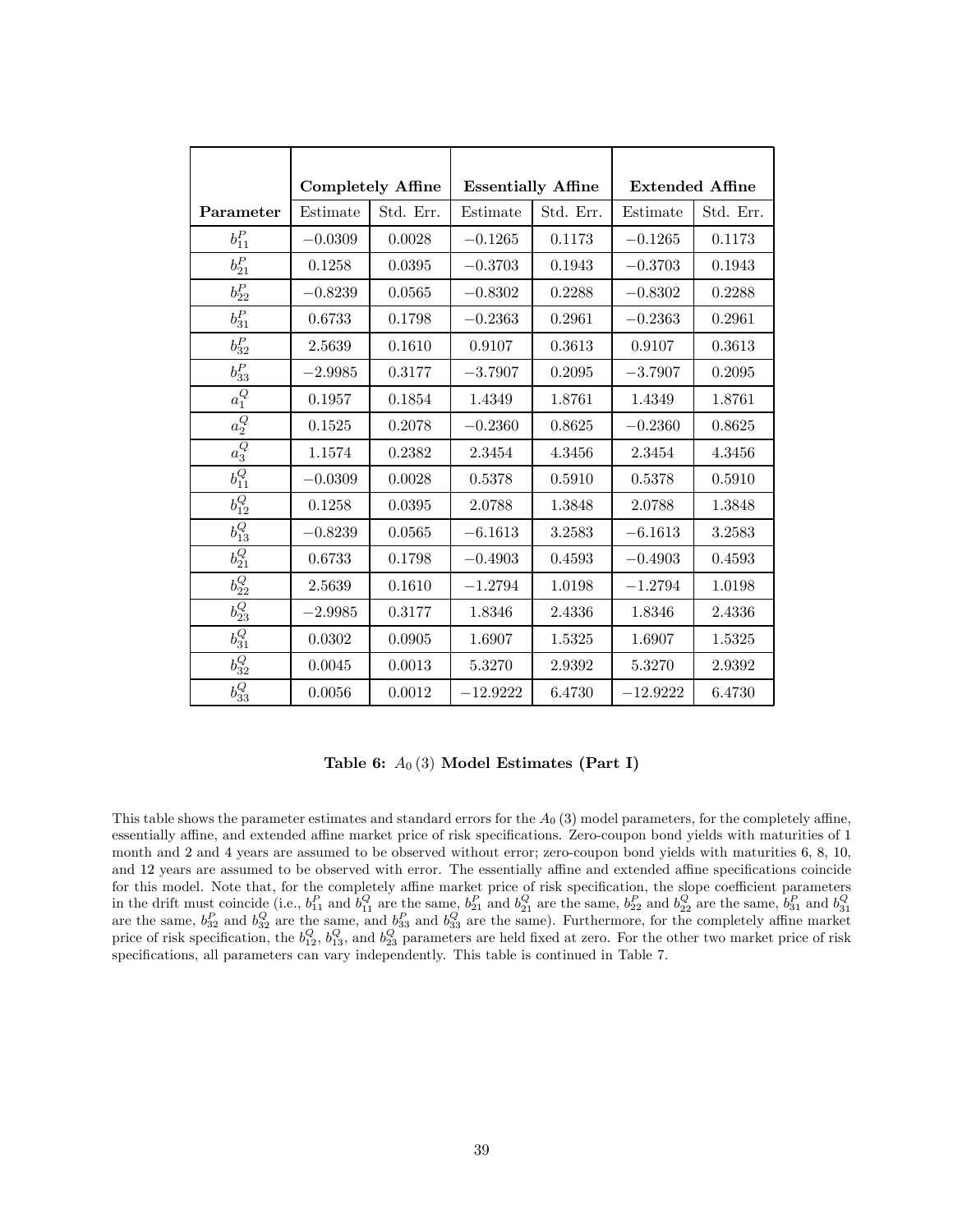|             |          | <b>Completely Affine</b> | <b>Essentially Affine</b> |           | <b>Extended Affine</b> |           |
|-------------|----------|--------------------------|---------------------------|-----------|------------------------|-----------|
| Parameter   | Estimate | Std. Err.                | Estimate                  | Std. Err. | Estimate               | Std. Err. |
| $d_0$       | 0.0302   | 0.0905                   | 0.0529                    | 0.0364    | 0.0529                 | 0.0364    |
| $d_1$       | 0.0045   | 0.0013                   | 0.0179                    | 0.0030    | 0.0179                 | 0.0030    |
| $d_2$       | 0.0056   | 0.0012                   | 0.0005                    | 0.0081    | 0.0005                 | 0.0081    |
| $d_3$       | 0.0268   | 0.0006                   | 0.0279                    | 0.0127    | 0.0279                 | 0.0127    |
| $\sigma_4$  | 0.0010   | 0.0000                   | 0.0010                    | 0.0000    | 0.0010                 | 0.0000    |
| $\sigma_5$  | 0.0018   | 0.0001                   | 0.0018                    | 0.0001    | 0.0018                 | 0.0001    |
| $\sigma_6$  | 0.0023   | 0.0001                   | 0.0023                    | 0.0001    | 0.0023                 | 0.0001    |
| $\sigma$ 7  | 0.0027   | 0.0001                   | 0.0027                    | 0.0001    | 0.0027                 | 0.0001    |
| $\rho_{54}$ | 0.9153   | 0.0094                   | 0.9155                    | 0.0094    | 0.9155                 | 0.0094    |
| $\rho_{64}$ | 0.7734   | 0.0215                   | 0.7775                    | 0.0210    | 0.7775                 | 0.0210    |
| $\rho_{65}$ | 0.9327   | 0.0063                   | 0.9338                    | 0.0064    | 0.9338                 | 0.0064    |
| $\rho_{74}$ | 0.6847   | 0.0272                   | 0.6937                    | 0.0271    | 0.6937                 | 0.0271    |
| $\rho_{75}$ | 0.8203   | 0.0170                   | 0.8240                    | 0.0177    | 0.8240                 | 0.0177    |
| $\rho_{76}$ | 0.9526   | 0.0046                   | 0.9533                    | 0.0048    | 0.9533                 | 0.0048    |

Table 7:  $A_0(3)$  Model Estimates (Part II)

This table is a continuation of Table 6.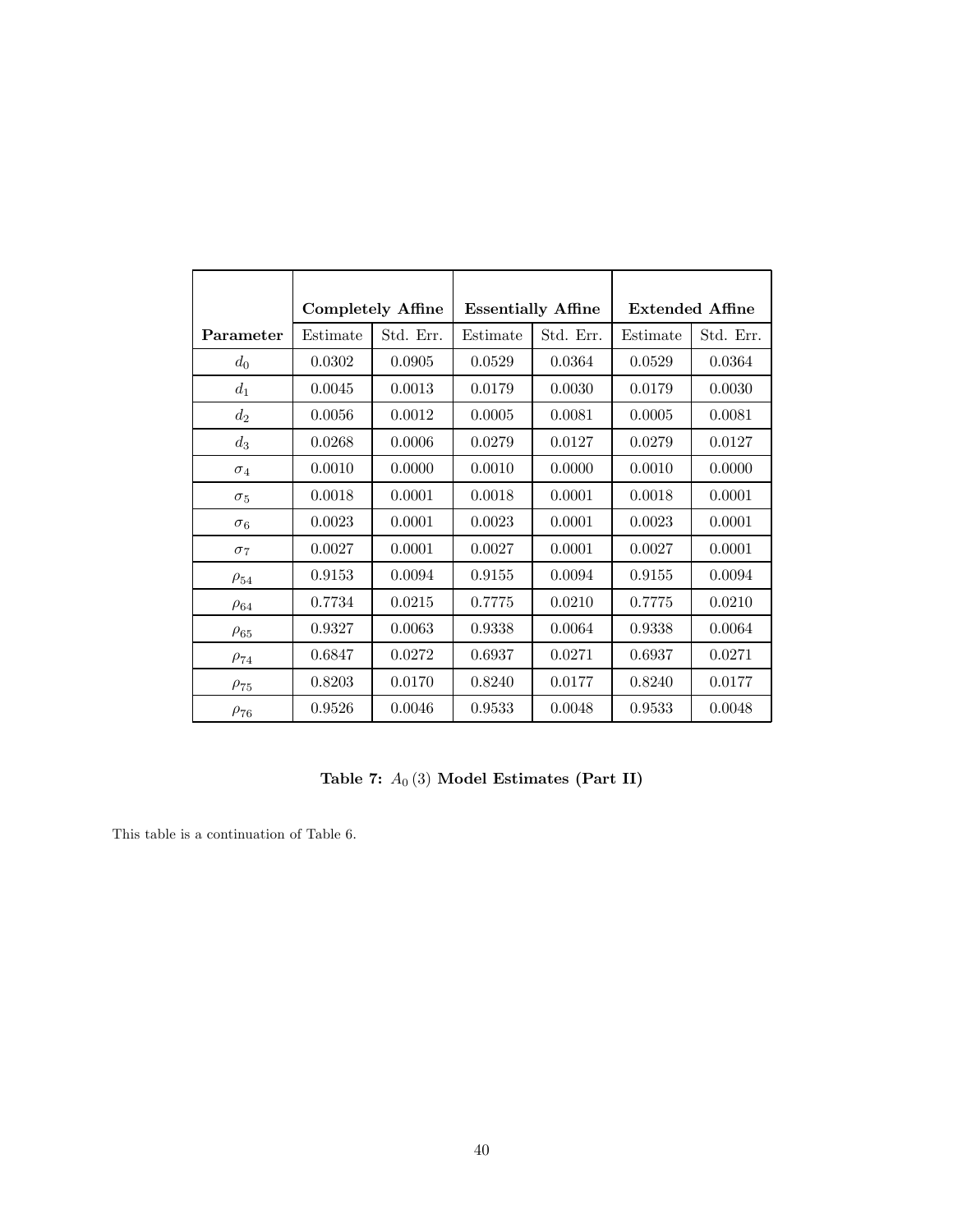|                       |           | <b>Completely Affine</b> |            | <b>Essentially Affine</b> |            | <b>Extended Affine</b> |  |
|-----------------------|-----------|--------------------------|------------|---------------------------|------------|------------------------|--|
| Parameter             | Estimate  | Std. Err.                | Estimate   | Std. Err.                 | Estimate   | Std. Err.              |  |
| $a_1^P$               | 1.2077    | 0.3487                   | 1.2584     | 0.3615                    | 4.0136     | 3.8963                 |  |
| $b^P_{11}$            | 0.0000    | 0.0334                   | 0.0000     | 0.0337                    | $-0.1261$  | 0.1012                 |  |
| $b_{21}^P$            | 0.0168    | 0.0081                   | 0.0254     | 0.0238                    | 0.0242     | 0.0228                 |  |
| $b^P_{22}$            | $-0.8597$ | 0.0585                   | $-0.6888$  | 0.2386                    | $-0.6889$  | 0.2404                 |  |
| $b^P_{31}$            | 0.1241    | 0.0389                   | 0.0937     | 0.0272                    | 0.0894     | 0.0268                 |  |
| $b^P_{32}$            | 2.5485    | 0.1581                   | 0.7223     | 0.3357                    | 0.7280     | 0.3418                 |  |
| $b^P_{33}$            | $-2.8698$ | 0.3132                   | $-3.4711$  | 0.1297                    | $-3.4696$  | 0.1332                 |  |
| $a_1^Q$               | 1.2077    | 0.3487                   | 1.2584     | 0.3615                    | 1.3691     | 0.4229                 |  |
| $a_2^Q$               | 0.1459    | 0.2082                   | $-1.4947$  | 8.0120                    | $-1.4927$  | 8.4542                 |  |
| $\overline{a_3^Q}$    | 1.1254    | 0.2382                   | $-11.9287$ | 58.4569                   | $-11.8794$ | 62.3288                |  |
| $\overline{b_{11}^Q}$ | $-0.0150$ | 0.0332                   | $-0.0166$  | 0.0335                    | $-0.0175$  | 0.0041                 |  |
| $b^Q_{21}$            | 0.0168    | 0.0081                   | 0.1958     | 0.7712                    | 0.1769     | 0.7303                 |  |
| $b^Q_{22}$            | $-0.8597$ | 0.0585                   | 1.2287     | 9.7083                    | 1.1037     | 9.6855                 |  |
| $\overline{b_{23}^Q}$ | 0.0000    | 0.0000                   | $-4.3956$  | 20.9166                   | $-4.1078$  | 20.7864                |  |
| $b_{31}^Q$            | 0.1241    | 0.0389                   | 1.1679     | 5.6125                    | 1.0467     | 5.3634                 |  |
| $b^Q_{32}$            | 2.5485    | 0.1581                   | 14.2491    | 70.8946                   | 13.4227    | 71.3138                |  |
| $b_{33}^Q$            | $-2.8698$ | 0.3132                   | $-31.4520$ | 151.6836                  | $-29.5496$ | 152.1154               |  |

Table 8:  $A_1$  (3) Model Estimates (Part I)

This table shows the parameter estimates and standard errors for the  $A_1$  (3) model parameters, for the completely affine, essentially affine, and extended affine market price of risk specifications. Zero-coupon bond yields with maturities of 1 month and 2 and 4 years are assumed to be observed without error; zero-coupon bond yields with maturities 6, 8, 10, and 12 years are assumed to be observed with error. The  $b_{23}^P$  is held at zero to ensure model identification. Note that, for the completely affine and essentially affine market price of risk specifications, the  $a_1^P$  parameter must coincide with its Q-measure counterpart  $a_1^Q$ . Furthermore, for the completely affine market price of risk specification, the  $b_{21}^P$ ,  $b_{22}^P$ ,  $b_{23}^P$ ,  $b_{31}^P$ ,  $b_{31}^P$ , and  $b_{32}^P$  parameters must all be equal to their Q-measure counterparts. For the extended affine market price of risk specification, all parameters can vary independently. This table is continued in Table 9.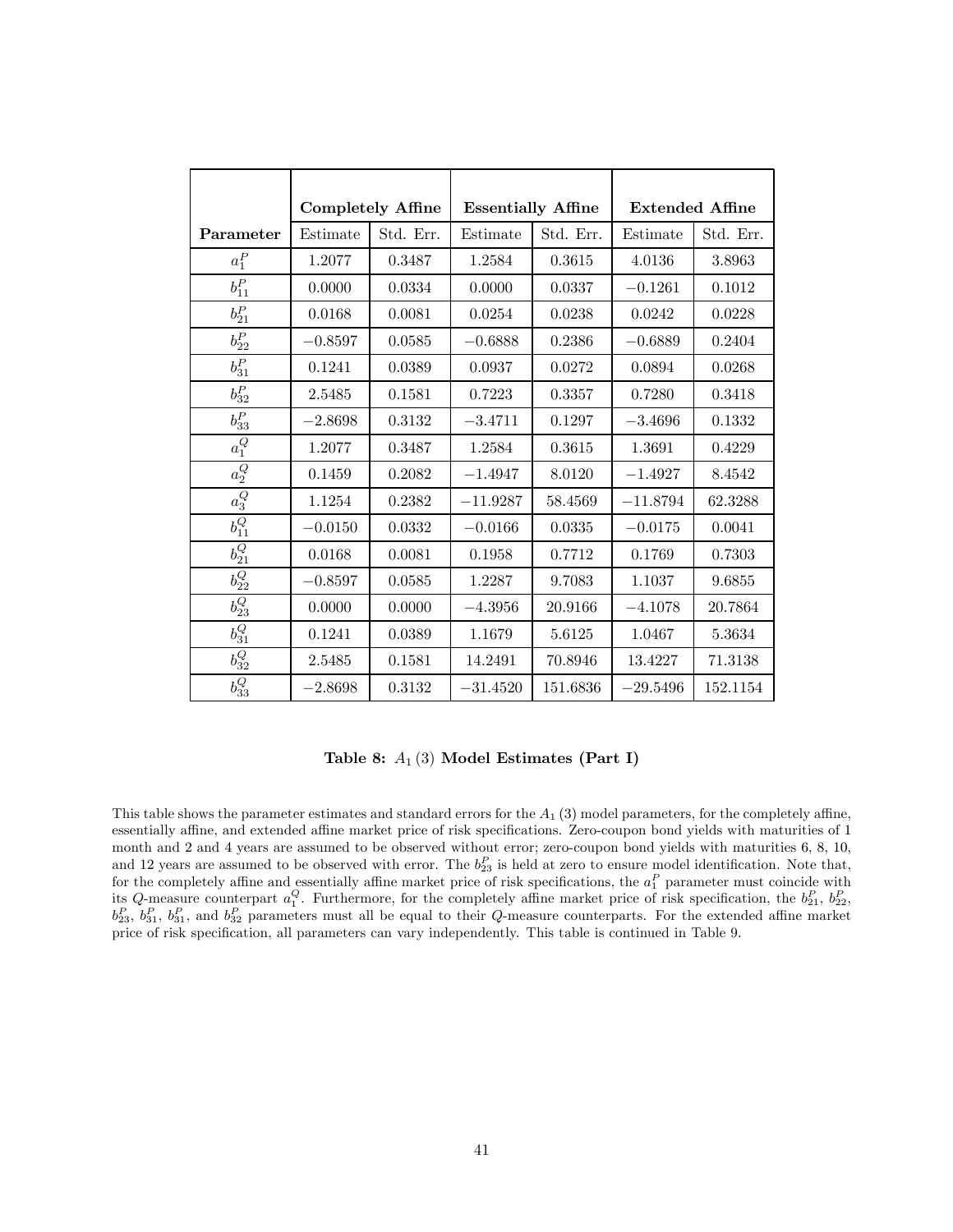|             |           | <b>Completely Affine</b> |           | <b>Essentially Affine</b> |           | <b>Extended Affine</b> |  |
|-------------|-----------|--------------------------|-----------|---------------------------|-----------|------------------------|--|
| Parameter   | Estimate  | Std. Err.                | Estimate  | Std. Err.                 | Estimate  | Std. Err.              |  |
| $d_0$       | $-0.0187$ | 0.0144                   | 0.0098    | 0.1028                    | 0.0068    | 0.1092                 |  |
| $d_1$       | 0.0008    | 0.0002                   | $-0.0005$ | 0.0096                    | $-0.0004$ | 0.0092                 |  |
| $d_2$       | 0.0051    | 0.0013                   | 0.0015    | 0.1222                    | 0.0026    | 0.1235                 |  |
| $d_3$       | 0.0268    | 0.0006                   | 0.0527    | 0.2619                    | 0.0501    | 0.2638                 |  |
| $\sigma_4$  | 0.0010    | 0.0000                   | 0.0010    | 0.0000                    | 0.0010    | 0.0000                 |  |
| $\sigma_5$  | 0.0018    | 0.0001                   | 0.0017    | 0.0001                    | 0.0018    | 0.0001                 |  |
| $\sigma_6$  | 0.0023    | 0.0001                   | 0.0023    | 0.0001                    | 0.0023    | 0.0001                 |  |
| $\sigma$ 7  | 0.0027    | 0.0001                   | 0.0027    | 0.0001                    | 0.0027    | 0.0001                 |  |
| $\rho_{54}$ | 0.9119    | 0.0096                   | 0.9130    | 0.0096                    | 0.9133    | 0.0097                 |  |
| $\rho_{64}$ | 0.7687    | 0.0214                   | 0.7755    | 0.0208                    | 0.7760    | 0.0209                 |  |
| $\rho_{65}$ | 0.9323    | 0.0062                   | 0.9342    | 0.0061                    | 0.9343    | 0.0061                 |  |
| $\rho_{74}$ | 0.6847    | 0.0269                   | 0.6975    | 0.0255                    | 0.6981    | 0.0255                 |  |
| $\rho_{75}$ | 0.8223    | 0.0167                   | 0.8276    | 0.0165                    | 0.8278    | 0.0165                 |  |
| $\rho_{76}$ | 0.9531    | 0.0044                   | 0.9542    | 0.0044                    | 0.9543    | 0.0044                 |  |

Table 9:  $A_1(3)$  Model Estimates (Part II)

This table is a continuation of Table 8.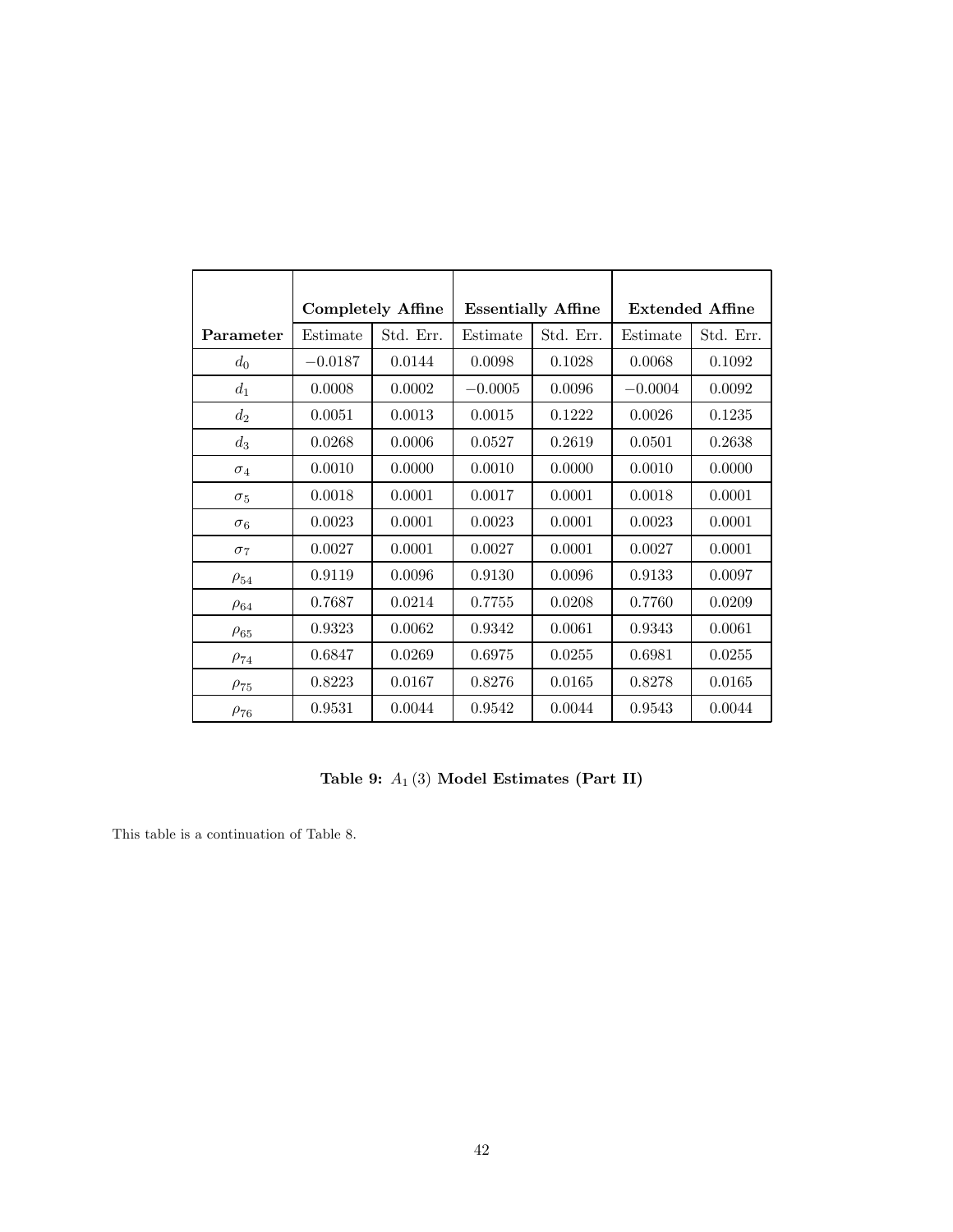|                       |           | <b>Completely Affine</b> | <b>Essentially Affine</b> |           | <b>Extended Affine</b> |           |
|-----------------------|-----------|--------------------------|---------------------------|-----------|------------------------|-----------|
| Parameter             | Estimate  | Std. Err.                | Estimate                  | Std. Err. | Estimate               | Std. Err. |
| $a_1^P$               | 1.2439    | 0.3906                   | 1.2770                    | 0.6325    | 0.5000                 | 3.3104    |
| $a_2^{\cal P}$        | 2.6003    | 0.5196                   | 2.3657                    | 0.6730    | 0.5000                 | 1.7780    |
| $b^P_{11}$            | 0.0000    | 0.0071                   | $-0.0000$                 | 0.0250    | $-0.0000$              | 0.1293    |
| $b^P_{12}$            | 0.0000    | 0.0006                   | 0.0000                    | 0.1405    | 0.0000                 | 0.3546    |
| $b^P_{21}$            | 0.0706    | 0.0238                   | 0.0990                    | 0.0400    | 0.0520                 | 0.0778    |
| $b^P_{22}$            | $-0.8474$ | 0.0991                   | $-0.8748$                 | 0.0937    | $-0.3409$              | 0.1897    |
| $b_{31}^P$            | 0.1060    | 0.0384                   | 0.0822                    | 0.0247    | 0.0747                 | 0.0249    |
| $b^P_{32}$            | 1.0133    | 0.1064                   | 0.3873                    | 0.0644    | 0.3751                 | 0.0659    |
| $b^P_{33}$            | $-3.3299$ | 0.3173                   | $-3.3293$                 | 0.0919    | $-3.3292$              | 0.0911    |
| $\overline{a_1^Q}$    | 1.2439    | 0.3906                   | 1.2770                    | 0.6325    | 1.0382                 | 0.6070    |
| $\overline{a_2^Q}$    | 2.6003    | 0.5196                   | 2.3657                    | 0.6730    | 1.9323                 | 0.8063    |
| $\overline{a_3^Q}$    | 1.2211    | 0.2400                   | $-49.7533$                | 176.5     | $-55.8606$             | 1374.2    |
| $\overline{b_{11}^Q}$ | $-0.0160$ | 0.0086                   | $-0.0172$                 | 0.0276    | $-0.0356$              | 0.0271    |
| $b_{12}^Q$            | 0.0000    | 0.0006                   | 0.0000                    | 0.1405    | 0.1086                 | 0.1395    |
| $b^Q_{21}$            | 0.0706    | 0.0238                   | 0.0990                    | 0.0400    | 0.1246                 | 0.0451    |
| $b^Q_{22}$            | $-0.7691$ | 0.0828                   | $-0.7526$                 | 0.0804    | $-0.7732$              | 0.0466    |
| $\overline{b^Q_{31}}$ | 0.1060    | 0.0384                   | 2.6206                    | 9.3513    | 2.6527                 | 64.3740   |
| $b_{32}^Q$            | 1.0133    | 0.1064                   | 16.6021                   | 60.4348   | 20.2528                | 501.2     |
| $b^Q_{33}$            | $-3.3299$ | 0.3173                   | $-78.3950$                | 279.2     | $-95.1782$             | 2332.3    |

Table 10:  $A_2$  (3) Model Estimates (Part I)

This table shows the parameter estimates and standard errors for the  $A<sub>2</sub>(3)$  model parameters, for the completely affine, essentially affine, and extended affine market price of risk specifications. Zero-coupon bond yields with maturities of 1 month and 2 and 4 years are assumed to be observed without error; zero-coupon bond yields with maturities 6, 8, 10, and 12 years are assumed to be observed with error. Note that, for the completely affine and essentially affine market price of risk specifications, the  $a_1^P$  and  $a_1^Q$  parameters must coincide, as must the  $a_2^P$  and  $a_2^Q$  parameters; furthermore, the  $b_{12}^Q$  and  $b_{21}^Q$  parameters must be equal to their counterparts under the P measure. For the completely affine market price of risk specification, the  $b_{31}^Q$ ,  $b_{32}^Q$ , and  $b_{33}^Q$  parameters must be equal to their counterparts under the P measure,  $b_{31}^P$ ,  $b_{32}^P$ , and  $b_{33}^P$ . For the extended affine market price of risk specification, all parameters can vary independently. This table is continued in Table 11.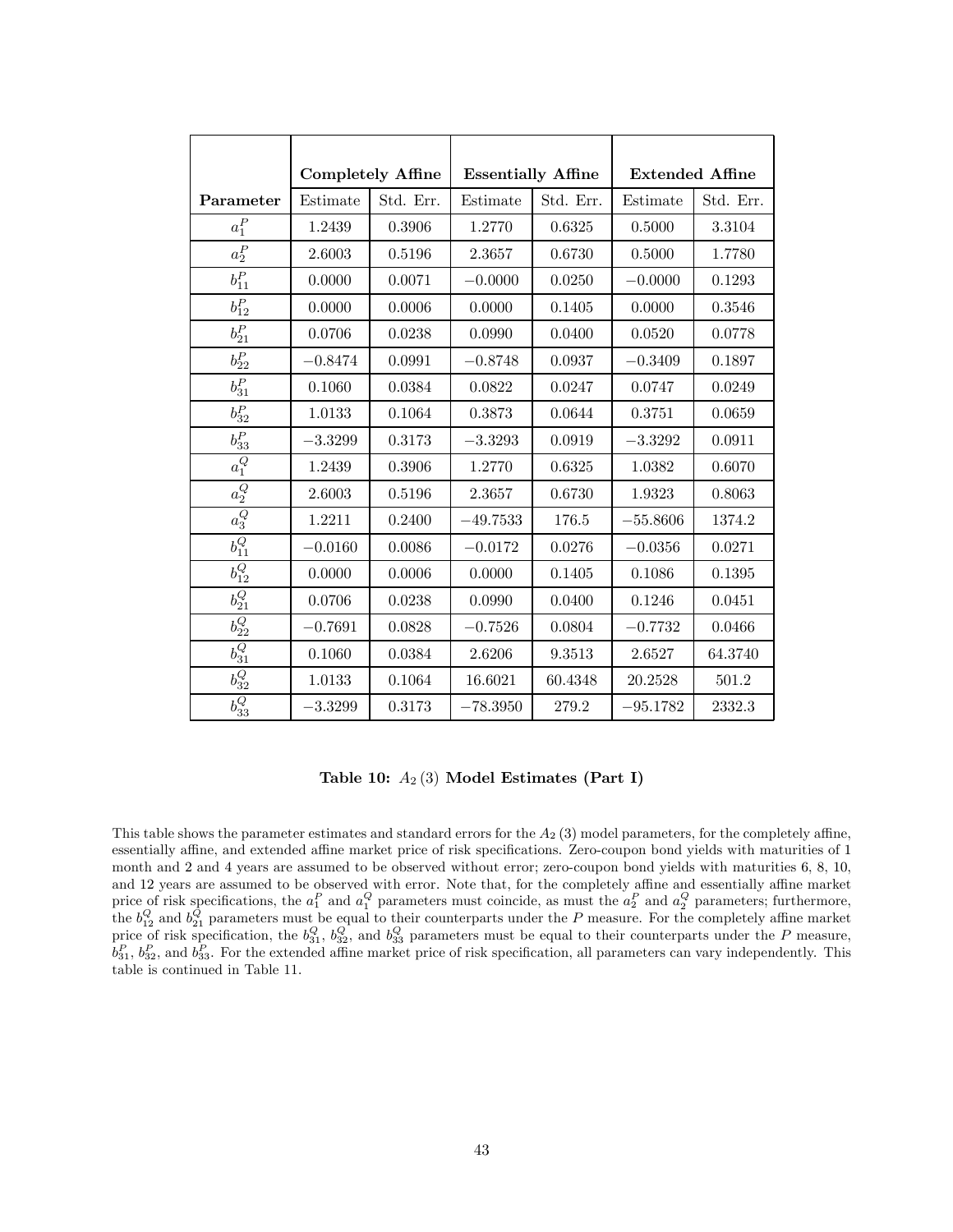|             |           | <b>Completely Affine</b> | <b>Essentially Affine</b> |           | <b>Extended Affine</b> |           |
|-------------|-----------|--------------------------|---------------------------|-----------|------------------------|-----------|
| Parameter   | Estimate  | Std. Err.                | Estimate                  | Std. Err. | Estimate               | Std. Err. |
| $d_0$       | $-0.0506$ | 0.0101                   | 0.0454                    | 0.2902    | 0.0612                 | 2.2307    |
| $d_1$       | 0.0007    | 0.0002                   | $-0.0030$                 | 0.0151    | $-0.0032$              | 0.1042    |
| $d_2$       | 0.0024    | 0.0004                   | $-0.0173$                 | 0.0976    | $-0.0234$              | 0.8113    |
| $d_3$       | 0.0272    | 0.0007                   | 0.1271                    | 0.4526    | 0.1541                 | 3.7770    |
| $\sigma_4$  | 0.0010    | 0.0000                   | 0.0010                    | 0.0000    | 0.0010                 | 0.0000    |
| $\sigma_5$  | 0.0018    | 0.0001                   | 0.0018                    | 0.0001    | 0.0018                 | 0.0001    |
| $\sigma_6$  | 0.0023    | 0.0001                   | 0.0023                    | 0.0001    | 0.0023                 | 0.0001    |
| $\sigma$ 7  | 0.0027    | 0.0001                   | 0.0027                    | 0.0001    | 0.0027                 | 0.0001    |
| $\rho_{54}$ | 0.9128    | 0.0092                   | 0.9133                    | 0.0093    | 0.9133                 | 0.0095    |
| $\rho_{64}$ | 0.7710    | 0.0206                   | 0.7760                    | 0.0203    | 0.7760                 | 0.0207    |
| $\rho_{65}$ | 0.9329    | 0.0061                   | 0.9343                    | 0.0061    | 0.9343                 | 0.0061    |
| $\rho_{74}$ | 0.6861    | 0.0265                   | 0.6962                    | 0.0256    | 0.6975                 | 0.0256    |
| $\rho_{75}$ | 0.8221    | 0.0169                   | 0.8264                    | 0.0169    | 0.8274                 | 0.0166    |
| $\rho_{76}$ | 0.9526    | 0.0045                   | 0.9535                    | 0.0045    | 0.9541                 | 0.0044    |

Table 11:  $A_2(3)$  Model Estimates (Part II)

This table is a continuation of Table 10.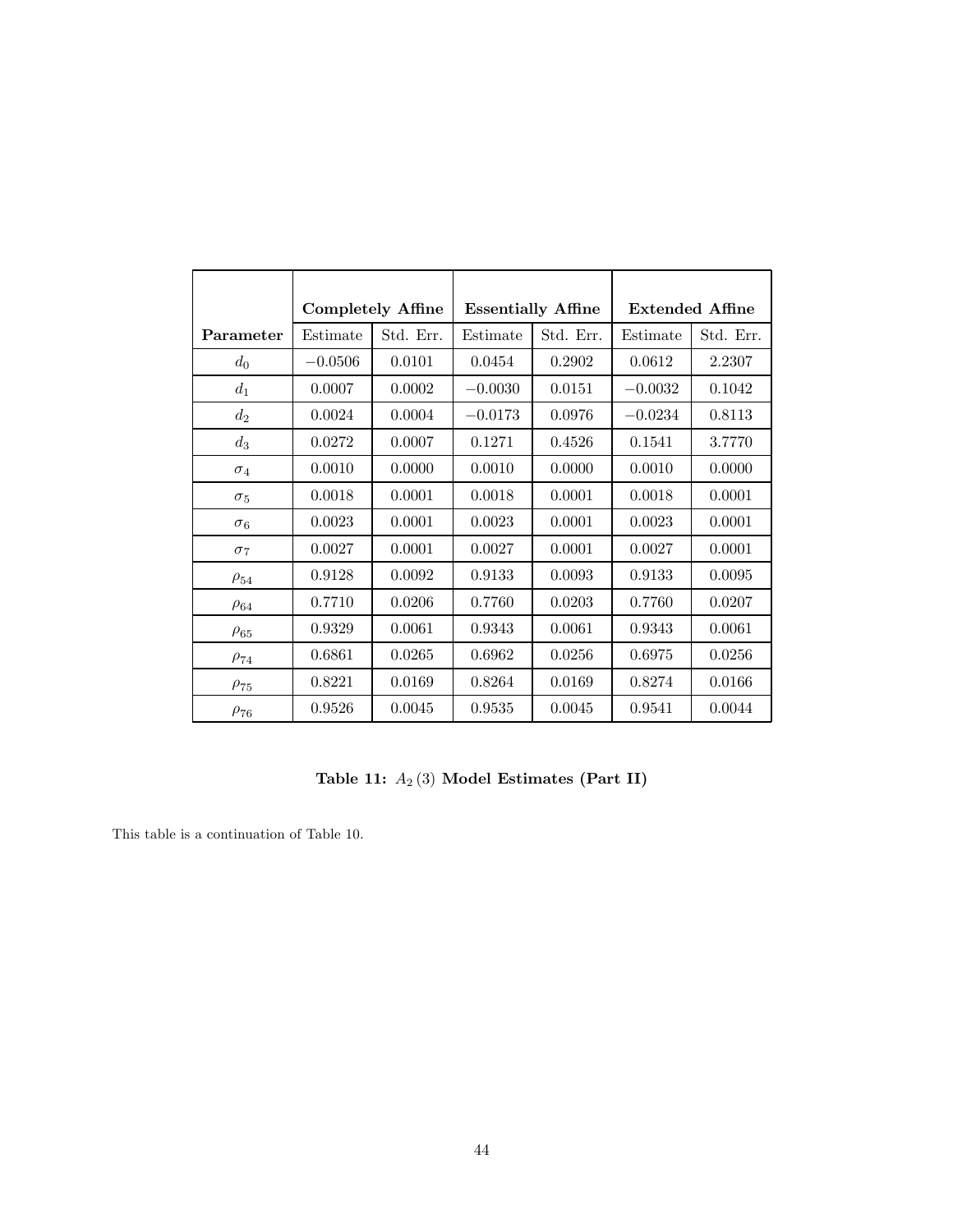|                       | <b>Completely Affine</b> |           |           |                           | <b>Extended Affine</b> |           |
|-----------------------|--------------------------|-----------|-----------|---------------------------|------------------------|-----------|
|                       |                          |           |           | <b>Essentially Affine</b> |                        |           |
| Parameter             | Estimate                 | Std. Err. | Estimate  | Std. Err.                 | Estimate               | Std. Err. |
| $a_1^P$               | 0.7739                   | 0.8281    | 0.7739    | 0.8281                    | 0.5000                 | 189.1     |
| $a_2^P$               | 30614                    | 63165     | 30614     | 63165                     | 11544                  | 29457     |
| $a_3^P\,$             | 2.9081                   | 8.4479    | 2.9081    | 8.4479                    | 0.5000                 | 63.3889   |
| $b^P_{11}$            | $-0.0000$                | 0.0225    | $-0.0000$ | 0.0225                    | 0.0182                 | 0.1644    |
| $b^P_{12}$            | 0.0000                   | 0.0002    | 0.0000    | 0.0002                    | 0.0000                 | 0.0542    |
| $b_{13}^P$            | 0.0001                   | 0.0898    | 0.0001    | 0.0898                    | 0.0223                 | 0.4930    |
| $b_{21}^P$            | 27.8084                  | 29.9284   | 27.8084   | 29.9284                   | 4.5075                 | 7.1155    |
| $b^P_{22}$            | $-8.5039$                | 0.6301    | $-8.5039$ | 0.6301                    | $-3.3183$              | 0.2526    |
| $b^P_{23}$            | 0.0001                   | 6.0464    | 0.0001    | 6.0464                    | 28.1601                | 32.3955   |
| $b_{31}^P$            | 0.0333                   | 0.0217    | 0.0333    | 0.0217                    | 0.0684                 | 0.0846    |
| $b^P_{32}$            | 0.0000                   | 0.0023    | 0.0000    | 0.0023                    | 0.0000                 | 0.0181    |
| $b^P_{33}$            | $-0.4901$                | 0.1272    | $-0.4901$ | 0.1272                    | $-0.4064$              | 0.2235    |
| $a_1^Q$               | 0.7739                   | 0.8281    | 0.7739    | 0.8281                    | 0.7752                 | 285.6     |
| $\overline{a_2^Q}$    | 30614                    | 63165     | 30614     | 63165                     | 27870                  | 74539     |
| $a_3^Q$               | 2.9081                   | 8.4479    | 2.9081    | 8.4479                    | 2.2788                 | 65.5446   |
| $\overline{b_{11}^Q}$ | $-0.0098$                | 0.0223    | $-0.0098$ | 0.0223                    | $-0.0335$              | 0.1586    |
| $b_{12}^Q$            | 0.0000                   | 0.0002    | 0.0000    | 0.0002                    | 0.0000                 | 0.0830    |
| $b_{13}^Q$            | 0.0001                   | 0.0898    | 0.0001    | 0.0898                    | 0.1079                 | 1.1929    |
| $\overline{b^Q_{21}}$ | 27.8084                  | 29.9284   | 27.8084   | 29.9284                   | 14.8848                | 22.2814   |
| $\overline{b_{22}^Q}$ | $-8.4748$                | 0.0303    | $-8.4748$ | 0.0303                    | $-8.0938$              | 0.9588    |
| $b_{23}^Q$            | 0.0001                   | 6.0464    | 0.0001    | 6.0464                    | 116.1                  | 149.1     |
| $b_{31}^Q$            | 0.0333                   | 0.0217    | 0.0333    | 0.0217                    | 0.1181                 | 0.0660    |
| $b^Q_{32}$            | 0.0000                   | 0.0023    | 0.0000    | 0.0023                    | 0.0000                 | 0.0191    |
| $\overline{b_{33}^Q}$ | $-0.7075$                | 0.1232    | $-0.7075$ | 0.1232                    | $-0.7851$              | 0.3042    |

Table 12:  $A_3(3)$  Model Estimates (Part I)

This table shows the parameter estimates and standard errors for the  $A_3$  (3) model parameters, for the completely affine, essentially affine, and extended affine market price of risk specifications. Zero-coupon bond yields with maturities of 1 month, and 2 and 4 years are assumed to be observed without error; zero-coupon bond yields with maturities 6, 8, 10, and 12 years are assumed to be observed with error. The completely affine and essentially affine specifications coincide for this model. The  $b_{12}^P$ ,  $b_{13}^P$ ,  $b_{21}^P$ ,  $b_{23}^P$ ,  $b_{31}^P$ , and  $b_{32}^P$  parameters (not shown) are held fixed at zero, to ensure that the likelihood function is known in closed-form. Note that, for the completely affine and essentially affine market price of risk specifications, the  $a_1^Q$ ,  $a_2^Q$ , and  $a_3^Q$  parameters must be equal to their P-measure counterparts,  $a_1^P$ ,  $a_3^P$ , and  $a_3^P$ . Furthermore, the  $b_{12}^Q$ ,  $b_{21}^Q$ ,  $b_{21}^Q$ ,  $b_{23}^Q$ ,  $b_{31}^Q$  and  $b_{32}^Q$  parameters must be equal to their counterparts under the P measure (which, as noted above, are held fixed at zero). For the extended affine market price of risk specification, all parameters can vary independently. This table is continued in Table 13.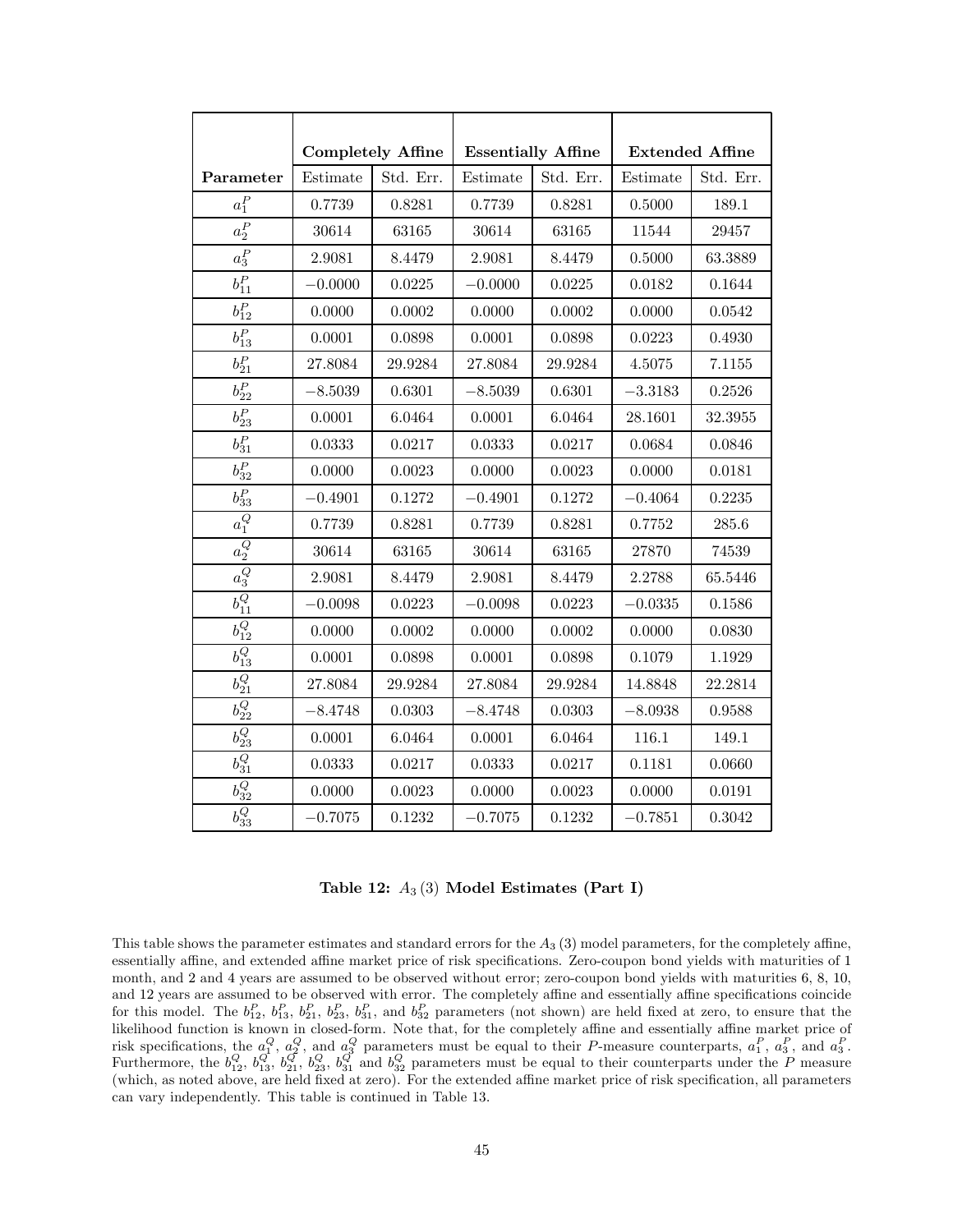|             | <b>Completely Affine</b> |           |           | <b>Essentially Affine</b> |           | <b>Extended Affine</b> |
|-------------|--------------------------|-----------|-----------|---------------------------|-----------|------------------------|
| Parameter   | Estimate                 | Std. Err. | Estimate  | Std. Err.                 | Estimate  | Std. Err.              |
| $d_0$       | $-3.5350$                | 3.5991    | $-3.5350$ | 3.5991                    | $-1.6513$ | 2.1996                 |
| $d_1$       | $-0.0004$                | 0.0009    | $-0.0004$ | 0.0009                    | 0.0003    | 0.0005                 |
| $d_2$       | 0.0010                   | 0.0010    | 0.0010    | 0.0010                    | 0.0005    | 0.0006                 |
| $d_3$       | 0.0130                   | 0.0016    | 0.0130    | 0.0016                    | 0.0029    | 0.0007                 |
| $\sigma_4$  | 0.0010                   | 0.0000    | 0.0010    | 0.0000                    | 0.0010    | 0.0000                 |
| $\sigma_5$  | 0.0018                   | 0.0001    | 0.0018    | 0.0001                    | 0.0017    | 0.0001                 |
| $\sigma_6$  | 0.0023                   | 0.0001    | 0.0023    | 0.0001                    | 0.0023    | 0.0001                 |
| $\sigma$ 7  | 0.0027                   | 0.0001    | 0.0027    | 0.0001                    | 0.0027    | 0.0001                 |
| $\rho_{54}$ | 0.9126                   | 0.0083    | 0.9126    | 0.0083                    | 0.9127    | 0.0100                 |
| $\rho_{64}$ | 0.7742                   | 0.0182    | 0.7742    | 0.0182                    | 0.7737    | 0.0216                 |
| $\rho_{65}$ | 0.9345                   | 0.0058    | 0.9345    | 0.0058                    | 0.9337    | 0.0062                 |
| $\rho_{74}$ | 0.6928                   | 0.0244    | 0.6928    | 0.0244                    | 0.6940    | 0.0263                 |
| $\rho_{75}$ | 0.8255                   | 0.0169    | 0.8255    | 0.0169                    | 0.8259    | 0.0170                 |
| $\rho_{76}$ | 0.9529                   | 0.0046    | 0.9529    | 0.0046                    | 0.9538    | 0.0045                 |

Table 13:  $A_3(3)$  Model Estimates (Part II)

This table is a continuation of Table 12.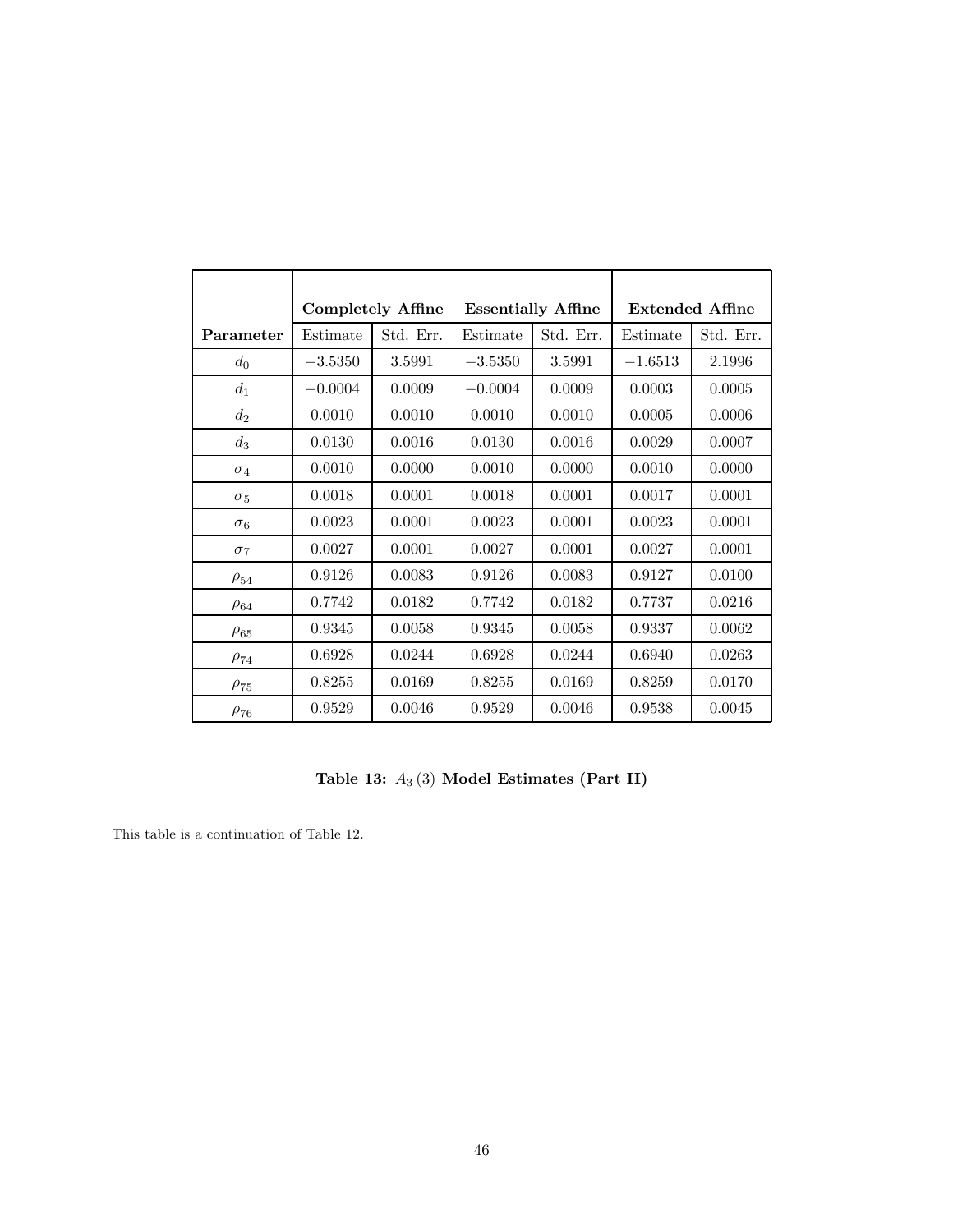|            |                | Ess. Aff. vs. Comp. Aff. |             | Ext. Aff. vs. Ess. Aff.<br>Ext. Aff. vs. Comp. Aff. |             |             |                |            |             |
|------------|----------------|--------------------------|-------------|-----------------------------------------------------|-------------|-------------|----------------|------------|-------------|
| Model      | DF             | 95% Cutoff               | $_{\rm LR}$ | DF                                                  | 95\% Cutoff | $_{\rm LR}$ | DF             | 95% Cutoff | $_{\rm LR}$ |
| $A_0(1)$   | 1              | 3.84                     | 4.49        | 1                                                   | 3.84        | 4.49        | $\Omega$       |            |             |
| $A_1(1)$   | $\Omega$       |                          |             | 1                                                   | 3.84        | 0.00        | 1              | 3.84       | 0.00        |
| $A_0(2)$   | 4              | 9.49                     | 13.56       | 4                                                   | 9.49        | 13.56       | $\Omega$       |            |             |
| $A_1(2)$   | $\overline{2}$ | 5.99                     | 5.56        | 3                                                   | 7.82        | 5.65        | 1              | 3.84       | 0.09        |
| $A_{2}(2)$ | $\theta$       |                          |             | 4                                                   | 9.49        | 15.21       | $\overline{4}$ | 9.49       | 15.21       |
| $A_0(3)$   | 9              | 16.92                    | 52.35       | 9                                                   | 16.92       | 52.35       | $\Omega$       |            |             |
| $A_1(3)$   | 6              | 12.59                    | 42.55       | 7                                                   | 14.07       | 45.66       | 1              | 3.84       | 3.11        |
| $A_2(3)$   | 3              | 7.82                     | 58.68       | 7                                                   | 14.07       | 73.61       | $\overline{4}$ | 9.49       | 14.93       |
| $A_3(3)$   | $\theta$       |                          |             | 9                                                   | 16.92       | 342.58      | 9              | 16.92      | 342.58      |

Table 14: Likelihood Ratio Statistics

This table shows likelihood ratio statistics for the different nested market price of risk specifications within each of the nine affine yield models considered. The first column lists the model under consideration. The next three columns contain information on the likelihood ratio of the completely affine yield market price of risk specification, relative to the essentially affine specification, which nests the completely affine specification. The following three columns contain analogous information for the completely affine specification relative to the extended affine specification, which nests both the other specifications. The last three columns compare the essentially affine specification to the nesting extended affine specification. For each comparison, the column labeled DF lists the additional degrees of freedom contained in the nesting model. The column labeled Cutoff contains the 95% chi-squared cutoff value for a likelihood ratio statistic with degrees of freedom corresponding to the number in the DF column. The column labeled LR contains the actual likelihood ratio statistic. The hypothesis that the restrictions included in the less flexible model are valid is rejected if the quantity in the LR column is greater than the quantity in the Cutoff column. Six of the 27 comparisons considered are degenerate, in that the restricted and nesting models coincide. In these six cases, the DF column contains the value 0, and the Cutoff and LR columns are not filled in.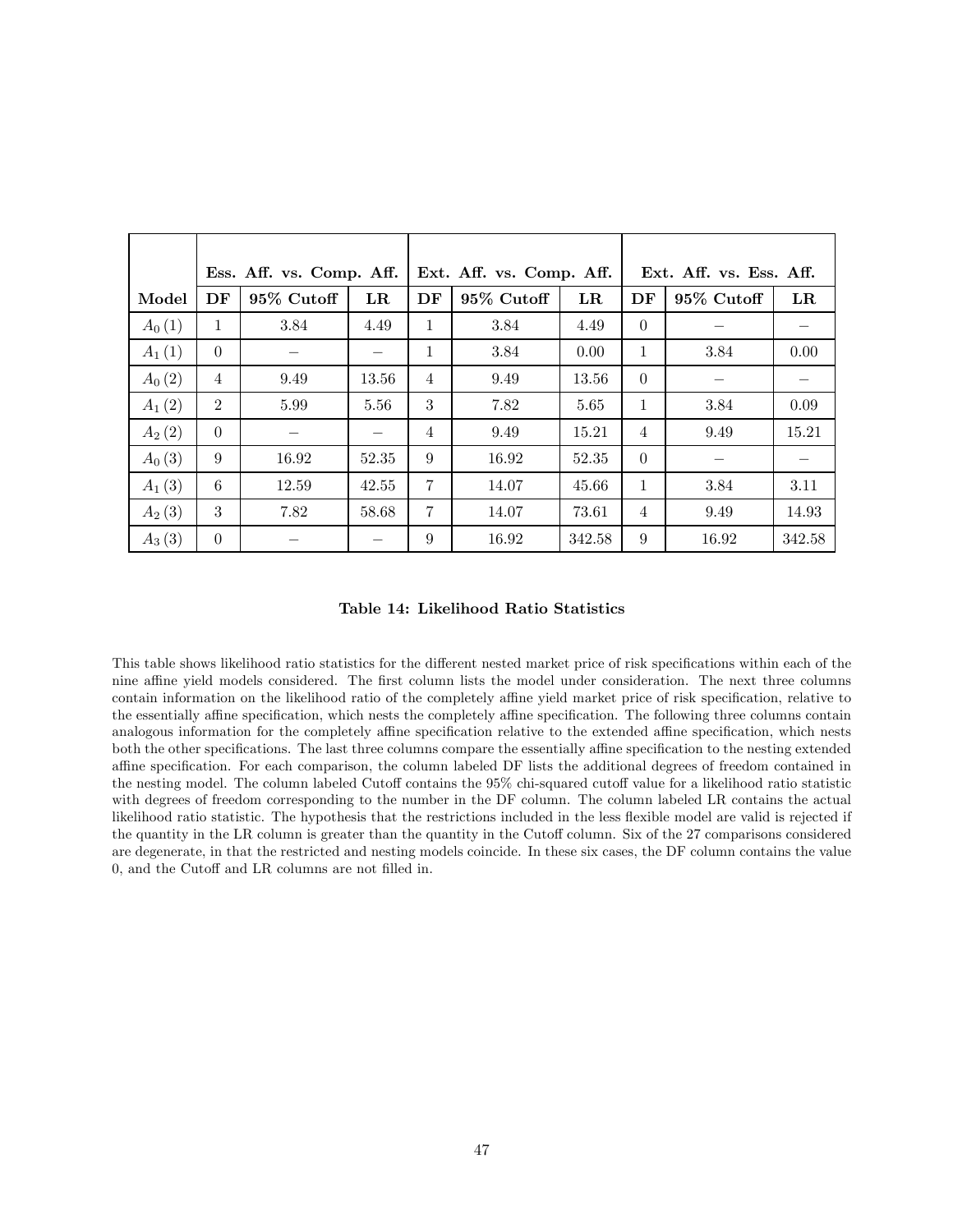|                       |            | Maturity                 |                          |            |         |                          |         |  |
|-----------------------|------------|--------------------------|--------------------------|------------|---------|--------------------------|---------|--|
| Model                 | <b>MPR</b> | 2 yrs                    | 4 yrs                    | 6 yrs      | 8 yrs   | $10$ yrs                 | 12 yrs  |  |
|                       | Comp. Aff. | $-68.4$                  | $-73.3$                  | $-74.5$    | $-74.0$ |                          |         |  |
| $A_0(1)$              | Ess. Aff.  | $-68.0$                  | $-72.7$                  | $-73.8$    | $-73.3$ |                          |         |  |
|                       | Ext. Aff.  | $-68.0$                  | $-72.7$                  | $-73.8$    | $-73.3$ |                          |         |  |
|                       | Comp. Aff. | $-76.4$                  | $-86.1$                  | $-89.3$    | $-88.8$ | $\overline{\phantom{0}}$ |         |  |
| $A_{1}(1)$            | Ess. Aff.  | $-76.4$                  | $-86.1$                  | $-89.3$    | $-88.8$ |                          |         |  |
|                       | Ext. Aff.  | $-76.4$                  | $-86.1$                  | $-89.3$    | $-88.8$ | $\overline{\phantom{0}}$ |         |  |
|                       | Comp. Aff. |                          | 2.2                      | 2.2        | 3.9     | 3.8                      |         |  |
| $A_0(2)$              | Ess. Aff.  | 2.3<br>$\equiv$          |                          | 2.4        | 4.1     | 4.0                      |         |  |
|                       | Ext. Aff.  |                          | 2.3                      | 2.4        | 4.1     | 4.0                      |         |  |
|                       | Comp. Aff. |                          | $1.0\,$                  | 0.4        | 1.8     | $1.6\,$                  |         |  |
| $A_1(2)$              | Ess. Aff.  |                          | 0.4                      | $\!-0.4\!$ | 0.9     | 0.7                      |         |  |
|                       | Ext. Aff.  |                          | 0.4                      | $-0.4$     | 0.9     | 0.8                      |         |  |
|                       | Comp. Aff. |                          | 2.5                      | $2.5\,$    | 4.1     | 4.0                      |         |  |
| $A_{2}(2)$            | Ess. Aff.  |                          | $2.5\,$                  | 2.5        | 4.1     | 4.0                      |         |  |
|                       | Ext. Aff.  |                          | 1.7                      | 1.5        | 3.0     | 2.9                      |         |  |
|                       | Comp. Aff. |                          |                          | $-0.7$     | 1.3     | 2.5                      | 1.2     |  |
| $A_0(3)$              | Ess. Aff.  |                          |                          | $-0.1$     | 2.1     | 3.4                      | 1.8     |  |
|                       | Ext. Aff.  | $\overline{\phantom{0}}$ | $\overline{\phantom{0}}$ | $-0.1$     | $2.1\,$ | 3.4                      | 1.8     |  |
|                       | Comp. Aff. |                          |                          | $-0.8$     | 1.1     | 2.4                      | $1.0\,$ |  |
| $A_1(3)$              | Ess. Aff.  | $\overline{\phantom{0}}$ | $\equiv$                 | $-0.1$     | 2.0     | 3.3                      | 1.7     |  |
|                       | Ext. Aff.  | $\equiv$                 | $\overline{\phantom{0}}$ | $\!-0.1$   | $2.0\,$ | $\!3.3$                  | 1.7     |  |
|                       | Comp. Aff. |                          |                          | $-0.5$     | $1.5\,$ | 2.8                      | 1.4     |  |
| $A_{2}\left(3\right)$ | Ess. Aff.  |                          |                          | $0.1\,$    | $2.4\,$ | $3.6\,$                  | $2.1\,$ |  |
|                       | Ext. Aff.  |                          |                          | $-0.1$     | $2.1\,$ | $\!3.3$                  | $1.8\,$ |  |
|                       | Comp. Aff. |                          |                          | 0.3        | 2.8     | 4.3                      | 2.7     |  |
| $A_3(3)$              | Ess. Aff.  |                          |                          | $\rm 0.3$  | $2.8\,$ | $4.3\,$                  | 2.7     |  |
|                       | Ext. Aff.  | $\equiv$                 | $\equiv$                 | $-0.2$     | 1.9     | $\!3.2\!$                | 1.6     |  |

Table 15: Observation Error Means

This table shows the mean (in basis points) of the observation error for those yields observed with error. These values are calculated as the mean of the difference between the predicted yield (where the current value of the state vector is extracted from those yields assumed observed without error) and observed yield. The result is shown for each model and for each market price of risk specification. For the single factor models, the 2, 4, 6, and 8 year yields are observed with error; for the two factor models, the 4, 6, 8, and 10 year yields are observed with error, and for the three factor models, the 6, 8, 10, and 12 year yields are observed with error. Of the 27 combinations of base model and market price of risk specification, only 21 are distinct, due to the degeneracy of the essentially affine specification in three cases, and of the extended affine specification in three others.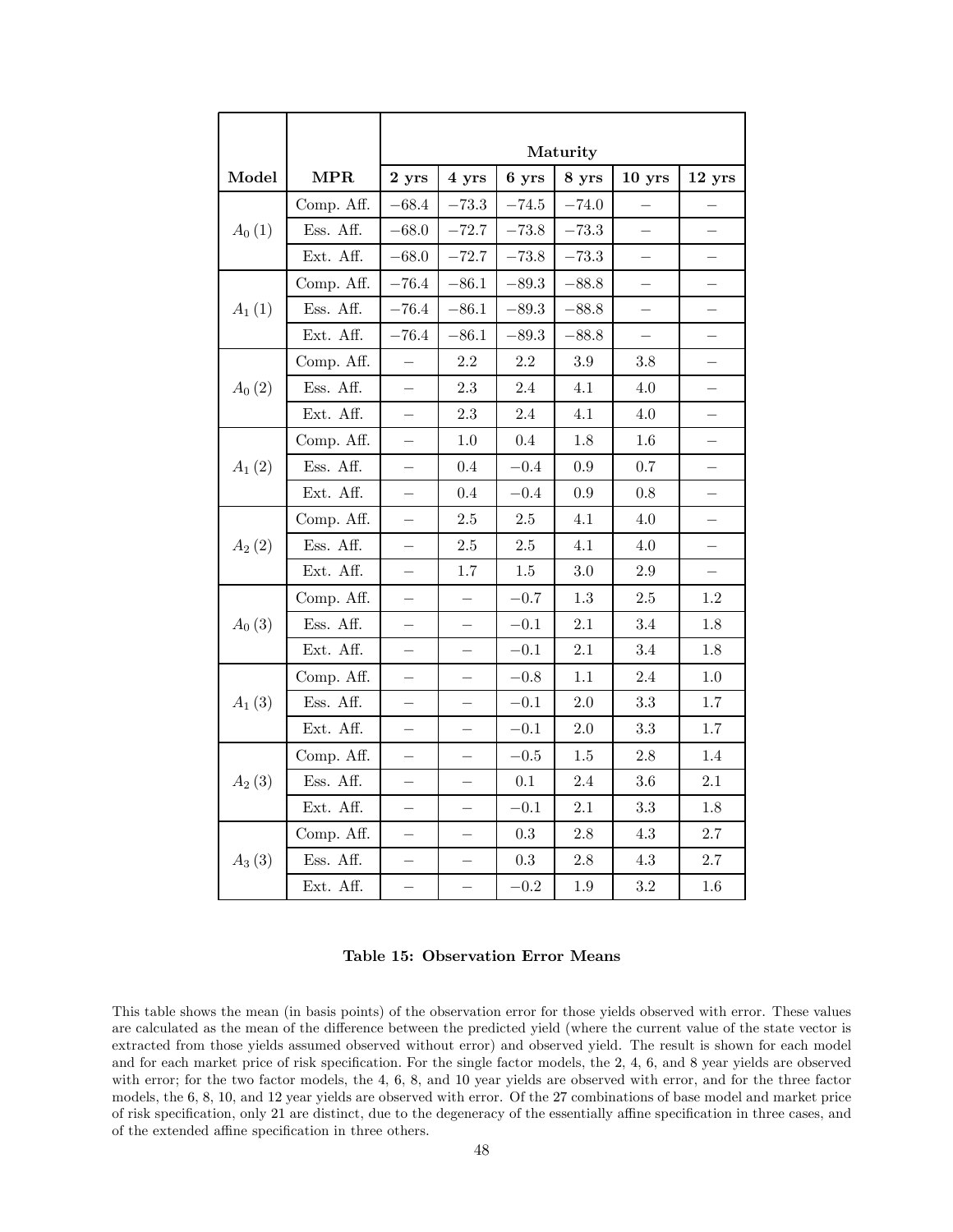|            |            | Maturity                 |                          |              |           |          |          |
|------------|------------|--------------------------|--------------------------|--------------|-----------|----------|----------|
|            |            |                          |                          |              |           |          |          |
| Model      | <b>MPR</b> | 2 yrs                    | 4 yrs                    | 6 yrs        | 8 yrs     | $10$ yrs | 12 yrs   |
|            | Comp. Aff. | $90.2\,$                 | 112.5                    | 123.7        | 128.4     |          |          |
| $A_0(1)$   | Ess. Aff.  | 90.2                     | 112.5                    | 123.8        | 128.4     |          |          |
|            | Ext. Aff.  | 90.2                     | 112.5                    | 123.8        | 128.4     |          |          |
|            | Comp. Aff. | 91.4                     | 115.9                    | 127.6        | 131.9     |          |          |
| $A_1(1)$   | Ess. Aff.  | 91.4                     | 115.9                    | 127.6        | $131.9\,$ |          |          |
|            | Ext. Aff.  | 91.4                     | 115.9                    | 127.6        | 131.9     | $\equiv$ |          |
|            | Comp. Aff. |                          | 32.9                     | 48.5         | 57.0      | $62.5\,$ |          |
| $A_0(2)$   | Ess. Aff.  | $\equiv$                 | 32.9                     | 48.5<br>57.0 |           | $62.5\,$ |          |
|            | Ext. Aff.  |                          | 32.9                     | $48.5\,$     | 57.0      | $62.5\,$ |          |
|            | Comp. Aff. |                          | 34.4                     | 50.5         | 59.2      | 64.7     |          |
| $A_{1}(2)$ | Ess. Aff.  |                          | 34.4                     | $50.6\,$     | $59.3\,$  | 64.7     |          |
|            | Ext. Aff.  |                          | 34.4                     | 50.6         | $59.3\,$  | 64.7     |          |
|            | Comp. Aff. |                          | 34.2                     | 50.2         | 58.8      | 64.2     |          |
| $A_{2}(2)$ | Ess. Aff.  |                          | 34.2                     | 50.2         | 58.8      | 64.2     |          |
|            | Ext. Aff.  | $\overline{\phantom{a}}$ | 34.6                     | 50.8         | $59.5\,$  | 64.9     |          |
|            | Comp. Aff. |                          |                          | 10.4         | 17.8      | 22.6     | 27.0     |
| $A_0(3)$   | Ess. Aff.  |                          |                          | 10.2         | 17.6      | $22.5\,$ | 27.2     |
|            | Ext. Aff.  | $\overline{\phantom{0}}$ | $\overline{\phantom{0}}$ | 10.2         | 17.6      | $22.5\,$ | 27.2     |
|            | Comp. Aff. |                          |                          | 10.2         | 17.5      | 22.5     | 27.0     |
| $A_1(3)$   | Ess. Aff.  | $\equiv$                 | $\overline{\phantom{0}}$ | 10.1         | 17.4      | $22.5\,$ | 27.3     |
|            | Ext. Aff.  | $\overline{\phantom{0}}$ | $\overline{\phantom{0}}$ | 10.1         | 17.4      | $22.5\,$ | 27.3     |
|            | Comp. Aff. |                          |                          | 10.2         | 17.6      | 22.5     | 26.9     |
| $A_2(3)$   | Ess. Aff.  |                          |                          | 10.1         | 17.4      | 22.4     | 27.2     |
|            | Ext. Aff.  |                          |                          | 10.1         | 17.4      | $22.5\,$ | $27.3\,$ |
|            | Comp. Aff. |                          |                          | 10.1         | 17.4      | 22.4     | 27.0     |
| $A_3(3)$   | Ess. Aff.  |                          |                          | $10.1\,$     | 17.4      | 22.4     | 27.0     |
|            | Ext. Aff.  | $\equiv$                 | $\overline{\phantom{0}}$ | $10.1\,$     | 17.4      | $22.5\,$ | 27.2     |

Table 16: Observation Error Standard Deviations

This table shows the standard deviation (in basis points) of the observation error for those yields observed with error. These values are calculated as the standard deviation of the difference between the predicted yield (where the current value of the state vector is extracted from those yields assumed observed without error) and observed yield. The result is shown for each model and for each market price of risk specification. For the single factor models, the 2, 4, 6, and 8 year yields are observed with error; for the two factor models, the 4, 6, 8, and 10 year yields are observed with error, and for the three factor models, the 6, 8, 10, and 12 year yields are observed with error. Of the 27 combinations of base model and market price of risk specification, only 21 are distinct, due to the degeneracy of the essentially affine specification in three cases, and of the extended affine specification in three others.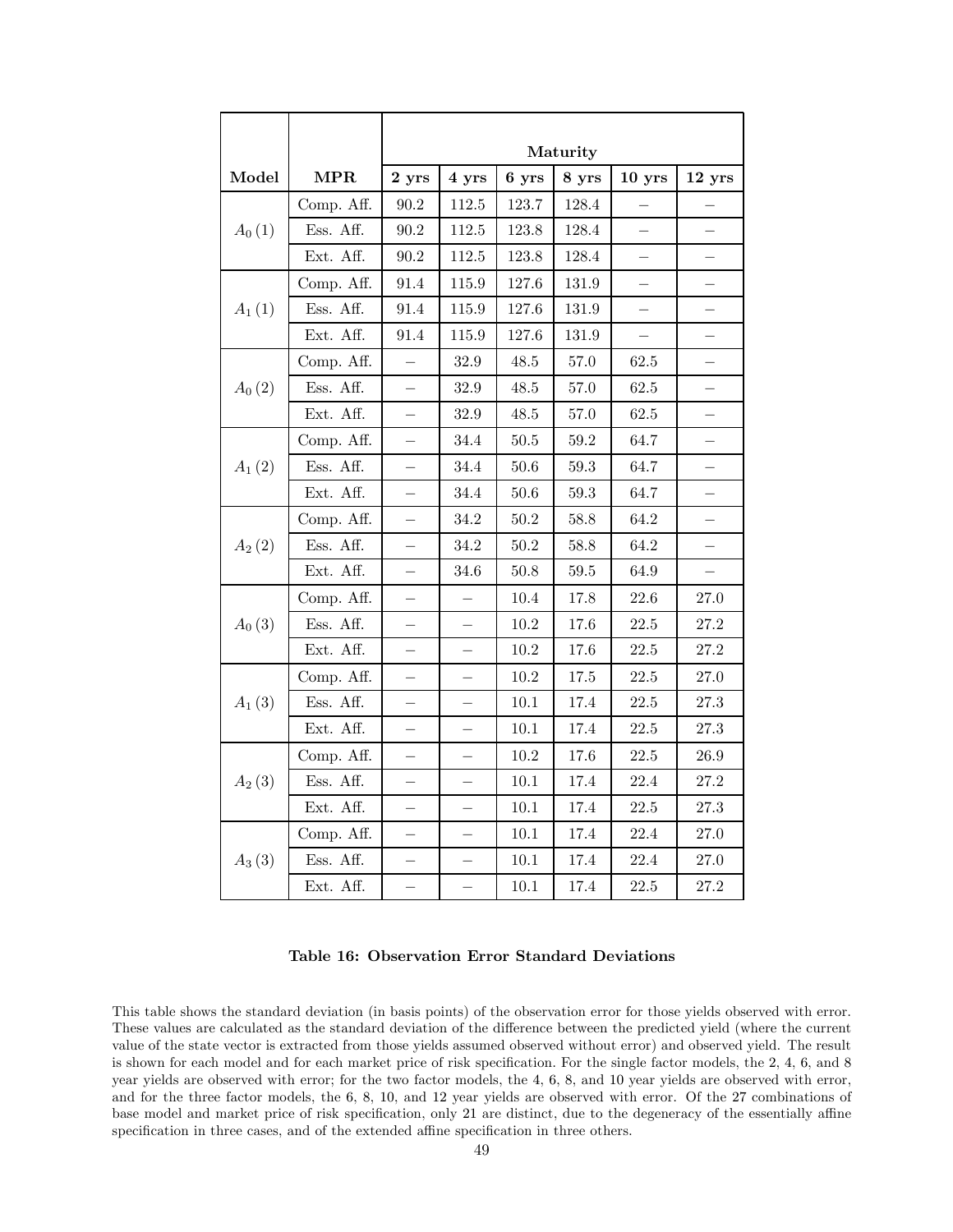|            |                                 | Maturity                 |                                              |                          |            |                          |          |  |  |
|------------|---------------------------------|--------------------------|----------------------------------------------|--------------------------|------------|--------------------------|----------|--|--|
| Model      | <b>MPR</b>                      |                          | 2 yrs<br>4 yrs<br>6 yrs<br>8 yrs<br>$10$ yrs |                          |            |                          |          |  |  |
|            | Comp. Aff.                      | 0.83                     | 0.85                                         | 0.87                     | 0.88       |                          | 12 yrs   |  |  |
| $A_0(1)$   | Ess. Aff.                       | 0.83                     | 0.85                                         | 0.87                     | 0.88       |                          |          |  |  |
|            | Ext. Aff.                       | 0.83                     | 0.85                                         | 0.87                     | 0.88       |                          |          |  |  |
|            | Comp. Aff.                      | 0.82                     | 0.85                                         | 0.87                     | 0.88       |                          |          |  |  |
| $A_1(1)$   | Ess. Aff.                       | 0.82                     | 0.85                                         | 0.87                     | 0.88       |                          |          |  |  |
|            | Ext. Aff.<br>0.82<br>Comp. Aff. |                          | 0.85                                         | 0.87                     | 0.88       | $\overline{\phantom{0}}$ |          |  |  |
|            |                                 |                          | 0.90                                         | 0.91                     | 0.91       | 0.91                     |          |  |  |
| $A_0(2)$   | Ess. Aff.                       | $\overline{\phantom{0}}$ | 0.90                                         | $\rm 0.91$<br>$\rm 0.91$ |            | $\rm 0.91$               |          |  |  |
|            | Ext. Aff.                       |                          | 0.90                                         | 0.91                     | 0.91       | 0.91                     |          |  |  |
|            | Comp. Aff.                      |                          | 0.90                                         | 0.91                     | 0.91       | 0.91                     |          |  |  |
| $A_1(2)$   | Ess. Aff.                       |                          | 0.91                                         | $\rm 0.91$               | $\rm 0.91$ | 0.92                     |          |  |  |
|            | Ext. Aff.                       |                          | 0.91                                         | 0.91                     | 0.91       | 0.92                     |          |  |  |
|            | Comp. Aff.                      |                          | 0.90                                         | 0.90<br>0.91             |            | 0.91                     |          |  |  |
| $A_{2}(2)$ | Ess. Aff.                       |                          | 0.90                                         | 0.90                     | 0.91       | 0.91                     |          |  |  |
|            | Ext. Aff.                       |                          | 0.90                                         | 0.91                     | $\rm 0.91$ | 0.91                     |          |  |  |
|            | Comp. Aff.                      |                          |                                              | 0.68                     | 0.70       | 0.69                     | 0.67     |  |  |
| $A_0(3)$   | Ess. Aff.                       |                          |                                              | 0.68                     | 0.70       | 0.69                     | 0.68     |  |  |
|            | Ext. Aff.                       | $\overline{\phantom{0}}$ | $\overline{\phantom{0}}$                     | 0.68                     | $0.70\,$   | 0.69                     | 0.68     |  |  |
|            | Comp. Aff.                      |                          |                                              | 0.67                     | 0.69       | 0.68                     | 0.67     |  |  |
| $A_1(3)$   | Ess. Aff.                       | $\overline{\phantom{0}}$ |                                              | 0.67                     | 0.69       | 0.68                     | 0.67     |  |  |
|            | Ext. Aff.                       | $\overline{\phantom{0}}$ | $\overline{\phantom{0}}$                     | 0.67                     | 0.69       | $0.68\,$                 | 0.67     |  |  |
|            | Comp. Aff.                      |                          |                                              | 0.67                     | 0.69       | 0.68                     | 0.66     |  |  |
| $A_2(3)$   | Ess. Aff.                       |                          |                                              | 0.66                     | 0.68       | 0.67                     | $0.67\,$ |  |  |
|            | Ext. Aff.                       |                          |                                              | 0.66                     | 0.69       | 0.68                     | 0.67     |  |  |
|            | Comp. Aff.                      |                          |                                              | 0.65                     | 0.68       | 0.66                     | 0.66     |  |  |
| $A_3(3)$   | Ess. Aff.                       |                          |                                              | 0.65                     | 0.68       | 0.66                     | 0.66     |  |  |
|            | Ext. Aff.                       | $\overline{\phantom{0}}$ | $\overline{\phantom{0}}$                     | 0.67                     | 0.69       | 0.68                     | 0.67     |  |  |

Table 17: Observation Error Autocorrelations

This table shows the first order autocorrelation of the observation error for those yields observed with error, i.e., the sample correlation between the observation error for a particular maturity, and a lagged value of the observation error of the same maturity. Correlations between observation errors and lagged values of observation errors associated with different maturities are not shown. The result is shown for each model and for each market price of risk specification. For the single factor models, the 2, 4, 6, and 8 year yields are observed with error; for the two factor models, the 4, 6, 8, and 10 year yields are observed with error, and for the three factor models, the 6, 8, 10, and 12 year yields are observed with error. Of the 27 combinations of base model and market price of risk specification, only 21 are distinct, due to the degeneracy of the essentially affine specification in three cases, and of the extended affine specification in three others. 50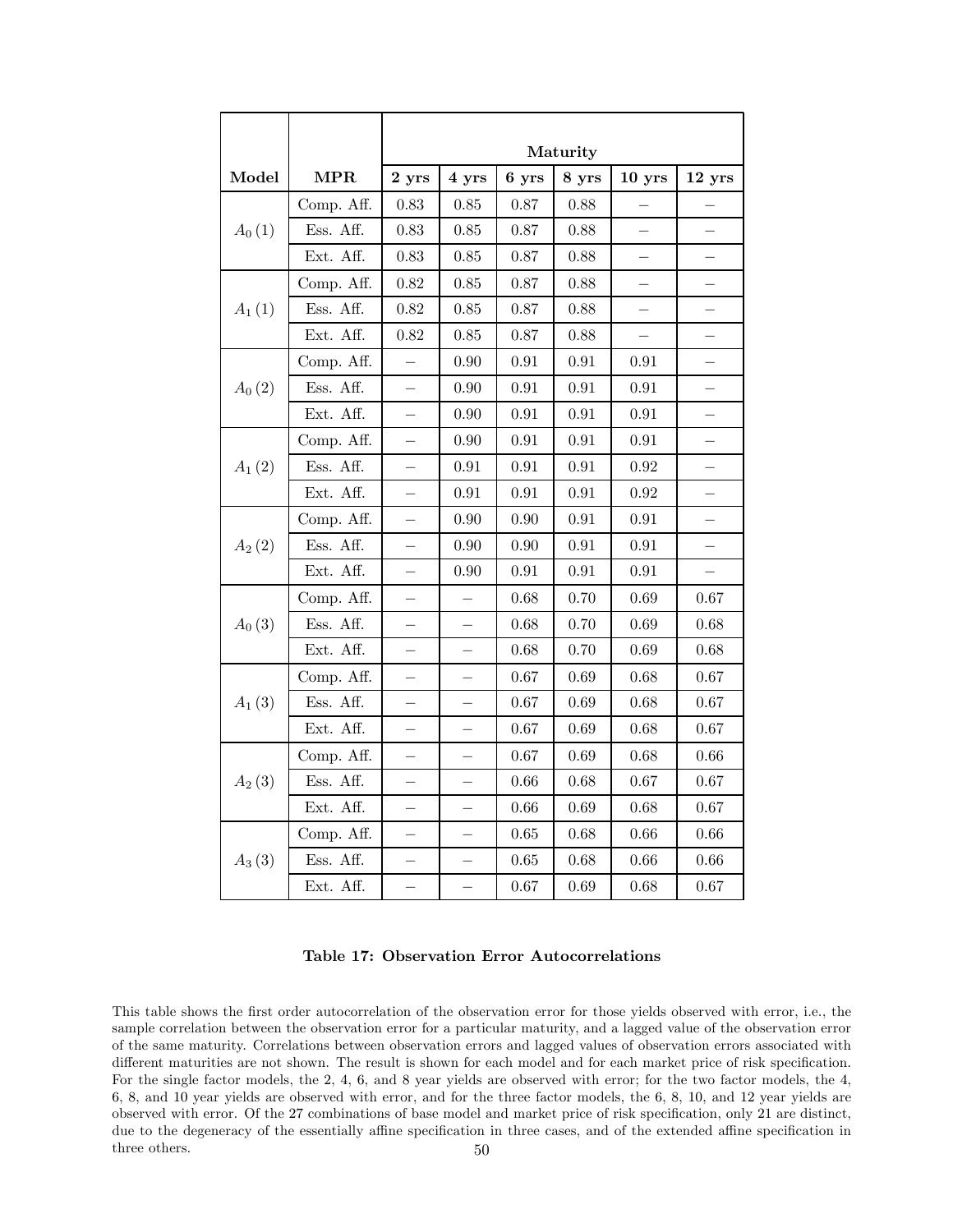|            |            |                     |           |           | Maturity  |           |                          |                          |
|------------|------------|---------------------|-----------|-----------|-----------|-----------|--------------------------|--------------------------|
| Model      | MPR        | $1\ \mathbf{month}$ | 2 yrs     | 4 yrs     | 6 yrs     | 8 yrs     | $10$ yrs                 | 12 yrs                   |
|            | Comp. Aff. | $-0.00$             | 68.22     | 73.06     | 74.28     | 73.79     |                          |                          |
| $A_0(1)$   | Ess. Aff.  | $-0.00$             | 67.87     | 72.47     | $73.57\,$ | $73.07\,$ | $\equiv$                 |                          |
|            | Ext. Aff.  | $-0.00$             | 67.87     | 72.47     | 73.57     | $73.07\,$ | —                        | —                        |
|            | Comp. Aff. | 0.00                | 76.25     | 85.78     | 89.03     | 88.57     | $\overline{\phantom{0}}$ | —                        |
| $A_{1}(1)$ | Ess. Aff.  | 0.00                | 76.25     | 85.78     | 89.03     | 88.57     |                          |                          |
|            | Ext. Aff.  | $0.00\,$            | 76.25     | 85.78     | 89.03     | 88.57     | $\overline{\phantom{0}}$ | $\overline{\phantom{0}}$ |
|            | Comp. Aff. | $-0.00$             | $-0.00$   | $-2.29$   | $-2.29$   | $-3.92$   | $-3.83$                  | —                        |
| $A_0(2)$   | Ess. Aff.  | $-0.00$             | $-0.00\,$ | $-2.38$   | $-2.46$   | $-4.11\,$ | $-4.01$                  | —                        |
|            | Ext. Aff.  | $-0.00$             | $-0.00$   | $-2.38$   | $-2.46$   | $-4.11\,$ | $-4.01$                  |                          |
|            | Comp. Aff. | $-1.99$             | $-3.66$   | $-4.89$   | $-4.28$   | $\!-5.58$ | $-5.33$                  | —                        |
| $A_1(2)$   | Ess. Aff.  | $-0.00$             | $-0.00$   | $-0.49$   | 0.33      | $-0.95$   | $-0.80$                  |                          |
|            | Ext. Aff.  | $-0.00$             | $-0.00$   | $-0.52$   | 0.28      | $-1.00$   | $-0.85$                  | —                        |
|            | Comp. Aff. | $-0.01$             | $-0.01$   | $-2.56$   | $-2.54$   | $-4.15$   | $-4.11$                  |                          |
| $A_{2}(2)$ | Ess. Aff.  | $-0.01$             | $-0.01$   | $-2.56$   | $-2.54$   | $-4.15$   | $-4.11$                  | —                        |
|            | Ext. Aff.  | $-0.00$             | $-0.00$   | $-1.80$   | $-1.56$   | $-3.08$   | $-2.94\,$                |                          |
|            | Comp. Aff. | 0.00                | 0.00      | 0.00      | 0.74      | $-1.22$   | $-2.47$                  | $-1.07$                  |
| $A_0(3)$   | Ess. Aff.  | 0.10                | 0.11      | 0.09      | $0.20\,$  | $-2.00$   | $-3.23$                  | $-1.69\,$                |
|            | Ext. Aff.  | 0.10                | 0.11      | 0.09      | $0.20\,$  | $-2.00$   | $-3.23$                  | $-1.69$                  |
|            | Comp. Aff. | $-1.42$             | $-2.65$   | $-2.87$   | $-2.10$   | $-4.00$   | $-5.18$                  | $-3.70$                  |
| $A_1(3)$   | Ess. Aff.  | $-1.23$             | $-2.72$   | $-2.94$   | $-2.84$   | $-4.98$   | $-6.13$                  | $-4.49$                  |
|            | Ext. Aff.  | $-0.00$             | $-0.00$   | $-0.00$   | $0.16\,$  | $-2.00$   | $-3.19$                  | $-1.63$                  |
|            | Comp. Aff. | $-1.20$             | $-2.43$   | $-2.74$   | $-2.28$   | $-4.35$   | $-5.58$                  | $-4.08$                  |
| $A_{2}(3)$ | Ess. Aff.  | $-0.97$             | $-2.51\,$ | $-2.81$   | $-2.95$   | $-5.25$   | $-6.45\,$                | $-4.81$                  |
|            | Ext. Aff.  | $-0.39$             | $-1.21\,$ | $-1.41$   | $-1.38$   | $-3.56\,$ | $-4.75$                  | $-3.16$                  |
|            | Comp. Aff. | $-2.77$             | $\!-9.59$ | $-7.14\,$ | $-6.06$   | $-7.81$   | $-8.70$                  | $-6.78$                  |
| $A_3(3)$   | Ess. Aff.  | $-2.77$             | $\!-9.59$ | $-7.14$   | $-6.06$   | $-7.81$   | $-8.70$                  | $-6.78$                  |
|            | Ext. Aff.  | $-0.78$             | $-2.25\,$ | $-2.62$   | $-2.50\,$ | $-4.65\,$ | $-5.84$                  | $-4.26\,$                |

Table 18: Mean Yield Forecast Errors

This table shows the mean monthly forecast error (in basis points) for all maturities used to estimate a particular model. These values are calculated as the mean of the difference between predicted and observed yield changes, with equal weight given to all observations. The result is shown for each model and for each market price of risk specification. Of the 27 combinations of base model and market price of risk specification, only 21 are distinct, due to the degeneracy of the essentially affine specification in three cases, and of the extended affine specification in three others.